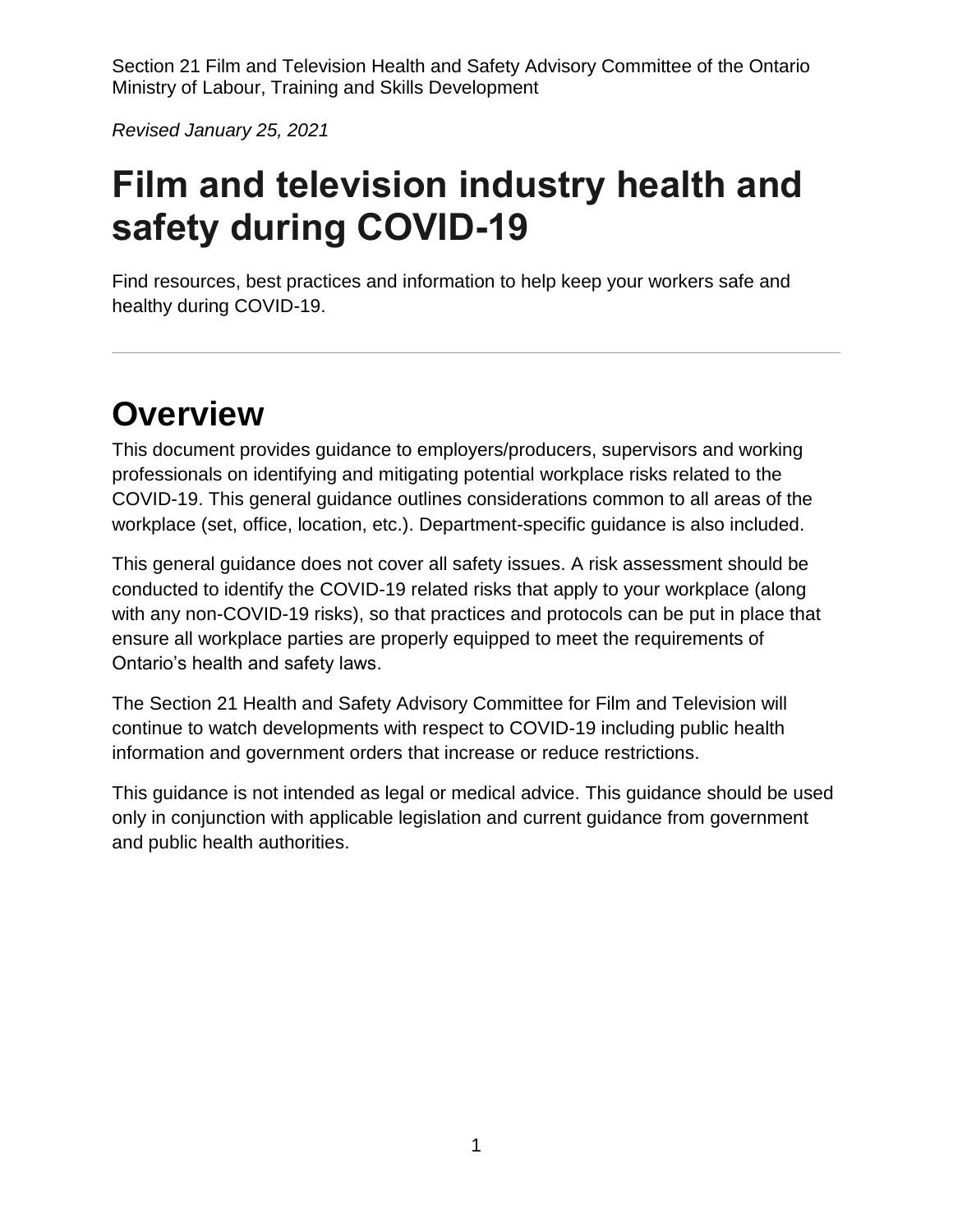*Revised January 25, 2021*

# **Ensuring everyone knows how to protect themselves and others from COVID-19**

Everyone working in the film and television industry needs to do their part to prevent the spread of COVID-19 at work, including:

- producers
- performers
- crew workers
- food service workers
- office staff
- directors
- writers
- post production workers
- equipment and location suppliers

Employers and workers in Ontario have certain duties and rights under the *[Occupational Health and Safety Act](https://www.ontario.ca/laws/statute/90o01)* (OHSA) and its regulations. Employers should also review and follow directives and guidance coming from the Chief Medical Officer of Health, Ministry of Health and the local public health unit.

All workplace parties should be familiar with the Regulations established by the Government of Ontario under the *[Reopening Ontario \(A Flexible Response to COVID-](https://www.ontario.ca/laws/statute/20r17)[19\) Act](https://www.ontario.ca/laws/statute/20r17)*, which may contain general or industry specific requirements or prohibitions, which may vary based on the reopening status of the applicable area, and which may not be specifically addressed in this document.

Learn more about:

- [workers' rights](https://www.ontario.ca/page/covid-19-support-workers#section-0)
- [employers' responsibilities](https://www.ontario.ca/page/covid-19-support-businesses#section-5)

# **Workplace training and awareness**

All individuals working on a production should be provided with and be required to review this guidance on *Film and television industry health and safety during COVID-19*, and any relevant company policies and protocols prior to beginning work.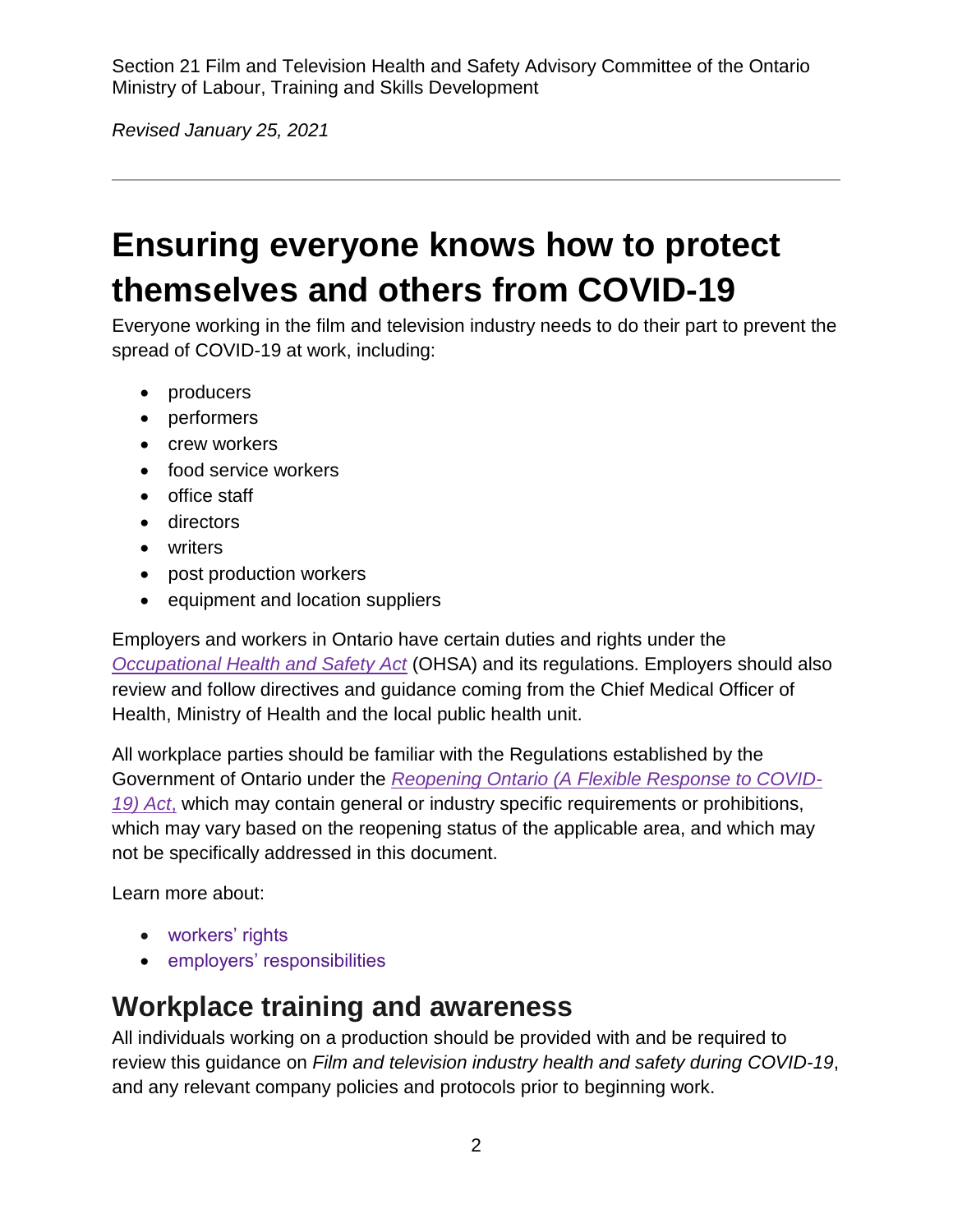#### *Revised January 25, 2021*

Adequately qualified individuals should provide training on:

- this guidance
- relevant company policies and protocols
- screening questions
- the proper use of, care for, and limitations of any personal protective equipment that a worker must use
- disinfection techniques
- handwashing and sanitization techniques

Visitors, who should only be permitted in the workplace if necessary, should also be provided with sufficient and relevant information from this guidance as well as company policies and protocols.

During safety meetings, workplace parties should review identified COVID-19 risks and corresponding mitigation strategies. They should also review applicable guidance as well as company policies and protocols.

In addition to the training described above, here are some tips to use when developing workplace best practices:

- You should consider the time it will take to develop, implement and train individuals on best practices aimed at mitigating risks associated with COVID-19 in the workplace.
- Training should be provided to workers prior to the worker commencing work in the workplace.
- You should identify management individuals with chief responsibility(ies) for COVID-19 prevention/response, including responsibility for monitoring public health updates.

# **Share information**

It is important that all parties in a workplace understand their roles and responsibilities. Employers should make sure that health and safety policies are kept up to date and posted for all workers to see. Using industry resources, including this one, will improve on-site understanding.

- You should provide workers with phone numbers/contact information of the people they should contact regarding COVID-19 response.
- You should consider the usual responsibilities of any people who are assuming additional duties relating to COVID-19 prevention and response. Make sure that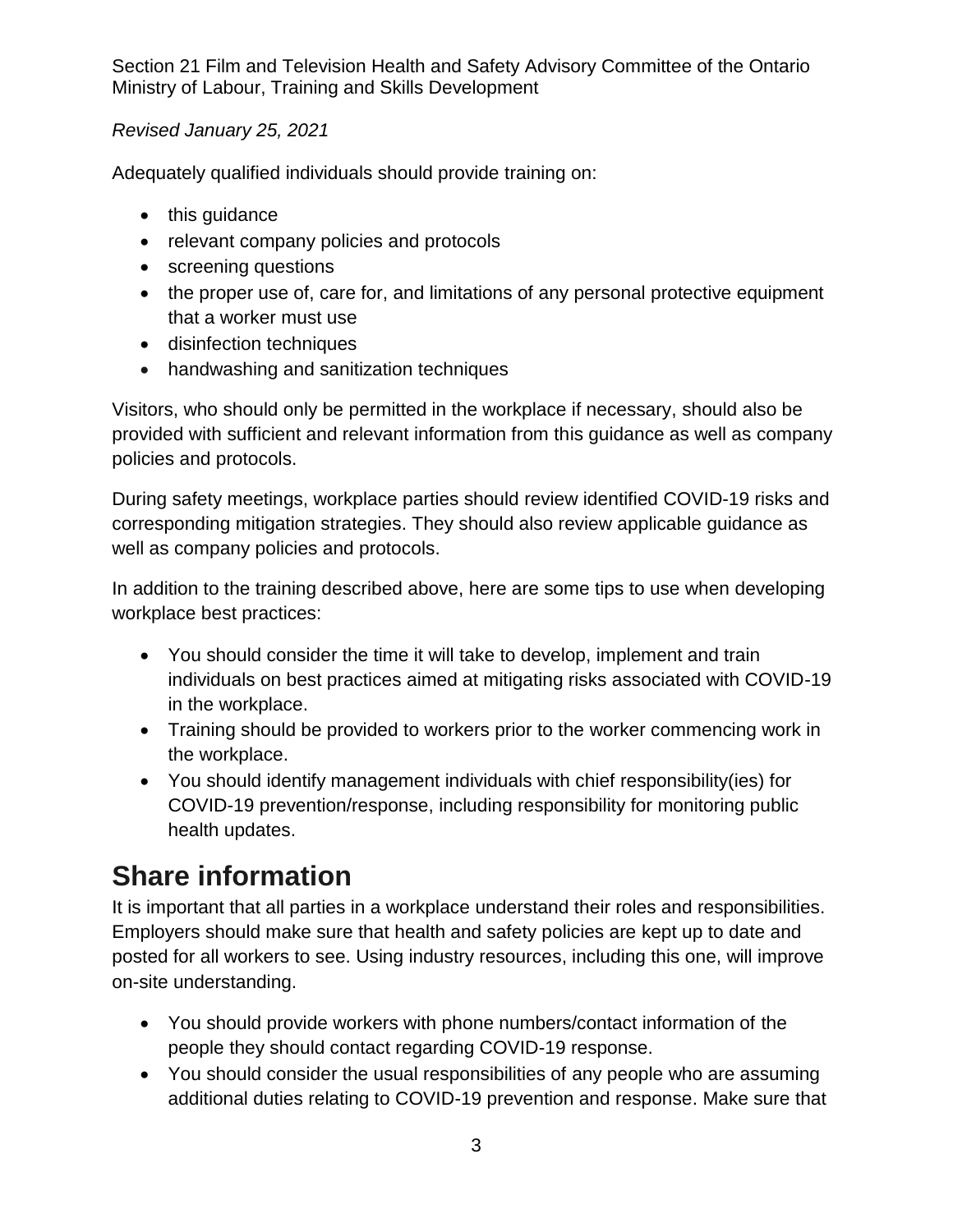#### *Revised January 25, 2021*

adequate time and attention can be dedicated to these duties, and/or additional people are hired, if needed.

- You should establish additional supports such as set medics, external cleaning crews, etc., to put safety protocols into action.
- Require sign-off (e.g. digital sign-off) that people have received and reviewed this guidance and any producer policies and protocols.
- Provide workplace posters on relevant topics including information about COVID-19 and its symptoms, hygiene, personal protective equipment, food safety, physical distancing, etc.
- Consider digitizing paper-based procedures like expense submissions, purchase orders, call-sheet and script distribution, etc.
- Establish a system for communicating any changes to health screening.
- Establish methods/processes for facilitating dialogue with workers and responding to worker questions.

Where travel is required, each case should be considered to ensure that proper steps are taken to arrange for appropriate means of travel and accommodation that meet with current government regulations.

# **Policies/protocols**

Applicable government laws and regulations, and available public health guidance, such as those referenced in [Resources](#page-16-0) should be considered when establishing protocols for COVID-19.

Guidance and producer policies and protocols should be posted throughout the workplace and the necessary guidance, policies and protocols should be referred to or attached to call sheets. Protocols should be clearly communicated to everyone who needs to follow or be aware of them.

The policies/protocols should be based on the considerations in this guidance that applies to your specific workplace(s). This includes identifying roles and responsibilities. Your policies and protocols should cover how the workplace will operate, including but not limited to:

- screening measures.
	- o For example: daily health screening questionnaire and testing (as required).
- workplace parties and visitors who do not pass the screening or become symptomatic during the workday.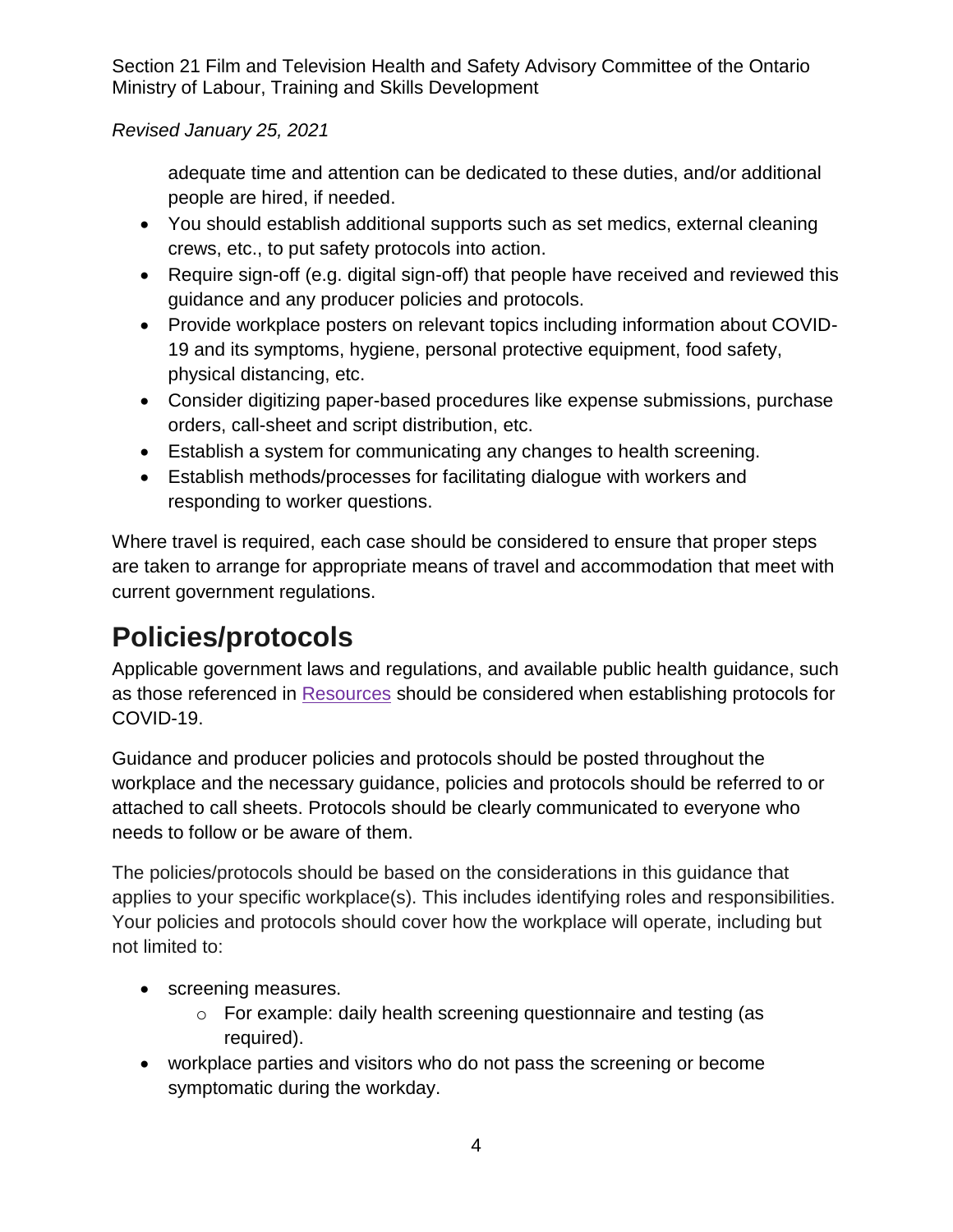*Revised January 25, 2021*

- how physical distance will be maintained.
- scheduling worktime (including time for workers to eat/drink in designated areas) to permit for proper adherence to protocols.
- disinfection of the workplace(s).
- limiting the requirement for workers to physically attend at the production office for petty cash, P-Card increases, to pick up cheques, etc.
- accommodations for people at higher risk from infection. All personal information (e.g. where a worker discloses an underlying health condition) should be handled in accordance with applicable privacy legislation.

Any relevant policies and protocols should be provided to other workplace parties, such as third-party vendors and unions/guilds representing affected workers, as appropriate.

You should coordinate with third-parties involved with production, such as studios, locations, vendors, government agencies and post-production facilities, as appropriate, to ensure suitable measures have been put in place.

If there are multiple productions or tenants in a facility, protocols should be set up to meet the recommended physical distancing (and other appropriate measures) between productions/tenants.

# **General advice to workers**

Coronaviruses are spread through close contact with others. Here are some helpful tips for workers to help prevent the spread of viruses in the workplace (and at home):

- You should perform daily self-screening at home prior to coming to work, for example, by using the [online self-assessment](https://www.ontario.ca/page/2019-novel-coronavirus-covid-19-self-assessment) .
- If you have been diagnosed with COVID-19 or have symptoms you should not attend any workplace.
- If you are currently required to self-quarantine or isolate due to a quarantine order or direction from public health (e.g. due to contact with an infected individual or after travel from outside Canada) you should not attend the workplace.
- [Wash your hands often with soap and water](https://www.publichealthontario.ca/-/media/documents/ncov/factsheet/factsheet-covid-19-hand-hygiene.pdf?la=en) or use an alcohol-based hand sanitizer (between 60% to 90% alcohol).
- If you use a tissue, discard immediately and wash your hands afterward.
- Avoid touching your eyes, nose or mouth.
- Avoid contact with people who are sick.
- At all times, abide by applicable laws, regulations and public health orders.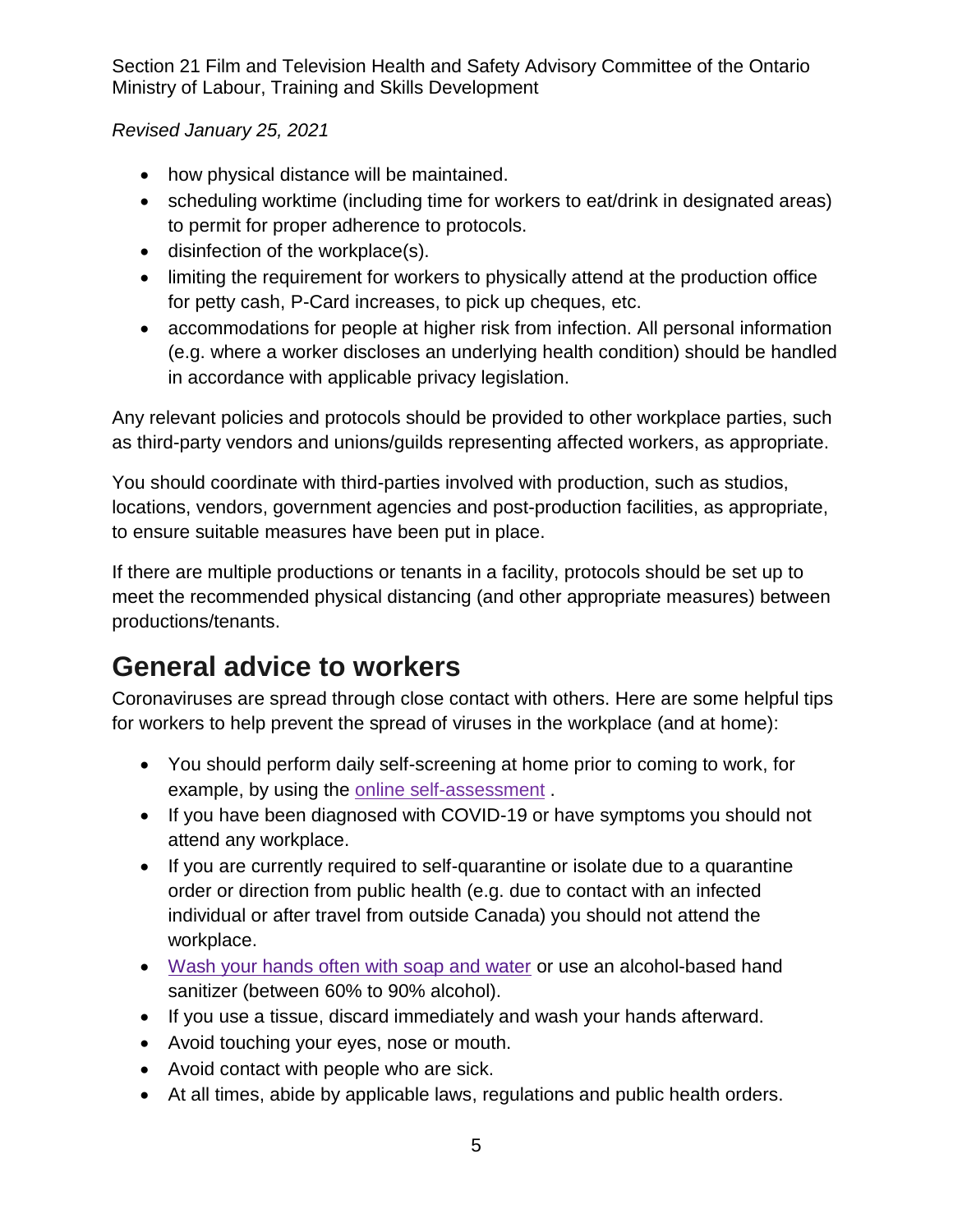*Revised January 25, 2021*

# <span id="page-5-0"></span>**Screening for COVID-19**

All individuals, whether at work or at home, should be aware of the symptoms of COVID-19. The symptoms of COVID-19 are similar to other illnesses, including colds and flus.

COVID-19 can be spread from one person to another through close contact, including while at work.

A current list of symptoms from the online self-assessment tool should be provided to all workplace parties. A list of symptoms can also be found at the Ontario Government's [COVID-19 Stop the Spread page.](https://www.ontario.ca/page/covid-19-stop-spread)

Workplace parties should regularly visit the online [self-assessment](https://www.ontario.ca/page/2019-novel-coronavirus-covid-19-self-assessment) for updates to this list. At this time, it is recommended that any worker who has symptoms related to cold, flu or COVID-19 should stay home, or be sent home if symptoms are seen. Public Health Ontario has provided helpful guidance on [self-monitoring](https://www.publichealthontario.ca/-/media/documents/ncov/factsheet-covid-19-self-monitor.pdf?la=en) and [self-isolation.](https://www.publichealthontario.ca/-/media/documents/ncov/factsheet-covid-19-how-to-self-isolate.pdf?la=en)

In addition, employers should advise these workers to complete the [online self](https://www.ontario.ca/page/2019-novel-coronavirus-covid-19-self-assessment)[assessment](https://www.ontario.ca/page/2019-novel-coronavirus-covid-19-self-assessment) or **call either**:

- Telehealth: [1-866-797-0000;](tel:+18667970000) or
- their primary care provider (for example, family physician)

# **Developing screening policies and protocols**

Here are some tips for implementing screening policies and protocols:

- Review Ontario Ministry of Health's [COVID-19 Screening Tool for Workplaces](https://covid-19.ontario.ca/covid19-cms-assets/2021-01/Guidance-Screening-Workplace-Jan7_EN.pdf) and applicable Regulations under the *[Reopening Ontario \(A Flexible Response](https://www.ontario.ca/laws/statute/20r17)  [to COVID-19\) Act](https://www.ontario.ca/laws/statute/20r17)* to confirm any mandatory screening requirements.
- Screening should assess all individuals before they come into the workplace to determine whether they are experiencing symptoms of, or have been diagnosed with, COVID-19, or may have been in close contact with other such individuals.
- A health questionnaire should be provided electronically (e.g. administered through an app or website and accessed via personal devices) or verbally (with responses recorded by a screener) to all individuals the first time they enter the workplace each day. Electronic screening is preferred to allow screening to be completed away from the workplace. If in-person screening is utilized,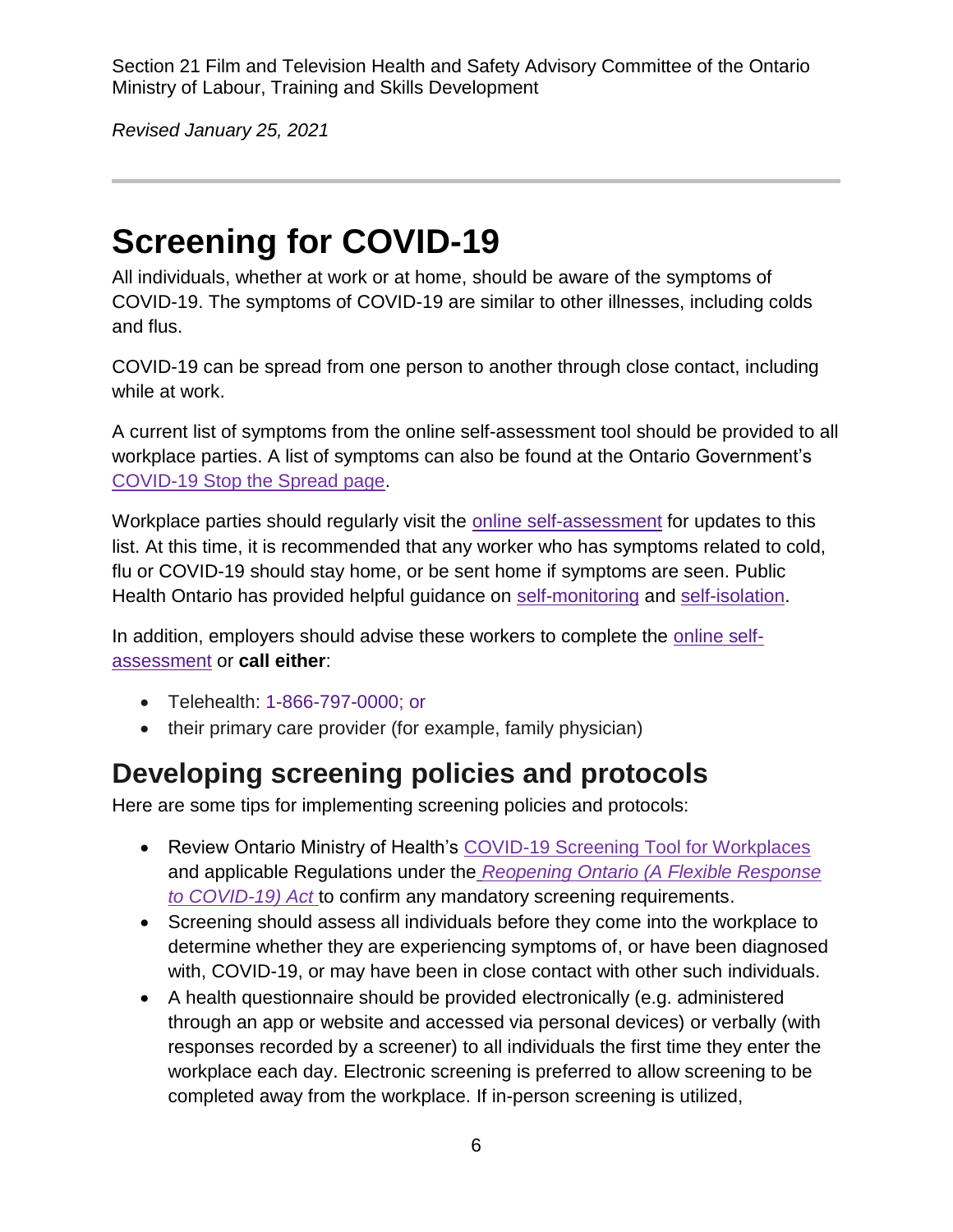#### *Revised January 25, 2021*

appropriate steps should be in place to ensure physical distancing and mitigate individuals congregating at screening locations (See also: [Record keeping\)](#page-7-0).

- This questionnaire may include questions about:
	- o whether the individual has COVID-19 or its symptoms.
	- $\circ$  travel history within the past 14 days, in particular travel outside of Canada.
	- $\circ$  whether the individual has had close physical contact (e.g. within 2 metres in the same room, in the same area for more than 15 minutes, or living in the same house) with someone who has tested positive for COVID-19 or has symptoms of COVID-19 or has travelled outside of Canada within the last 14 days.
- A health questionnaire may also include an undertaking for the individual to immediately declare if they become symptomatic or become aware of circumstances that would change their answers to the questions/declaration.
- Health questionnaires should be used even if temperature checks are undertaken. Current evidence suggests that temperature checks on their own may be an insufficient screening tool.
- When temperature checks are performed, they should be done using a contactless thermometer by an individual adequately trained in its use. Additional temperature checks throughout the day may be considered.
- Workplace COVID-19 protocols should include plans to address whether, and the extent to which diagnostic testing of cast and appropriate crew will take place. Where it is appropriate based on significantly negative public health indicators (e.g. high weekly incidence rates) at the time and in the area that production is operating, production should implement regular diagnostic testing for appropriate individuals. Any diagnostic testing should adhere to guidance from applicable public health authorities.
- Any diagnostic COVID-19 testing should be administered by trained healthcare professionals.
- If initial screening is not conducted by a medical professional (e.g. a medic), a secondary assessment by a medical professional may be considered, if available and appropriate, prior to sending an individual home.
- A protocol should be implemented to manage situations where individuals do not pass the screening protocols.
- Everyone entering the workplace should be instructed (verbally, with signage, etc.) to self-monitor for symptoms such as fever, cough or difficulty breathing, or other symptoms as listed by public health authorities.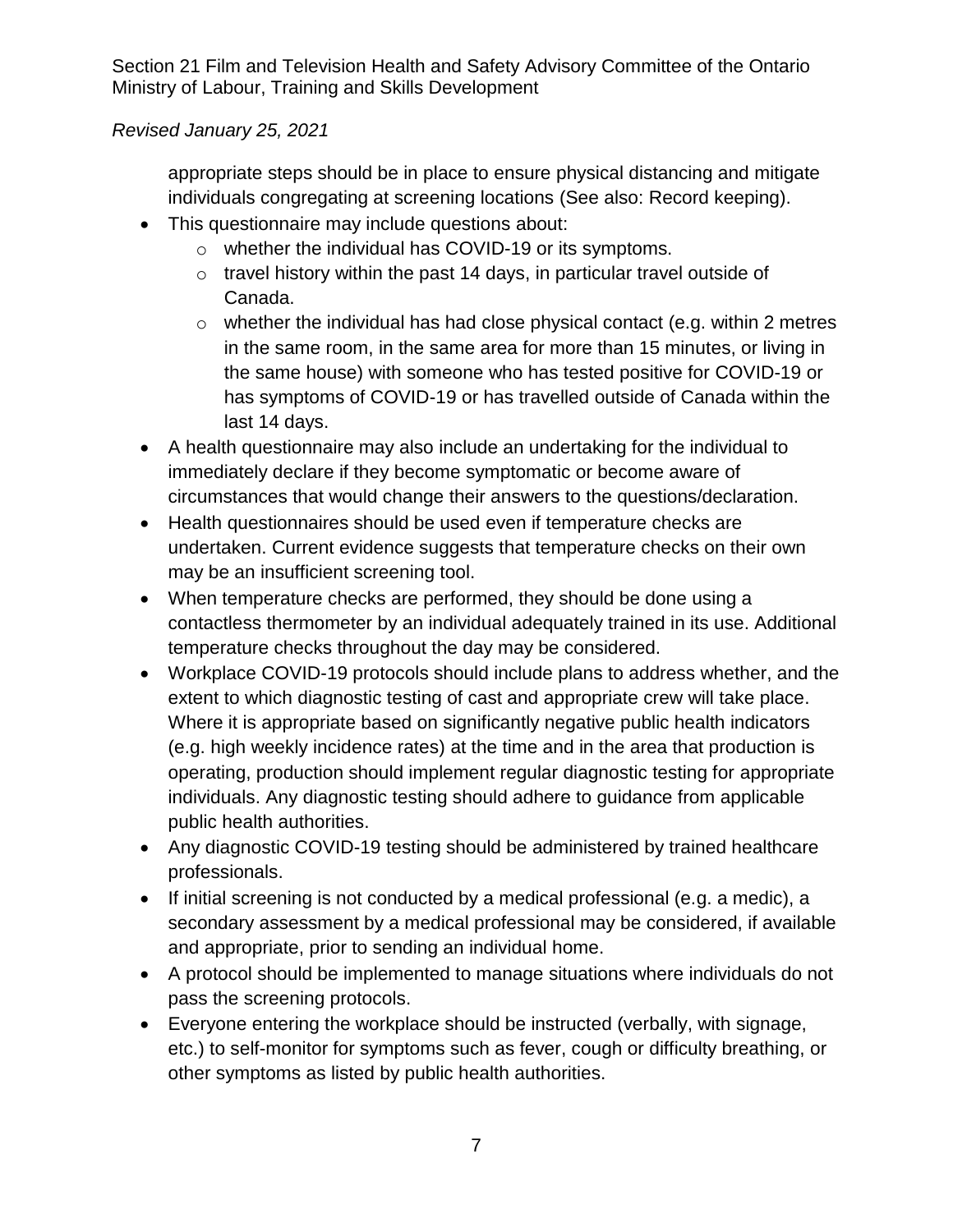*Revised January 25, 2021*

• A wristband or other system can be used to identify individuals who have successfully completed screening.

# **Screening locations**

You should consider the following tips when establishing screening locations:

- Entrances and exits should be regularly reviewed to ensure that individuals are not able to go in or out any other way.
- Screening sites should be located outside of or on the perimeter of the workplace. They should be in areas away from others and away from high-traffic areas.
- Consideration should be given as to the number of sites required throughout the workplace.
- If screening sites are outdoors, plans should be made to accommodate screening in the event of inclement weather, including ensuring adequate physical distancing and ventilation of any alternate sites.
- Individuals performing the screening should be separated by at least 2 metres from those being screened, or work from behind a physical barrier (e.g. a plexiglass barrier). If this is not possible, the individual performing the screening should wear appropriate personal protective equipment (e.g. surgical/procedure mask, face shield/eye protection, gloves).

# <span id="page-7-0"></span>**Record keeping**

You should consider the following tips for keeping records on workplace screening:

- Ensure the privacy of screening participants, and screening records, are secure, including the methods of tracking screening information and personal information.
- Personal information and personal health information must be collected, used, stored and communicated as set out in the privacy laws that apply.
- A sign in/sign-out procedure should be implemented for everyone attending a workplace to record details that may assist with any necessary contact tracing.
- Any sign-in/sign-out registers should be recorded by one person when possible, and/or be facilitated with an electronic application. Other individuals should not touch the device.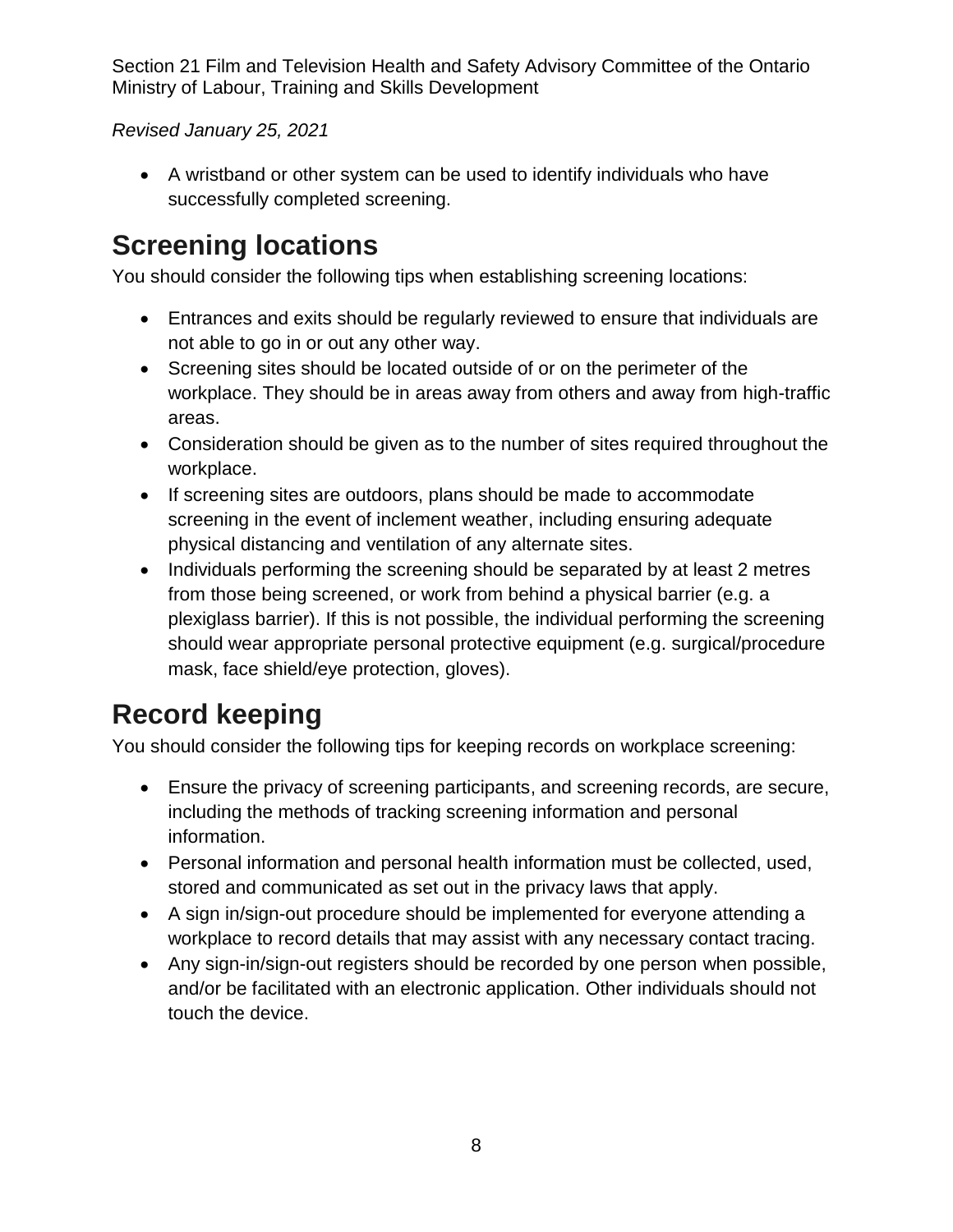*Revised January 25, 2021*

# **Managing a suspected case or exposure to COVID-19**

# **Symptomatic individuals or those diagnosed with COVID-19**

Protocols to address workplace parties and visitors who experience symptoms or have been exposed to COVID-19 (on site or outside of work hours) should be set-up. These protocols should address the following:

- a procedure for contacting the local public health unit for support and potential contact tracing
- ensuring that people who become symptomatic at work can safely notify their supervisor, for example by telephone, so appropriate action may be taken without having to risk contact with others
- isolation / evacuation of the symptomatic individual and other impacted individuals
- supplying additional PPE in areas designated for the isolation of symptomatic individuals
- special cleaning / disinfection regimens, including conducting a risk assessment prior to disinfection, and protocols for the closing of the affected area(s)
- return to work protocols
- providing notice to affected workplace parties, (e.g. designated managers/supervisors, potentially affected workers and unions/guilds) if an individual diagnosed with COVID-19 has attended the workplace

Return to work for any individuals who have previously been diagnosed with COVID-19, or who experienced symptoms, should be coordinated with a designated production representative, the individual's health care providers, and the [local public health unit,](http://www.health.gov.on.ca/en/common/system/services/phu/locations.aspx) as applicable. Confirmation of a negative COVID-19 test and/or clearance from a healthcare provider and/or the local public health unit may be required for return to work, but these may not be the only requirements.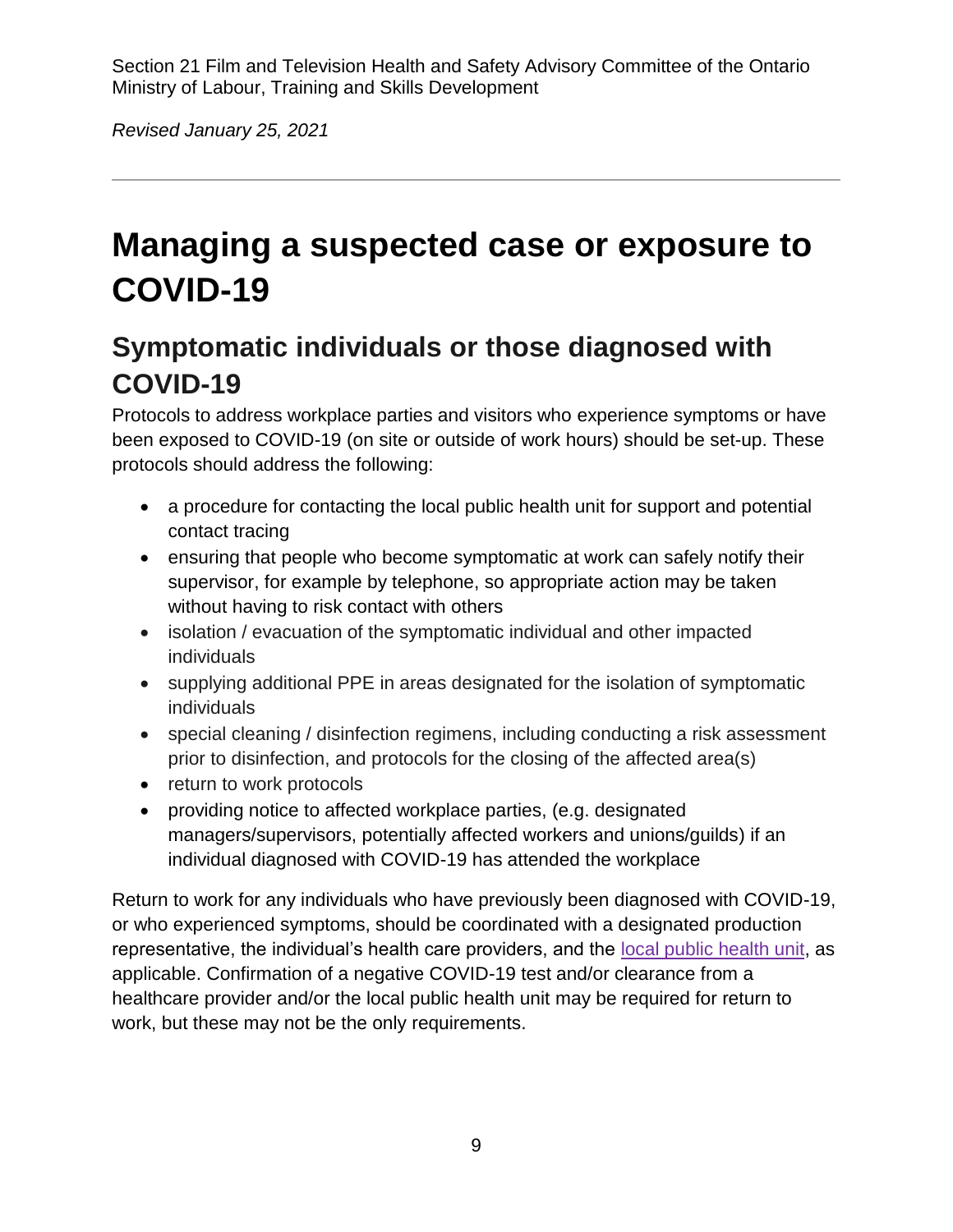*Revised January 25, 2021*

Information regarding the rights of workers, including those not able to work due to COVID-19, can be found at the Ontario government's [COVID-19: Support for Workers](https://www.ontario.ca/page/covid-19-support-workers#section-0)  [page.](https://www.ontario.ca/page/covid-19-support-workers#section-0)

# **Track your workforce**

It is important to track where workers have been. If a worker tests positive for COVID-19, the local public health unit will ask employers to provide information on where the worker worked as well as the contact information of any other worker who may have been exposed. Employers will provide that information and public health units will respond.

# **Ministry of Labour, Training and Skills Development reporting requirements**

If an employer is advised that a worker has tested positive for COVID-19 due to exposure at the workplace, or that a claim has been filed with the Workplace Safety and Insurance Board (WSIB), within four days of being advised, the employer is required to notify in writing:

- the Ministry of Labour, Training and Skills Development
- the workplace joint health and safety committee or a health and safety representative
- a trade union (if applicable)

# **Controlling the risk of transmission**

Screening should be undertaken to assess all individuals prior to entry into the workplace and to exclude anyone with symptoms of COVID-19. However, because people without symptoms may be able to pass along COVID-19, everyone must act as though they are infected.

Production's policies and protocols should include a hierarchical set of practices to minimize risk and prevent the spread of COVID-19 in the workplace. In particular, engineering and administrative controls should be applied to support physical distancing, good hygiene and environmental sanitation.

Rigorous screening controls are an essential administrative control and should be implemented to identify individuals who may be infected with COVID-19 and prevent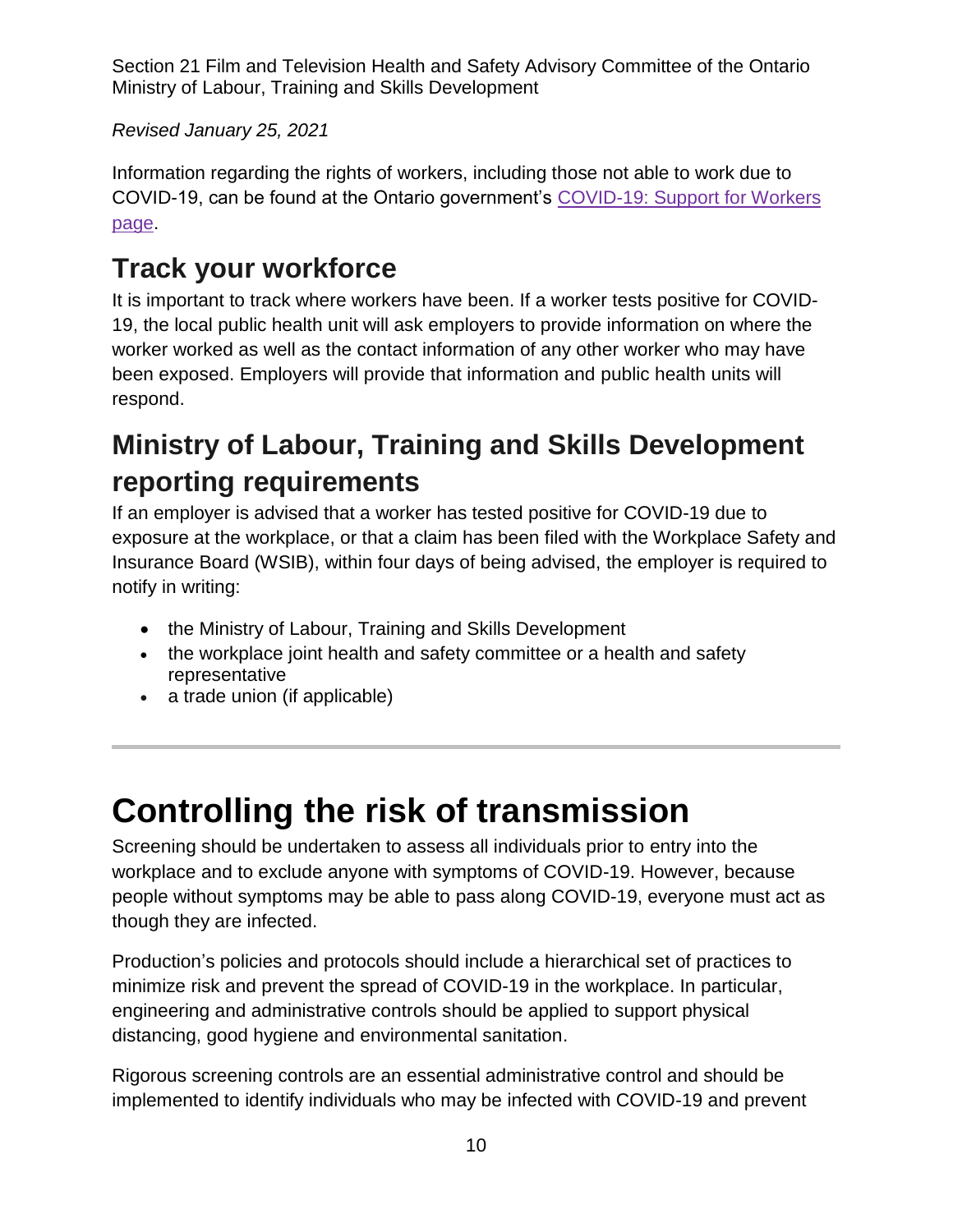#### *Revised January 25, 2021*

them from bringing COVID-19 into the workplace. However, appropriate screening does not reduce the importance of implementing appropriate physical distancing, hygiene and environmental sanitation protocols.

Physical distancing is among the primary methods that help to protect workplace parties. Controls to enable and support physical distancing should be put into place.

Proper hand washing or sanitizing, and the cleaning and disinfection of materials, surfaces and equipment should also be performed.

This guidance outlines numerous other engineering and administrative controls that may be applicable in various circumstances.

The risk of getting COVID-19 is higher with a longer duration of contact and with closer proximity to others. All feasible controls should be implemented to maintain distance and to minimize the number of interactions within two metres.

The need for PPE (indoors and outdoors) should be determined based on a workplacespecific risk assessment including the type of work being done (e.g. operating camera, serving food, performing) and the combination of controls implemented at the site.

All workplace parties should be familiar with current applicable government masking and PPE requirements. It is strongly recommended that masks approved by the producer (e.g. surgical or procedure masks) be worn at all times, subject only to limited exceptions (e.g. for performers when necessary while on camera or while eating/drinking in permitted areas) as permitted by government requirements. Additional PPE that is appropriate in the circumstances should also be available for relevant workers (See department specific guidance in this document). Where needed (e.g. where a physical distance of at least 2 metres cannot be maintained), additional PPE will likely consist of a surgical or procedure mask and eye protection (face shield or goggles). Consideration should be given to addressing issues of face shields or goggles "fogging up" and ensuring that reasonable opportunities are provided for workers to access permitted areas for eating/drinking. Finally, parties should be familiar with any legislated PPE requirements for workers in hair and makeup.

Personal protective equipment should be used in combination with other controls. It should only be used on its own in limited specific instances when other controls are not feasible. The personal protective equipment to be used should be selected based on a risk assessment of the particular circumstances.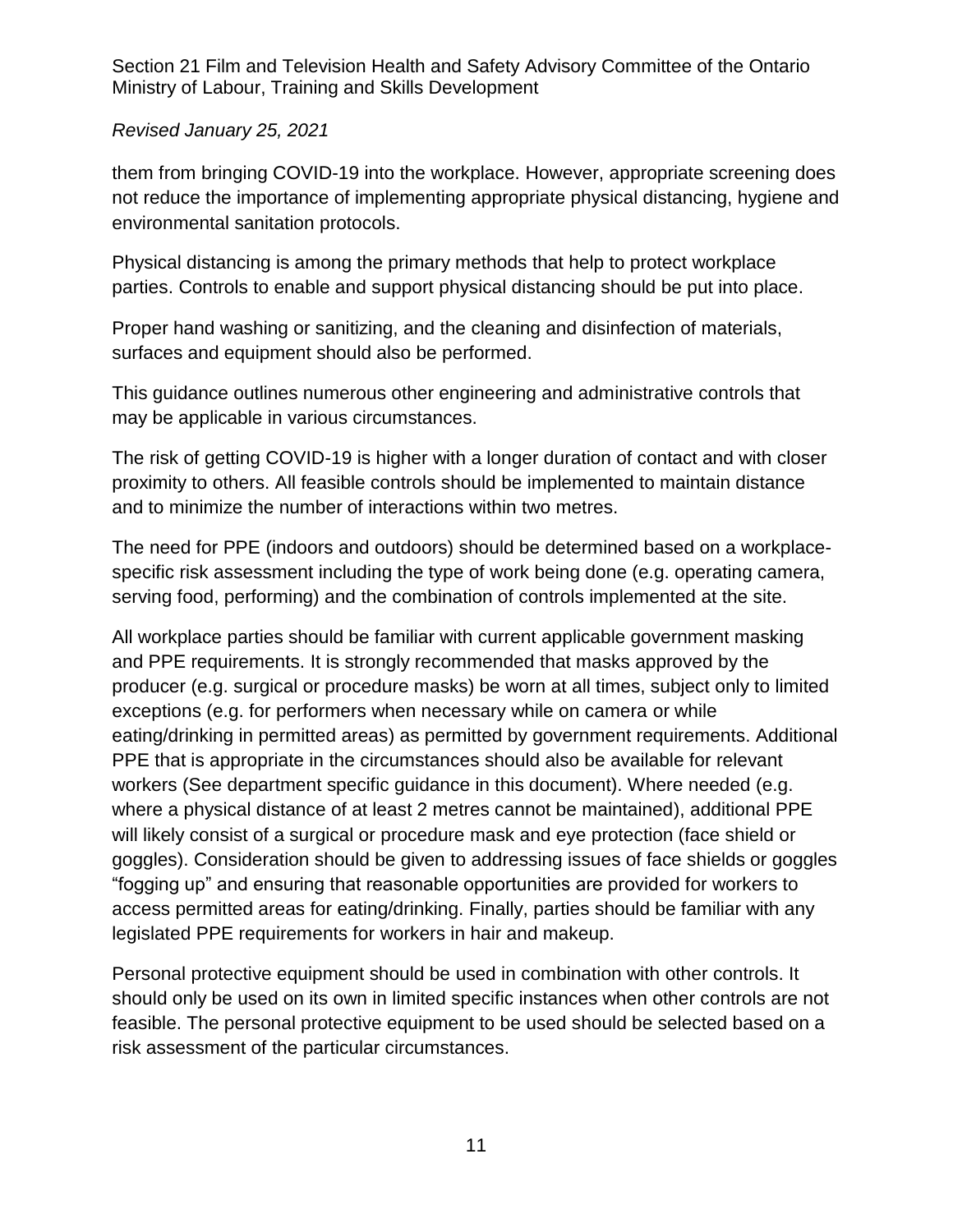*Revised January 25, 2021*

# <span id="page-11-1"></span>**Visitors/Interacting with external individuals and public spaces**

Only essential visitors should be allowed into the workplace.

Here are some tips regarding controls for where it is necessary for a visitor to be in the workplace and interacting with external individuals/public spaces:

- Regular workplace screening procedures, which may include testing, should apply to visitors entering the workplace.
- If a visitor is entering the workplace, the visitor should be instructed on all applicable protocols.
- Visitors should be told the most direct route to their destination in the workplace in order to limit potential interactions with others.
- Where feasible, assign a specific individual(s) to receive deliveries for a specific workplace or department.
- Where feasible, process courier or other deliveries outside the workplace (i.e. outdoors) and in a contactless manner.
- Individuals picking-up, dropping off, receiving or going through materials from an external source (e.g. a rental house, courier deliveries) or materials that are not known to be disinfected should don appropriate personal protective equipment (e.g. gloves) and should wash or sanitize hands before and after handling such material.
- Individuals should exercise diligence when in a public space, consider appropriate use of personal protective equipment and practice appropriate hygiene.
- Individuals in a public space should adhere to any physical distancing quidelines or requirements established by the specific establishment (e.g. store, mall, etc.), the municipality, and the provincial and federal governments.

# <span id="page-11-0"></span>**Physical distancing (two metres)**

As advised by the Chief Medical Officer and public health officials, [physical distancing](https://www.publichealthontario.ca/-/media/documents/ncov/factsheet/factsheet-covid-19-guide-physical-distancing.pdf?la=en) is important to controlling the spread of COVID-19 (coronavirus).

Wherever possible remote work/work from home arrangements should be implemented.

You should have a combination of engineering and administrative controls in place to ensure that physical distancing of at least 2 metres is observed between individuals, whenever possible. Such controls may include: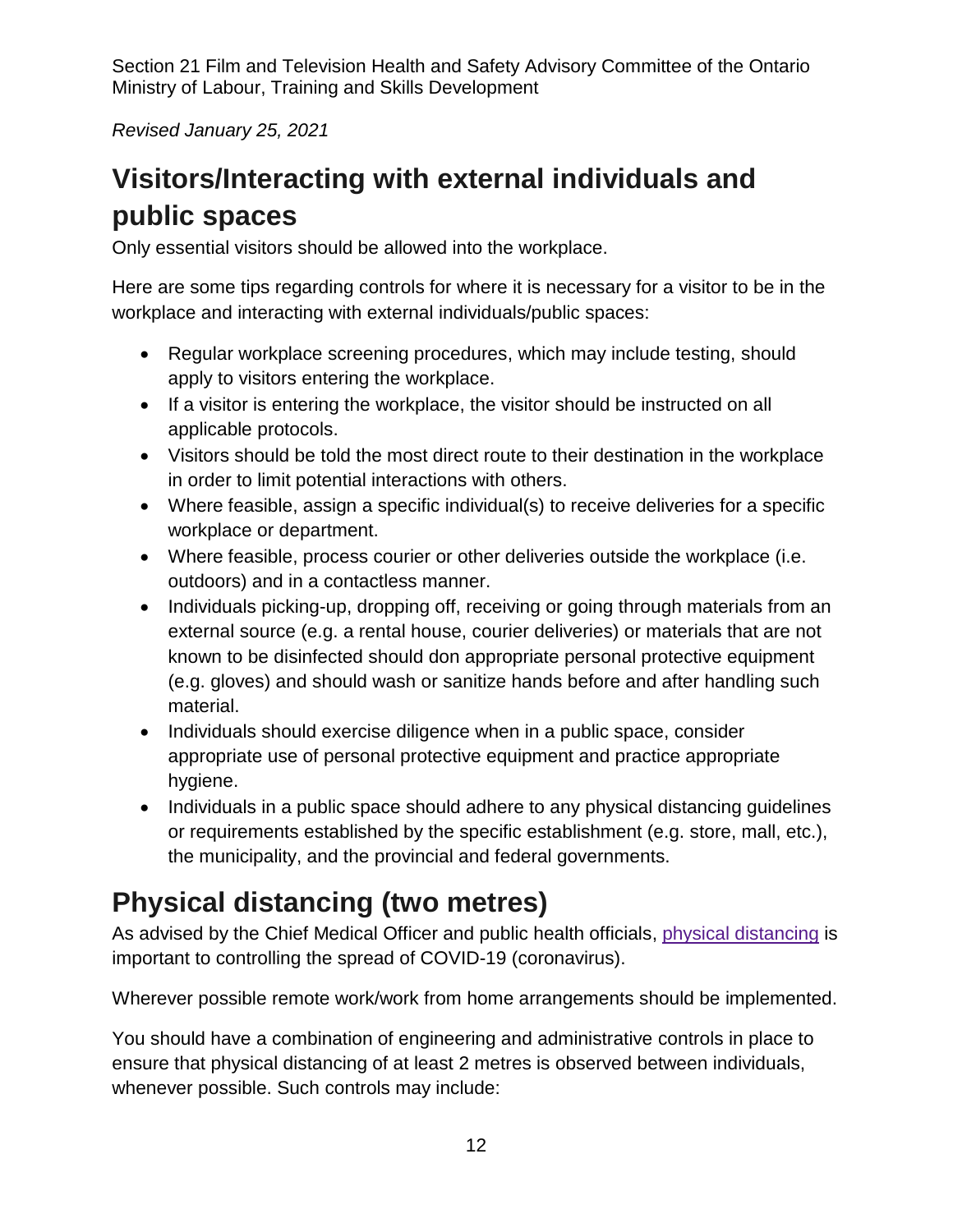#### *Revised January 25, 2021*

- limiting meetings and communications to telephone/videoconference or other forms of electronic communication (e.g. walkie-talkies)
- holding meetings or performing work outside
- marking 2 metre intervals on the ground in any place in the workplace where individuals are likely to form lineups
- identifying break and holding areas that provide enough room to ensure physical distancing
- limiting the number of individuals in the workplace at one time, to the extent possible
- arranging workflow to minimize inter-departmental contact, to the extent possible (e.g. electric works only when art is done)
- dividing workers (e.g. cast and crew) into pods, for example a pod for performers and crew who interact closely with performers and a pod(s) for crew who do not, based on the circumstances of the production, with processes as to how to access, and who will access, the different areas
- limiting specific areas of the workplace such as sets and offices to essential personnel only. For example, implementing "closed-set" rules
- identifying choke-points and ways to avoid congestion such as having multiple monitored entrances/exits and staggering start times/end times and breaks.

You should develop methods to limit the number of interactions with outside parties / the general public and to make these contactless whenever possible. Some examples follow.

- Interactions may be handled by a single or a small number of selected individuals.
- Engagements may be kept as brief as possible.
- Paperwork may be managed digitally rather than physically.
- Delivery drivers may remain in their vehicle.
- When meetings must be held in person, applicable requirements for maximum group sizes should be adhered to.
- Consider methods that promote greater air flow where it is feasible to do so.

Social gatherings must be limited as required by applicable public health guidance. Large physical gatherings, such as in-person wrap parties, should be avoided.

If work tasks require working in close proximity (within 2 metres) workers performing this work should be cohorted. This means that if work must be conducted in pairs, the same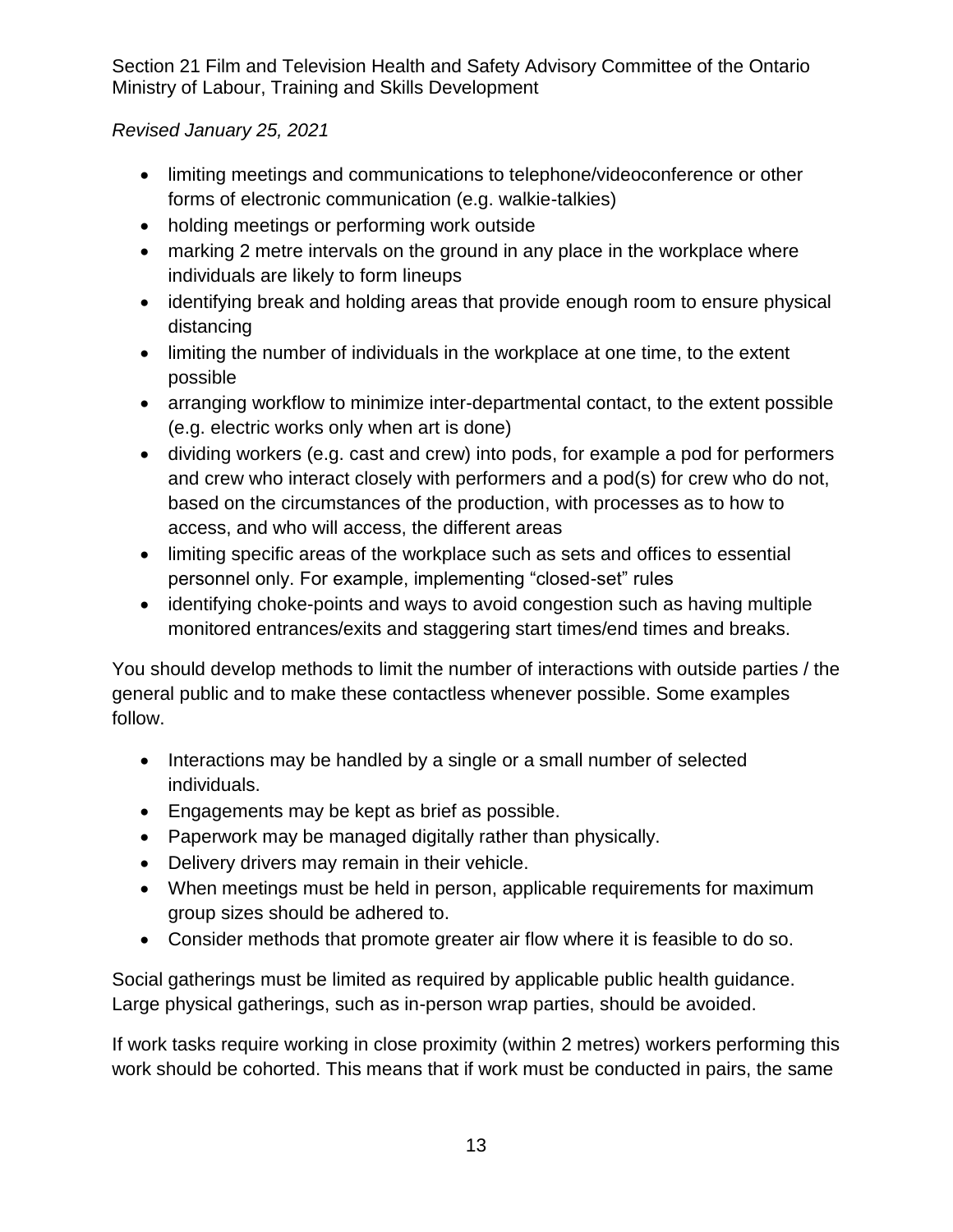#### *Revised January 25, 2021*

two individuals should always perform this work together. Other controls should also be in place, such as personal protective equipment (PPE).

Please note that cohorting is not a replacement for physical distancing and other controls.

# <span id="page-13-0"></span>**Personal protective equipment (PPE)**

All workplace parties should be familiar with any applicable government masking and PPE requirements. It is strongly recommended that masks approved by the producer (e.g. surgical or procedure masks) be worn at all times, subject only to limited exceptions (e.g. for performers when necessary while on camera or while eating/drinking in permitted areas) as permitted by government requirements.

When physical distancing of at least 2 metres cannot be reasonably maintained, additional appropriate safeguards should be instituted, which may include the use of additional/enhanced PPE (e.g. gloves, gowns, and goggles or face shields as / when appropriate).

The primary purpose of PPE should be to bolster other safety practices. PPE should only be used as the primary control measure after other controls have been carefully considered and all feasible options implemented.

Here are some tips for employers regarding personal protective equipment:

- You should establish protocols for each department and for workplace visitors concerning, as appropriate:
	- $\circ$  the use of personal protective equipment (including donning and doffing)
	- o changing/replacing personal protective equipment
	- o the reuse, cleaning, and disposal of personal protective equipment including masks, disposable gloves, or gloves that can be appropriately disinfected, face shields, etc.
- Protocols for the use of masks should consider the types of masks available and the different functions and considerations for the use of such masks, for example [non-medical masks](https://www.canada.ca/en/public-health/services/diseases/2019-novel-coronavirus-infection/prevention-risks/about-non-medical-masks-face-coverings.html) and [medical masks.](https://www.canada.ca/en/health-canada/services/drugs-health-products/medical-devices/masks-respirators-covid19.html)
- Applicable mandatory masking requirements, whether established by the Government of Ontario, for example pursuant to Regulations under the *[Reopening Ontario \(A Flexible Response to COVID-19\) Act](https://www.ontario.ca/laws/statute/20r17)*, or municipal by-law, etc., must be complied with.
- Ensure workers are appropriately trained on these protocols.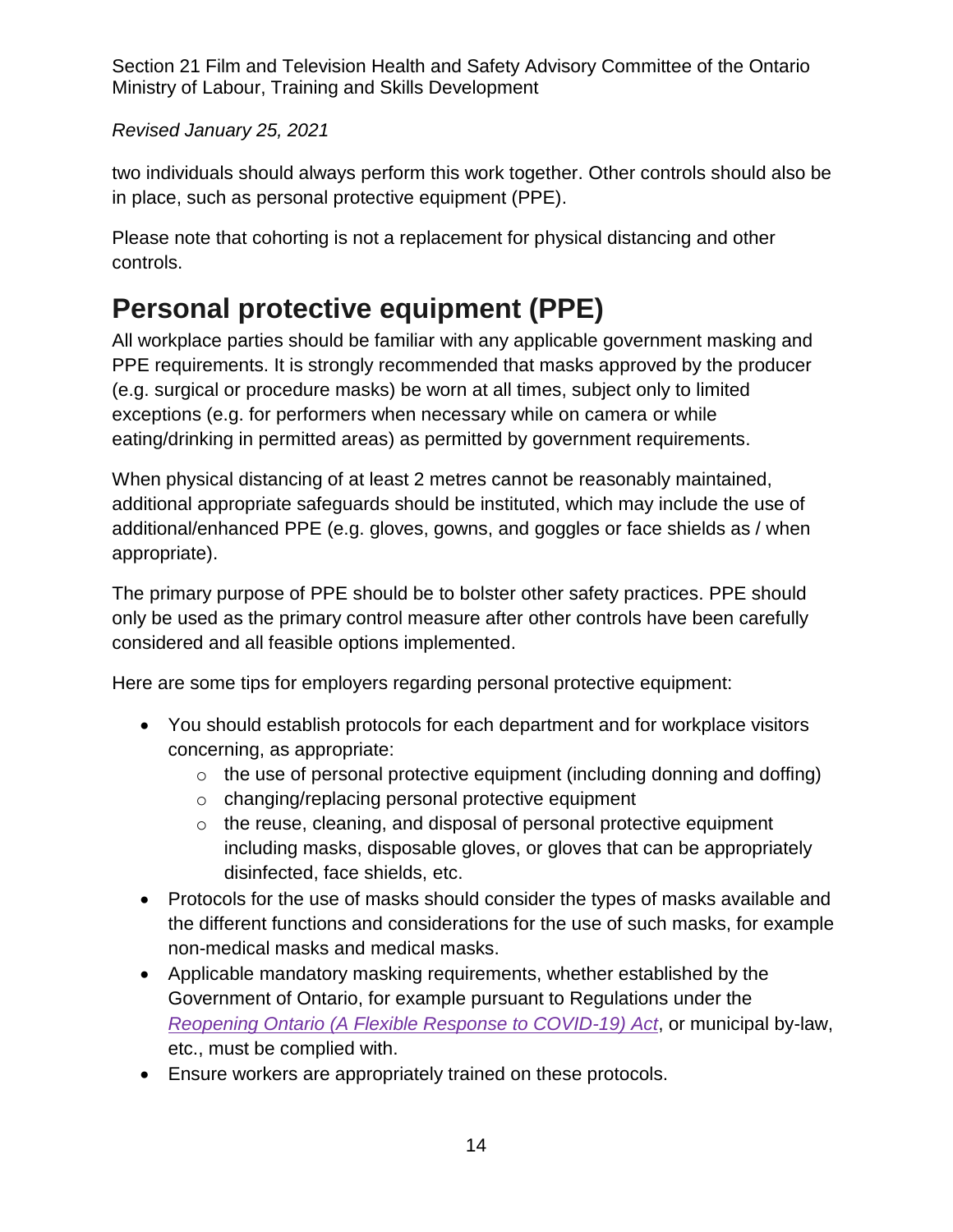*Revised January 25, 2021*

• Consider providing separate bins for the disposal of PPE, for example, at all exits and entrances.

# **Personal hygiene**

Here are some tips for employers:

- Hand washing facilities and/or hand sanitizer (between 60%-90% alcohol) should be provided at screening sites, entrances, exits, and throughout the workplace.
- Portable handwashing stations should be considered where established hand washing facilities are not available.
- Washrooms should be assessed to consider the identification and posting of maximum capacities to maintain physical distancing.
- Work flow and scheduling should be considered to provide people with sufficient time to wash/sanitize their hands throughout the day, as appropriate.
- Consider providing workplace parties with individual sanitation/hygiene kits where feasible (e.g. personal-sized sanitizer, wipes, etc.).

All individuals in the workplace should be instructed on proper hygiene, including:

- Washing hands (for at least 20 seconds with soap and (preferably warm) water, when available) or using hand sanitizer:
	- o on entering the workplace and again before leaving
	- o before and after breaks
	- o after using the washroom
	- o after coughing, sneezing or using a tissue
	- o as may be required based on interaction with other individuals, surfaces, items or equipment
	- $\circ$  otherwise regularly throughout the workday
- Whenever possible, handwashing is preferred to the use of hand sanitizer.
- Coughing or sneezing into a tissue (and immediately throwing it away) or into an elbow.
- <span id="page-14-0"></span>• Avoiding touching eyes, nose, mouth and face.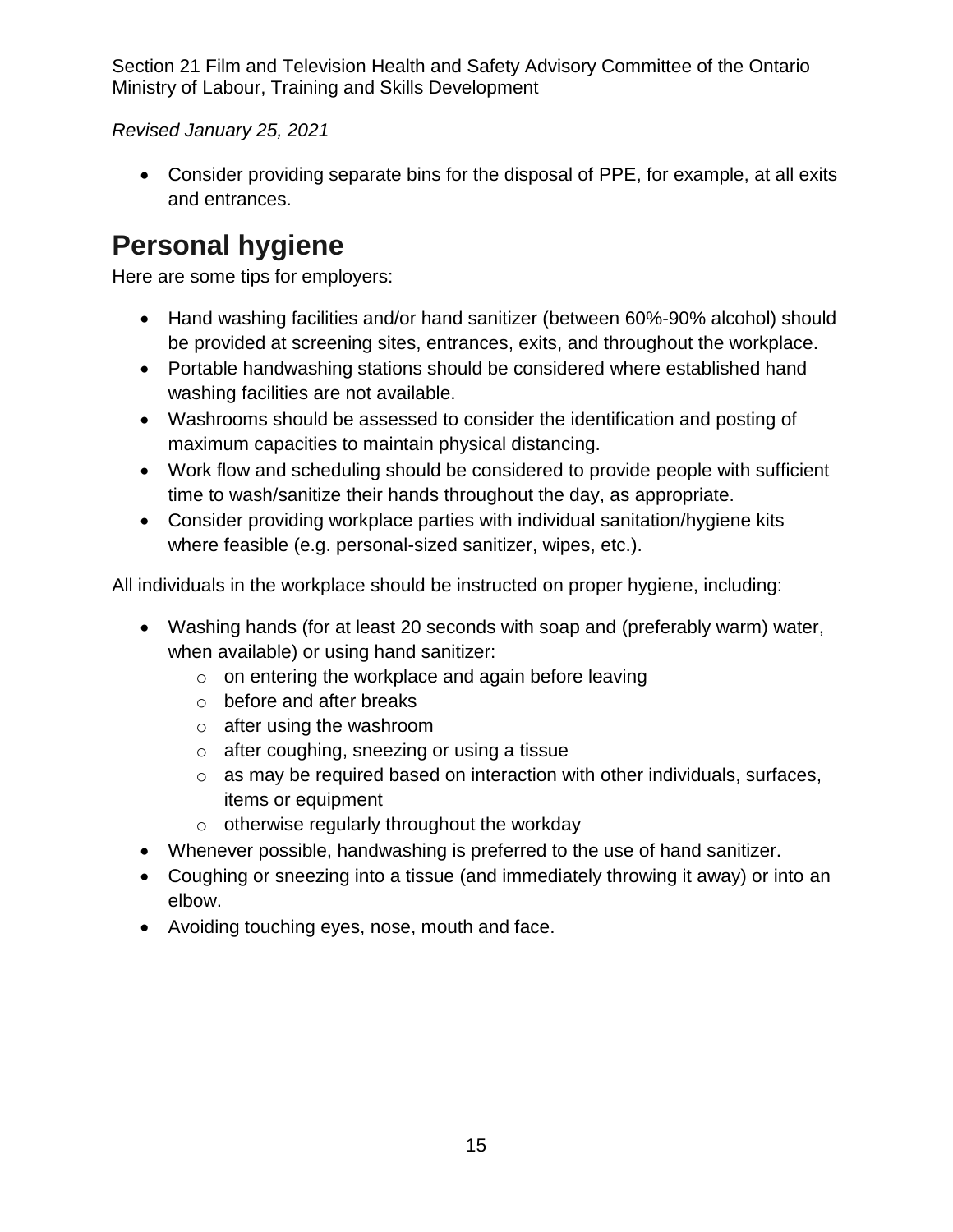*Revised January 25, 2021*

# **Cleaning and disinfecting**

Employers should establish policies and protocols to ensure effective cleaning and disinfecting of all materials across all departments. Employers should clearly establish responsibility for the set-up of these policies and protocols. Such policies and protocols may include:

- a schedule to regularly disinfect high-touch surfaces/objects (e.g. equipment, props, tools, keyboards, telephones and handsets, desks, light switches, door handles, washrooms, handwash stations, etc.)
	- o This schedule may consider the length of time that the COVID-19 virus may remain active on particular surfaces/objects.
	- $\circ$  Depending on the circumstances, it may be useful to maintain a log to help track scheduled cleaning.
- identifying which disinfectants are appropriate for specific surfaces/objects/equipment. This may include UV disinfection for certain electronics that may be damaged by liquid disinfectants.
- ensuring that appropriate individuals are adequately trained on the use of the specific disinfectants. This should include being familiar with public health guidance about cleaning and disinfection to combat COVID-19, such as Public Health Ontario's ["Cleaning and Disinfection for Public Settings".](https://www.publichealthontario.ca/-/media/documents/ncov/factsheet-covid-19-environmental-cleaning.pdf?la=en)
- assignments of specific cleaning tasks to specific people (whether general/production wide, or department-specific) and ensuring that these individuals have/receive appropriate training.
- instructions for individuals to regularly disinfect personal equipment and supplies (e.g. tools, walkie talkies, cell phones, etc.).
- assessing entrances and exits to determine whether the requirement for individuals to use their hands to open doors can be limited.
- instructions to use disposable cloths or paper towels, whenever possible.
- instructions that reusable cloths, sponges, mops, etc., should be disinfected or washed after each use and rotated and disposed of as needed.
- protocols for the safe disposal of PPE.
- <span id="page-15-0"></span>• protocols for the safe disposal of cleaning/disinfecting materials.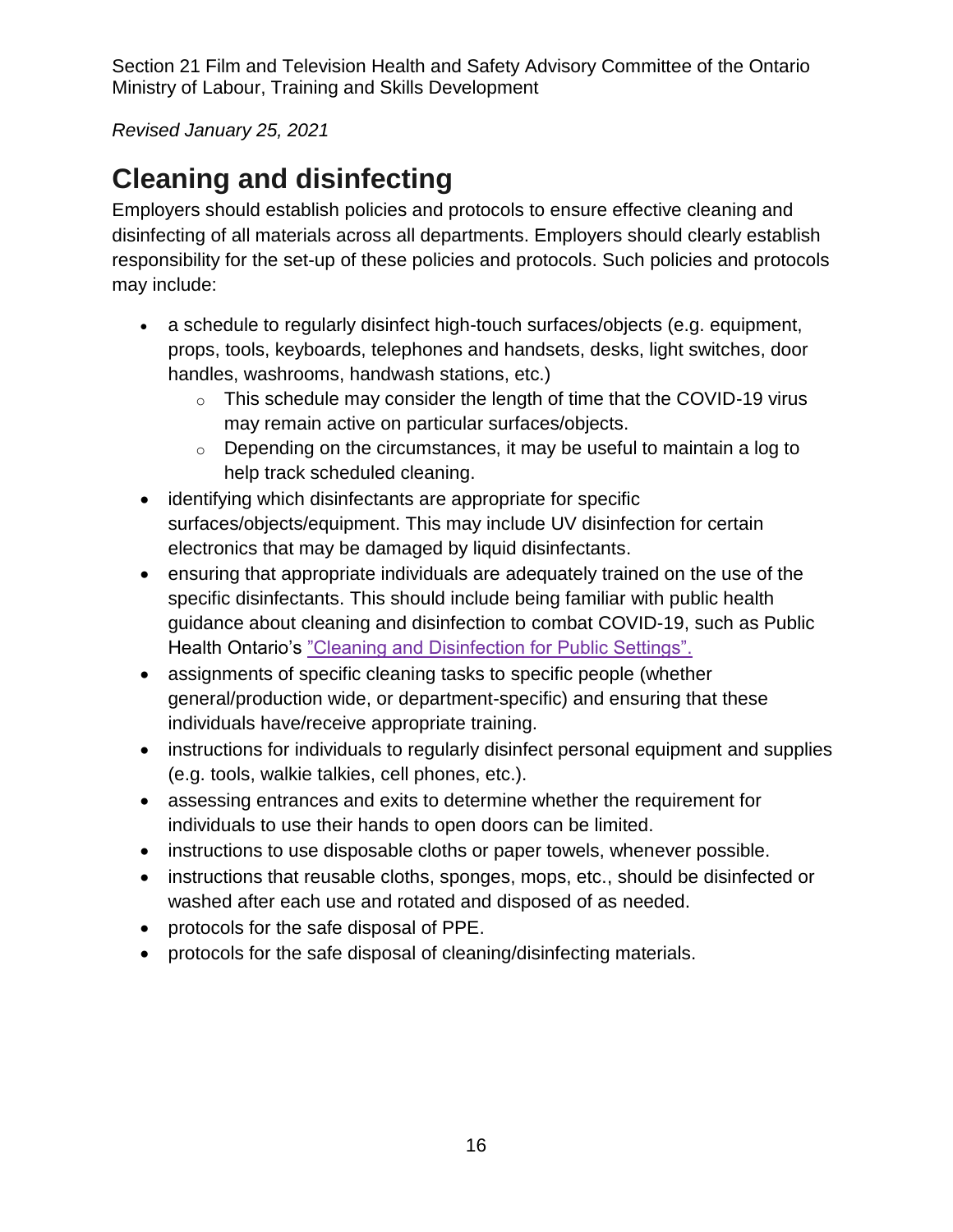*Revised January 25, 2021*

# **Managing equipment and supplies**

Employers should put measures in place to deal with the risk of virus spread through the sharing of items. This may include the following actions:

- avoiding the sharing of equipment and supplies (tools, office supplies, walkie talkies, etc.)
- taking appropriate precautions if items need to be shared (e.g. regularly clean the items, wear gloves, wash / sanitize hands before and after use, etc., in addition to any other necessary general safety precautions)
- encouraging individuals to store their own equipment in a predefined area or in a bag labeled with their name when not in use
- appropriate supplies of personal protective equipment and materials for the disposal of personal protective equipment should be maintained in accordance with the protocols established
- <span id="page-16-0"></span>• personal protective equipment should not be shared

# **Resources**

# **Where to get information on infection prevention and control**

[Contact the local public health unit](https://www.phdapps.health.gov.on.ca/PHULocator/) for questions on workplace infection prevention and control related to COVID-19 infections.

# **COVID-19 government updates**

Stay updated with daily government updates:

- **[Government of Ontario](https://www.ontario.ca/page/2019-novel-coronavirus)**
- **[Government of Canada](http://www.canada.ca/coronavirus)**
- **[Public Health Ontario](https://www.publichealthontario.ca/en/diseases-and-conditions/infectious-diseases/respiratory-diseases/novel-coronavirus)**

## **Ontario government and agency-issued resources about COVID-19**

The **[Ontario Ministry of Health](https://www.ontario.ca/page/2019-novel-coronavirus)** is providing consistent updates on the provincial government's response to the outbreak, including: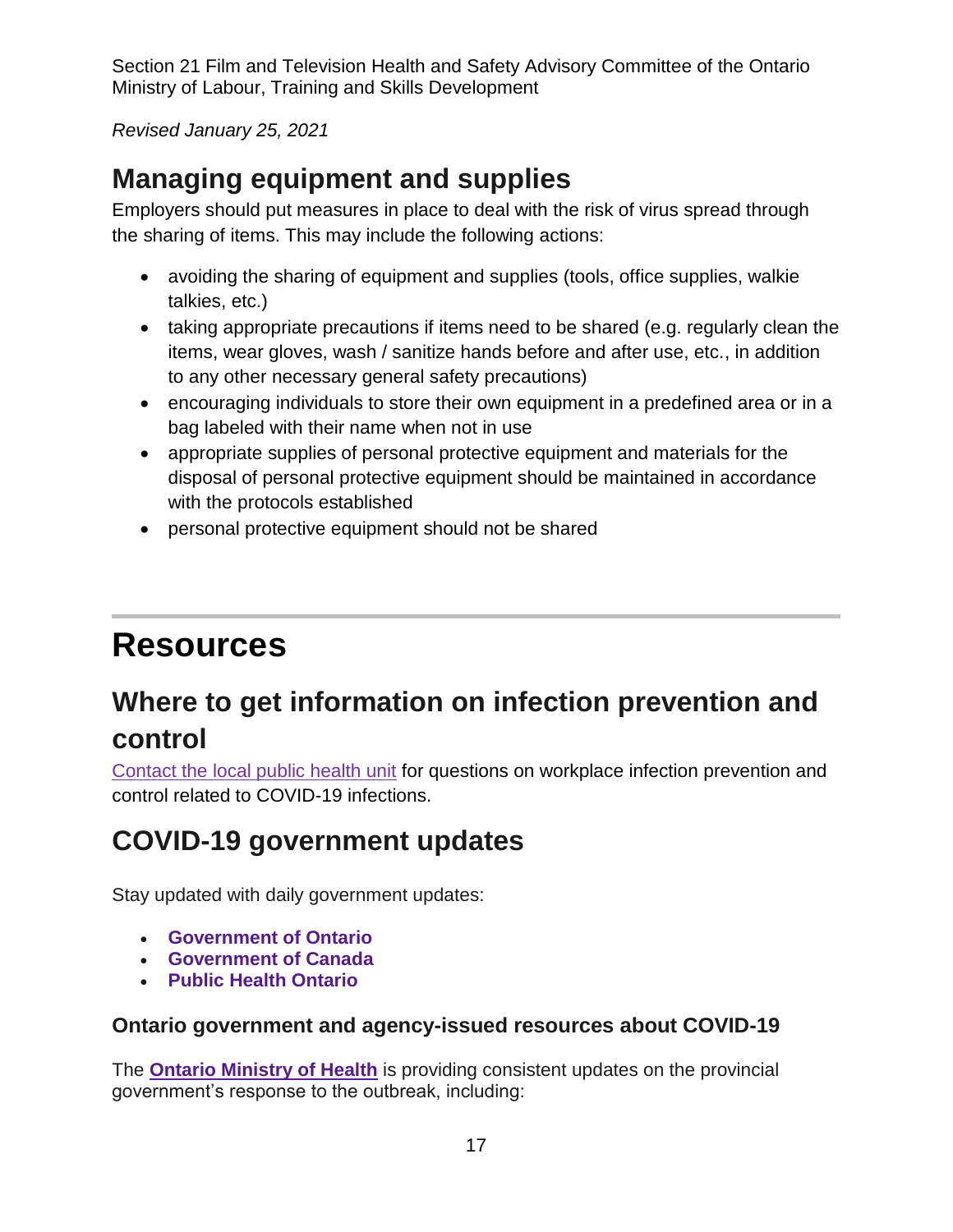*Revised January 25, 2021*

- status of cases in Ontario
- current affected areas
- symptoms and treatments
- how to protect yourself and self-isolate
- updated Ontario news on the virus

**[Public Health Ontario](https://www.publichealthontario.ca/en/diseases-and-conditions/infectious-diseases/respiratory-diseases/novel-coronavirus)** is providing up-to-date resources on COVID-19, including:

- links to evolving public health guidelines, position statements and situational updates
- synopsis of key articles updating on the latest findings related to the virus
- recommendations for use of personal protective equipment
- information on infection prevention and control
- testing information
- other public resources
- information for **[local public health units](http://www.health.gov.on.ca/en/common/system/services/phu/locations.aspx)**
- a **[poster for how to wash your hands](https://www.publichealthontario.ca/-/media/documents/ncov/factsheet/factsheet-covid-19-hand-hygiene.pdf?la=en)**
- Information on **[mask use for non-healthcare workers](https://www.publichealthontario.ca/7-/media/documents/ncov/factsheet/2020/05/factsheet-covid-19-masks-not-healthcare.pdf?la=en)**
- Information on **[COVID-19: Heating, Ventilation and Air Conditioning \(HVAC\)](https://www.publichealthontario.ca/-/media/documents/ncov/ipac/2020/09/covid-19-hvac-systems-in-buildings.pdf?la=en)  [Systems in Buildings](https://www.publichealthontario.ca/-/media/documents/ncov/ipac/2020/09/covid-19-hvac-systems-in-buildings.pdf?la=en)**

#### **Ontario government:**

- **[Develop your COVID-19 workplace safety plan](https://www.ontario.ca/page/develop-your-covid-19-workplace-safety-plan)**
- **[Workplace PPE Supplier Directory](https://covid-19.ontario.ca/workplace-ppe-supplier-directory#no-back)**
- *[Reopening Ontario \(A Flexible Response to COVID-19\) Act](https://www.ontario.ca/laws/statute/20r17)* and its Regulations.

#### **Other COVID-19 resources**

**[Health Canada](https://www.canada.ca/en/public-health/services/diseases/coronavirus-disease-covid-19.html)** outlines the actions being taken by the Government of Canada to limit spread of the virus, as well as what is happening in provinces and communities across the country. It also maintains a live update of the number of cases by province.

The **[World Health Organization](https://www.who.int/emergencies/diseases/novel-coronavirus-2019)** updates guidance and information related to the global outbreak and spread beyond Canadian borders.

It also provides the most up-to-date information on:

- current research and development around the virus
- a COVID-19 situation "dashboard"
- emergency preparedness measures
- live media updates on the spread of the virus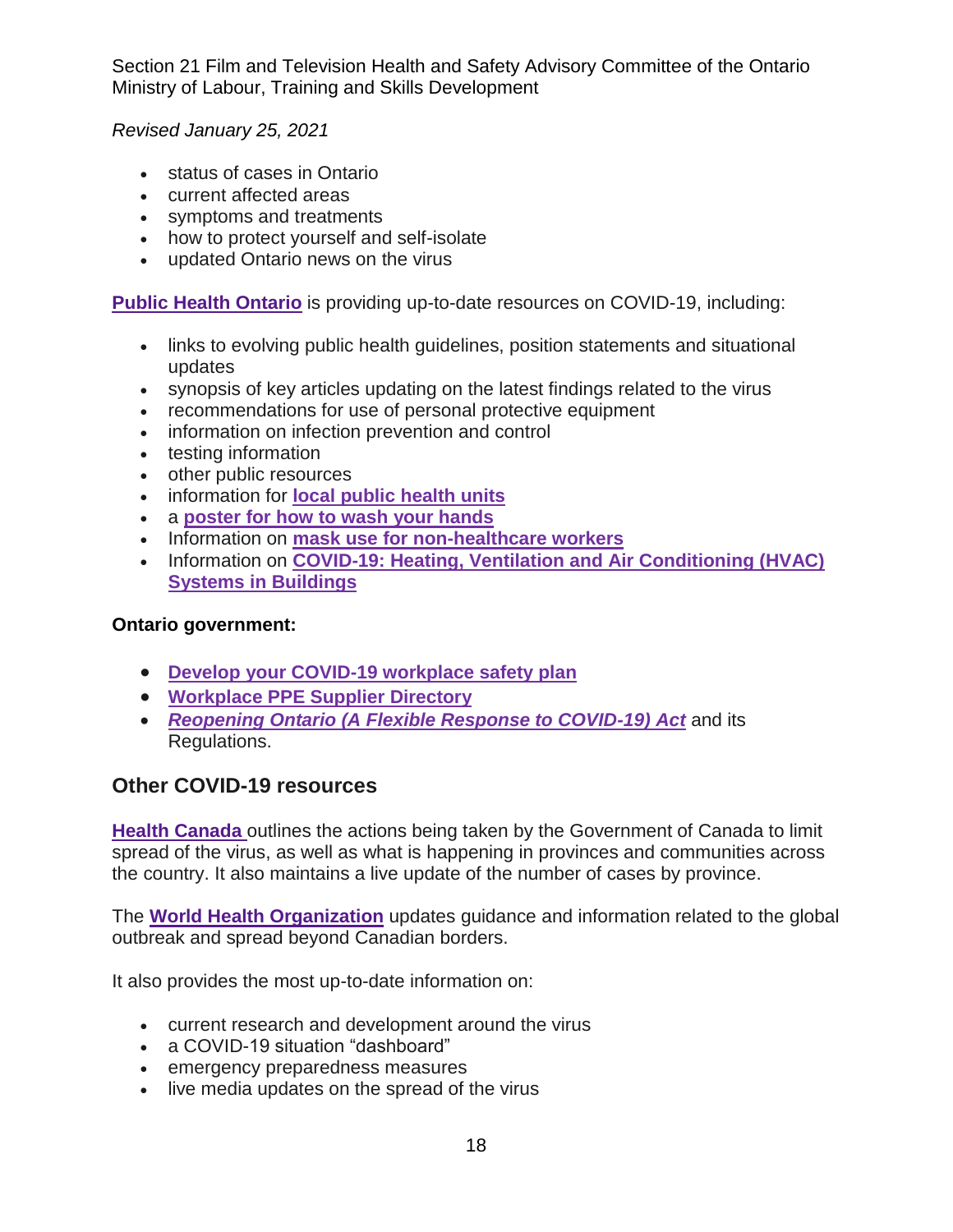*Revised January 25, 2021*

The **[City of Toronto](https://www.toronto.ca/home/covid-19/)** COVID-19 page outlines actions being taken by the city as well as the current health situation.

**[Ontario Workplace Safety & Prevention](https://www.wsps.ca/Information-Resources/Topics/COVID-19-Keeping-safe-during-the-pandemic.aspx)** services has various COVID-19 workplace resources available including a **[Post-Pandemic Business Playbook](https://www.wsps.ca/WSPS/media/Site/Resources/Downloads/post-pandemic-business-playbook.pdf)**.

Ontario Human Rights Commission **[Policy Statement on the COVID-19 Pandemic](http://www.ohrc.on.ca/en/news_centre/ohrc-policy-statement-covid-19-pandemic)**

Ontario Film Commission **[COVID Response](https://digitallibrary.ontariocreates.ca/DigitalLibrary/CovidUpdate.aspx)** page

Note: This resource does not replace the *Occupational Health and Safety Act* (OHSA) and its regulations, and should not be used as or considered legal advice. Health and safety inspectors apply the law based on the facts in the workplace.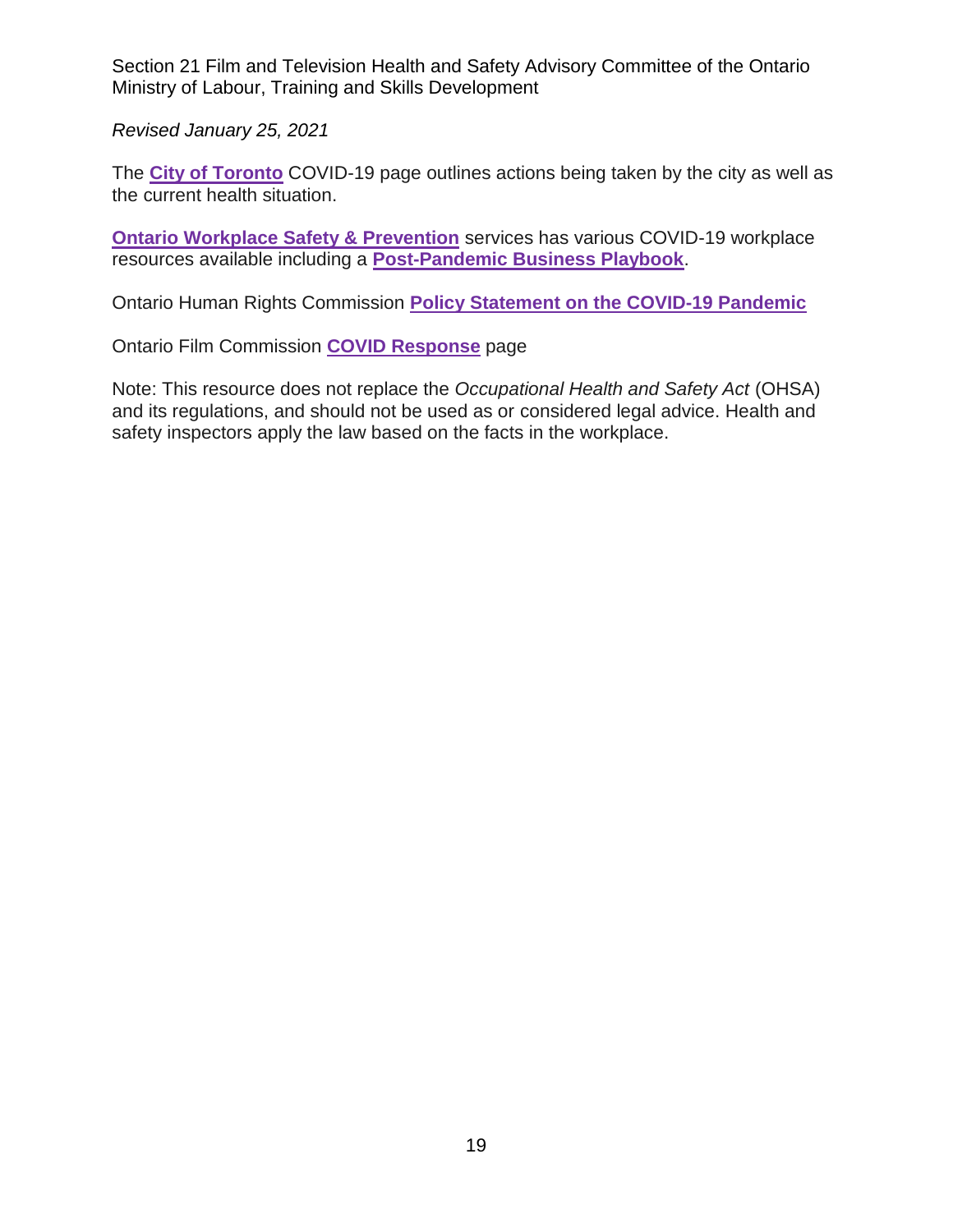*Revised January 25, 2021*

# **Departmental guidance**

#### On this page:

- 
- 
- 
- 
- 5. [Hair/Makeup/Wardrobe](#page-29-0) 11.
- 6. [Locations and Studios](#page-33-0)
- 1. [Buying](#page-20-0) 2. [Performers](#page-37-0)<br>
2. Camera 2. Post-Produc
- 2. [Camera](#page-21-0) 8. Post-Production, Animation and [Post-Production VFX](#page-42-0)
- 3. [Construction](#page-24-0) 9. [Production Offices](#page-44-0)
- 4. [Food](#page-26-0) 10. [Technicians \(General\)](#page-46-0)<br>5. Hair/Makeup/Wardrobe 11. Transportation
	-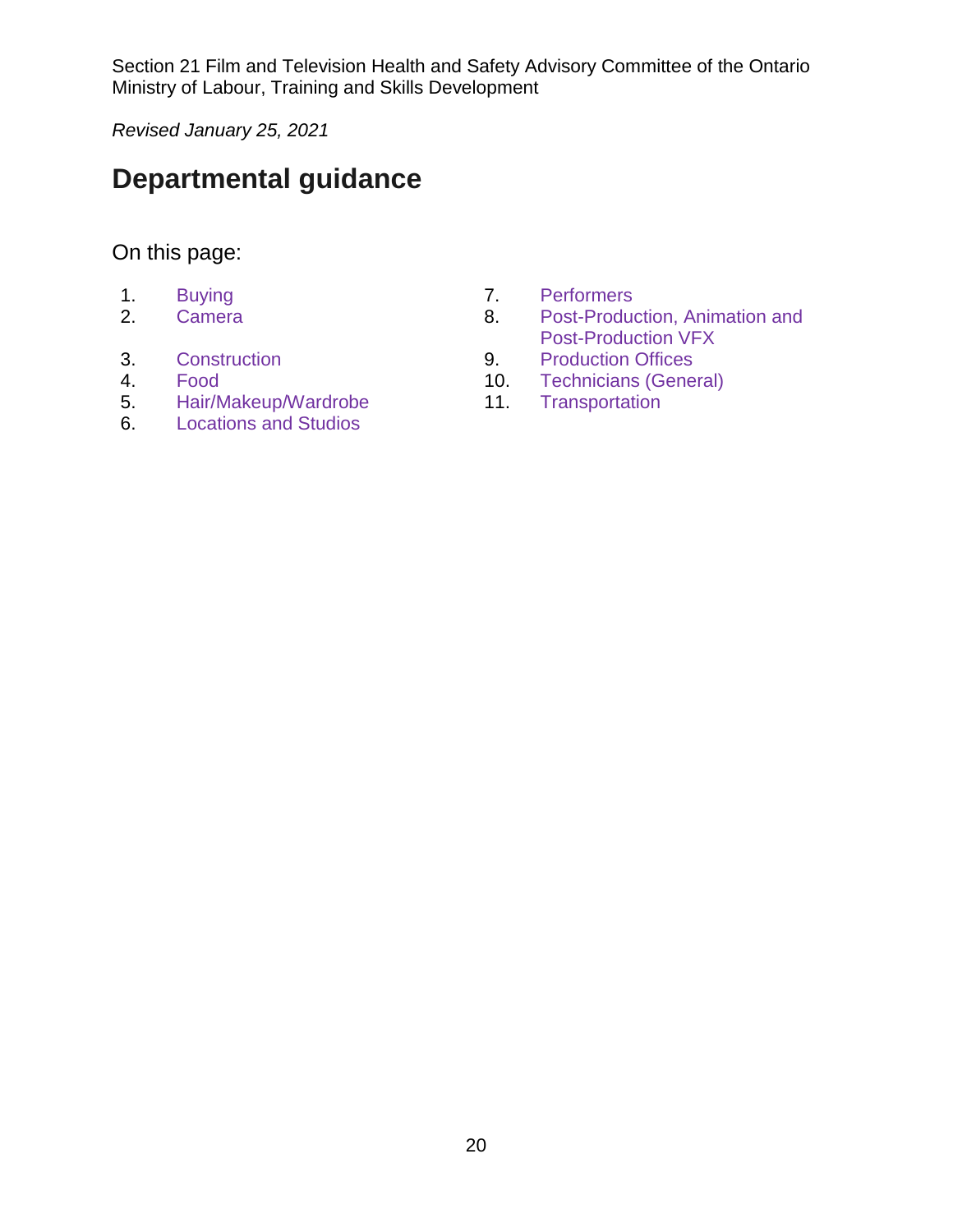*Revised January 25, 2021*

# <span id="page-20-0"></span>**Buying**

The following are tips regarding buying:

- Production should develop policies and protocols for disinfecting and/or quarantining materials that will be used by production (e.g. costumes) and communicate the policies and protocols to all individuals involved with the buying, receiving, retrieval and storage of such materials.
- These policies and protocols should include procedures for:
	- o marking and tracking disinfected versus non-disinfected items.
	- o ensuring materials are disinfected/quarantined before being returned to storage to avoid contamination.
- These policies and protocols should identify individual(s) responsible for these procedures.
- Whenever possible, purchases should be made in a "contact-less" manner.
- Individuals should avoid making purchases in cash, to the extent possible.
- Production should consider measures to limit, to the extent possible, in-person contact between buyers and any other crew, including on-set crew.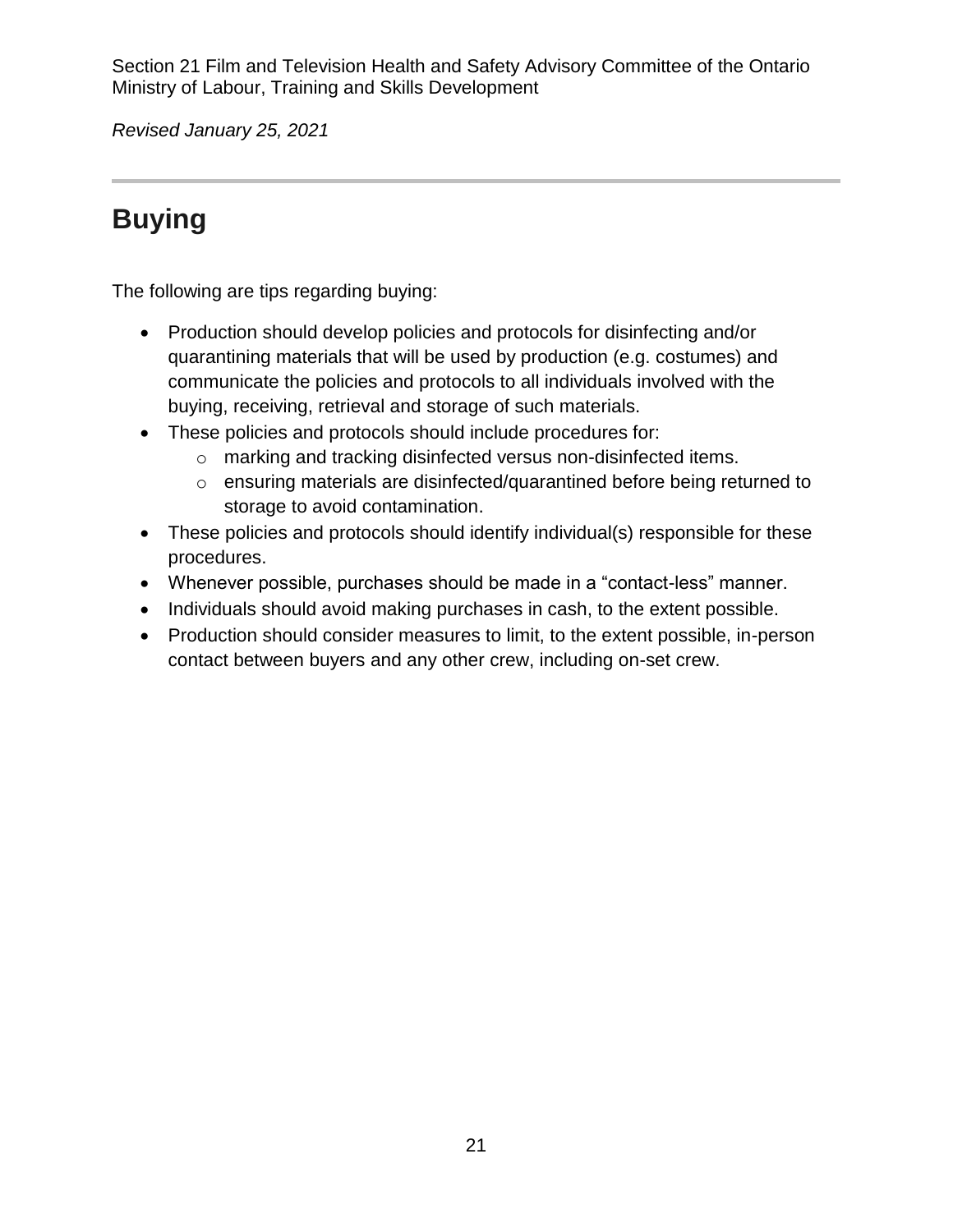*Revised January 25, 2021*

## <span id="page-21-0"></span>**Camera**

- 1. [Physical distancing](#page-21-1) and the [Cleaning/disinfecting](#page-22-0)
- 2. [Personal protective equipment](#page-21-2) 5. [Scanning units](#page-22-1)
- 3. [Equipment](#page-22-2)
- 
- 

## <span id="page-21-1"></span>**Physical distancing**

You should implement practices and procedures to allow for physical distancing of at least 2 metres whenever possible. See the [general guidance](#page-11-0) section for information about physical distancing and interactions. In addition to this general guidance, specific considerations for camera may include:

- arranging for video village to be outdoors, where possible, and weather permitting
- arranging video village to permit for 2 metre distancing
- limiting the individuals permitted to be in/around video village
- establishing separate areas where different individuals can monitor video
- the use of wireless and/or remote monitoring/communication to allow individuals to monitor playback on their own devices and communicate while maintaining physical distancing
- the use of remote follow focus, or other remote technologies
- when technically possible, having meta data (e.g. lens information) displayed on the video village monitor
- limiting the use of equipment where physical distancing is unlikely to be possible
- limiting the number of camera workers with access to set while filming, particularly if filming in a small space
- allowing camera placement to be organized without non-essential personnel present

## <span id="page-21-2"></span>**Personal protective equipment (PPE)**

All feasible controls must be implemented to maintain distance and to minimize the number of interactions within two metres

Where the work requires close contact between camera workers or between camera workers and cast, additional/enhanced PPE should be available for all workers in these interactions. Where needed, such PPE will likely consist of a surgical or procedure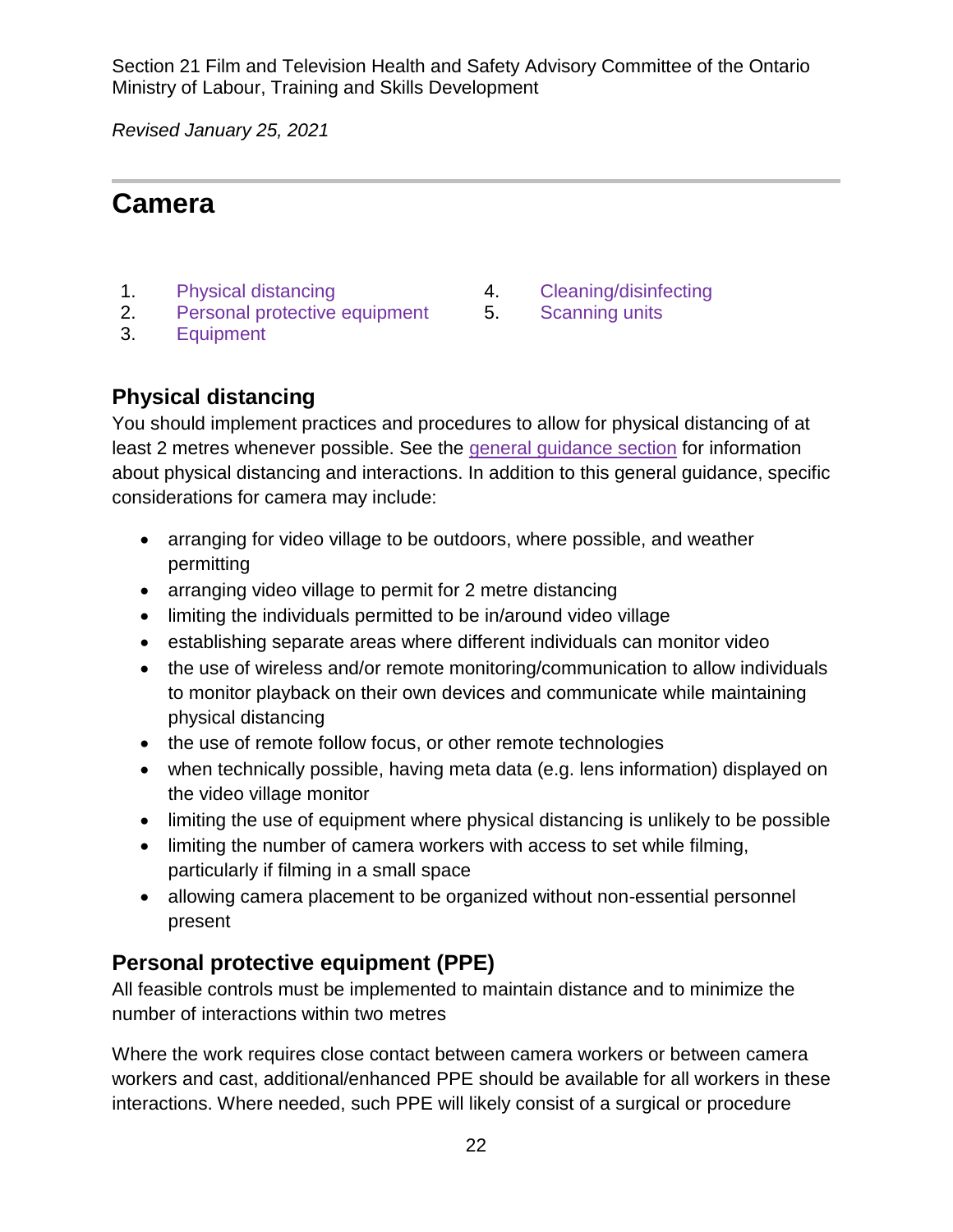#### *Revised January 25, 2021*

mask and eye protection (face shield or goggles). Consideration should be given to addressing issues of face shields or goggles "fogging up".

See the [general guidance section](#page-13-0) for guidance regarding personal protective equipment.

#### <span id="page-22-2"></span>**Equipment**

Whenever possible, the sharing of equipment between individuals should be avoided. See the [general guidance section](#page-15-0) for guidance regarding equipment. In addition to the general guidance section, specific considerations for camera may include:

- recommending that camera workers not share kit pieces unless they have been appropriately disinfected between uses
- requiring that only authorized personnel handle camera equipment
- setting up protocols to ensure consistency with respect to which individual(s) uses each specific piece of equipment
- avoiding the use of runners, unless specifically assigned to the camera department
- instructing individuals not to touch, move, lean against, pick up or otherwise disturb any piece of equipment/object that they are not required to handle

## <span id="page-22-0"></span>**Cleaning/disinfecting**

Equipment should be regularly disinfected. See the [general guidance section](#page-14-0) for information about cleaning. In addition to the general guidance section, specific considerations for camera workers may include:

- disinfecting camera cards in an appropriate manner before they are picked up by someone else
- regularly wiping down/disinfecting equipment in accordance with established disinfection protocols
- considering the technical specifications of equipment and whether certain disinfectants may cause damage to the equipment (for example, whether certain equipment should be disinfected using UV equipment rather than using wipes or liquid disinfectants)

## <span id="page-22-1"></span>**Scanning units**

The following are tips regarding the use of scanning units:

• all scanning technicians should be required to wear masks and gloves when completing character scans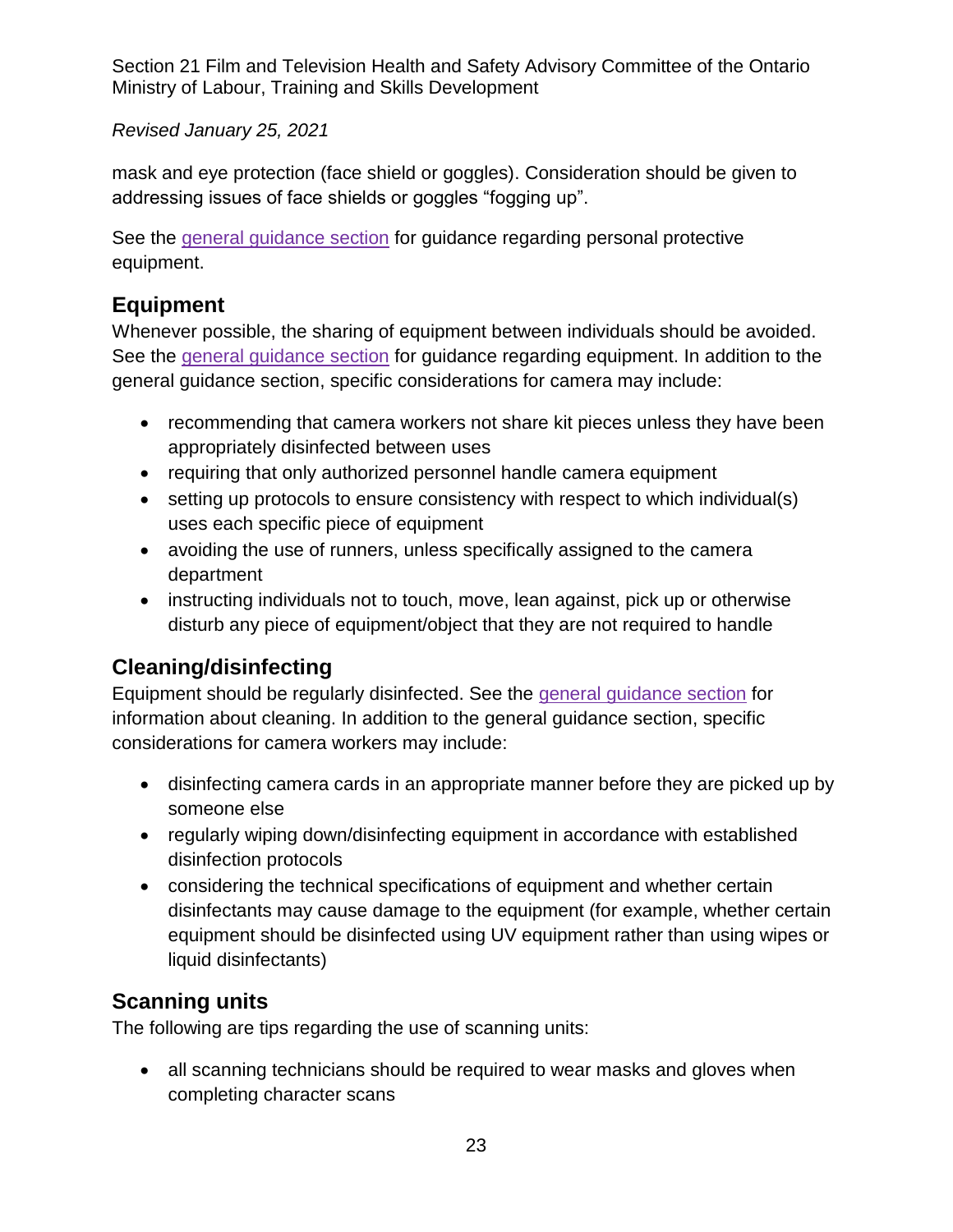*Revised January 25, 2021*

- contactless scanning systems should be used when completing character scans, whenever possible
- a technician operating a scanning system should stay at least 2 metres from the individual being scanned
- all areas inside of the scanning vehicle should be appropriately disinfected before/after scans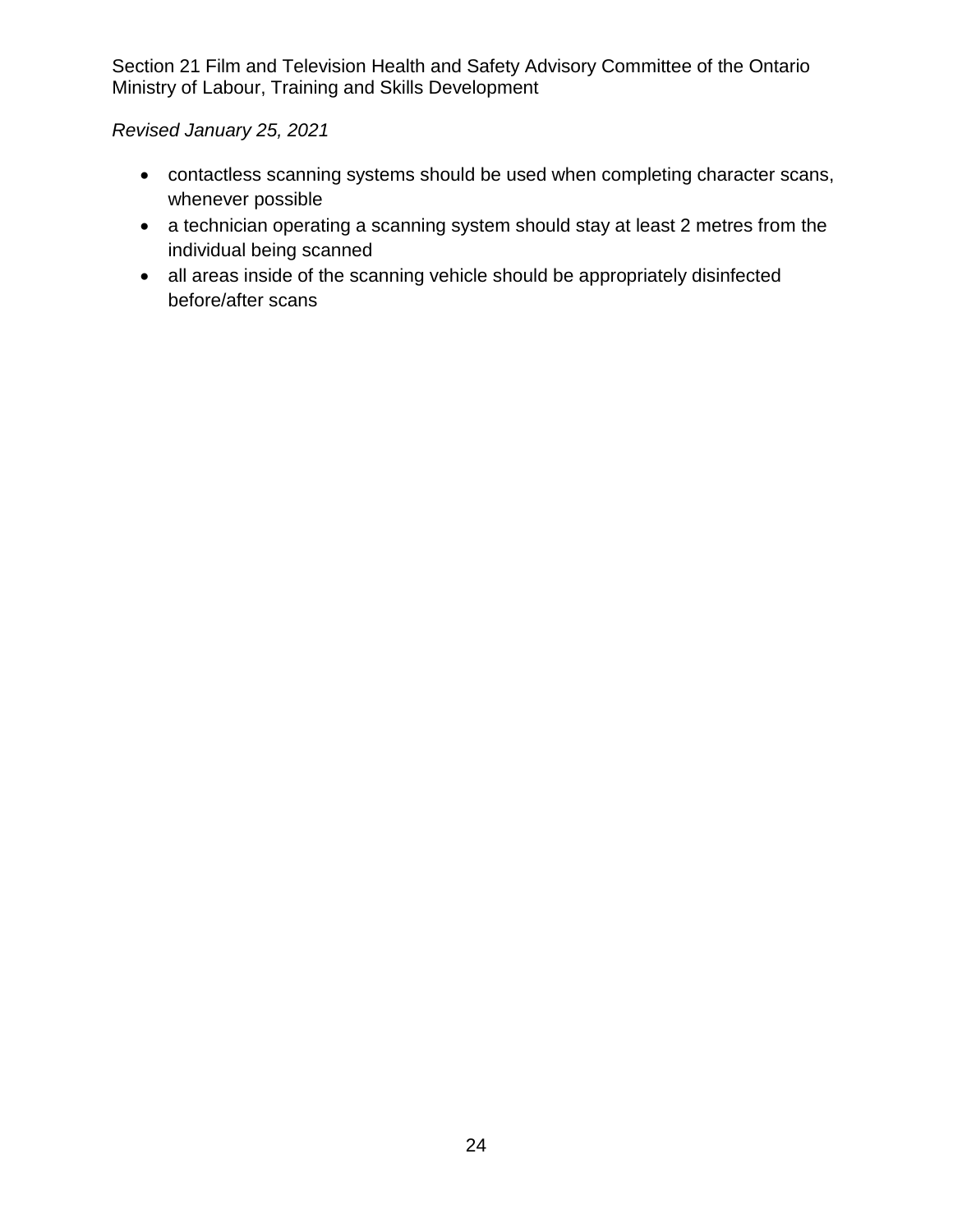*Revised January 25, 2021*

# <span id="page-24-0"></span>**Construction**

- 1. [Physical distancing](#page-24-1) **4.** [Equipment](#page-25-0)
- 2. [Personal protective equipment](#page-24-2) 5. [Cleaning/disinfection](#page-25-1)
- 3. [Hygiene](#page-25-0) 6. [Food](#page-25-2)
- 
- 
- 

All individuals involved in construction should be familiar with the Ontario government's ["Construction site health and safety during COVID-19"](https://www.ontario.ca/page/construction-site-health-and-safety-during-covid-19) guidance document.

Policies and protocols to reduce the risks associated with COVID-19 are in addition to, and must account for, existing health and safety obligations with respect to construction.

#### <span id="page-24-1"></span>**Physical distancing**

Production should implement practices and procedures to allow for physical distancing of at least 2 metres whenever possible. See the [general guidance section](#page-11-0) for information regarding physical distancing and interactions. In addition to this general guidance, specific considerations for construction may include:

- limiting the number of daily workers that are coming into the workplace.
- implementing a shift schedule to limit worker overlap
- establishing separate "shop" and "studio" or "location" worker crews and avoiding overlap between these crews
- installing barriers (e.g. around machinery)
- limiting the number of people who use elevators or hoists at any time
- limiting unnecessary on-site contact between workers, as well as between workers and outside service providers
- avoiding using construction work areas for storage for other departments

## <span id="page-24-2"></span>**Personal protective equipment (PPE)**

All feasible controls must be put in place to maintain distance and to minimize the number of interactions within two metres

Where the work requires close contact between workers, additional/enhanced PPE should be available for all workers in these interactions. Where needed, such PPE will likely consist of a surgical or procedure mask and eye protection (face shield or goggles). Consideration should be given to addressing issues of face shields or goggles "fogging up".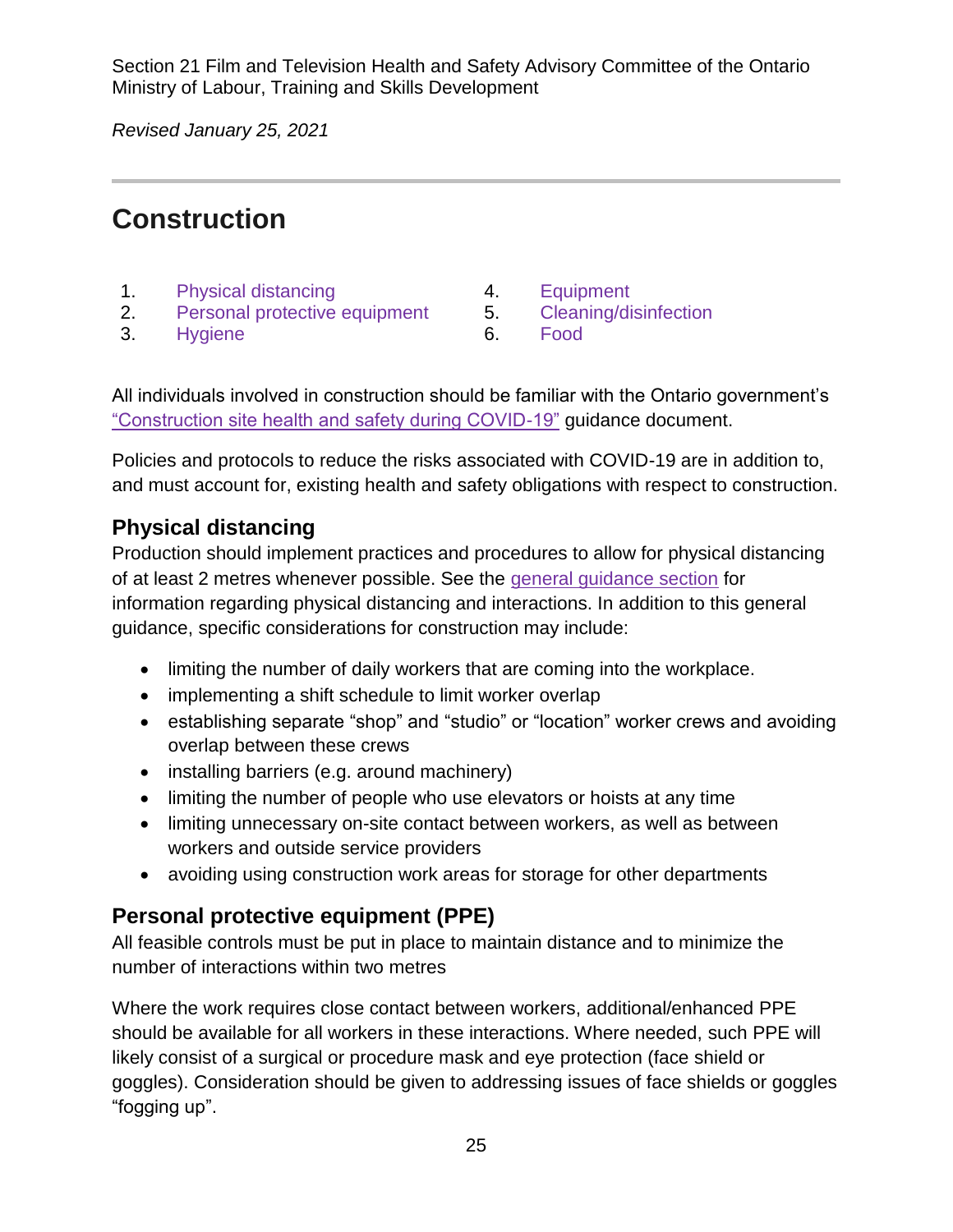*Revised January 25, 2021*

<span id="page-25-0"></span>See the [general guidance section](#page-13-0) for information about PPE.

## **Hygiene**

Workers should be diligent with respect to handwashing/sanitizing, including washing or sanitizing hands before and after handling equipment or materials, and throughout the day.

## **Equipment**

The sharing of equipment between individuals should be avoided. See the [general](#page-15-0)  [guidance](#page-15-0) section for information about equipment. In addition to the general guidance section, specific considerations for construction may include:

- encouraging workers to provide as many of the tools they need from their own kit, if possible, and recommending that kit materials not be shared unless properly disinfected between uses
- where shared tools are required, consider providing multiple pieces of the same equipment to limit the frequency with which tools must be shared
- implementing a method (e.g. a dedicated store-person) to track the assignment of tools to specific individuals and ensuring that tools are properly disinfected before returning to storage and/or being reassigned.

## <span id="page-25-1"></span>**Cleaning/disinfection**

Equipment/tools should be regularly disinfected. See the [general guidance section](#page-14-0) for information about cleaning.

## <span id="page-25-2"></span>**Food**

Protocols should be established for any kitchen/eating areas. See the [Food guidance](#page-26-0)  [section](#page-26-0) for information about communal kitchen/eating areas, snacks and drinks.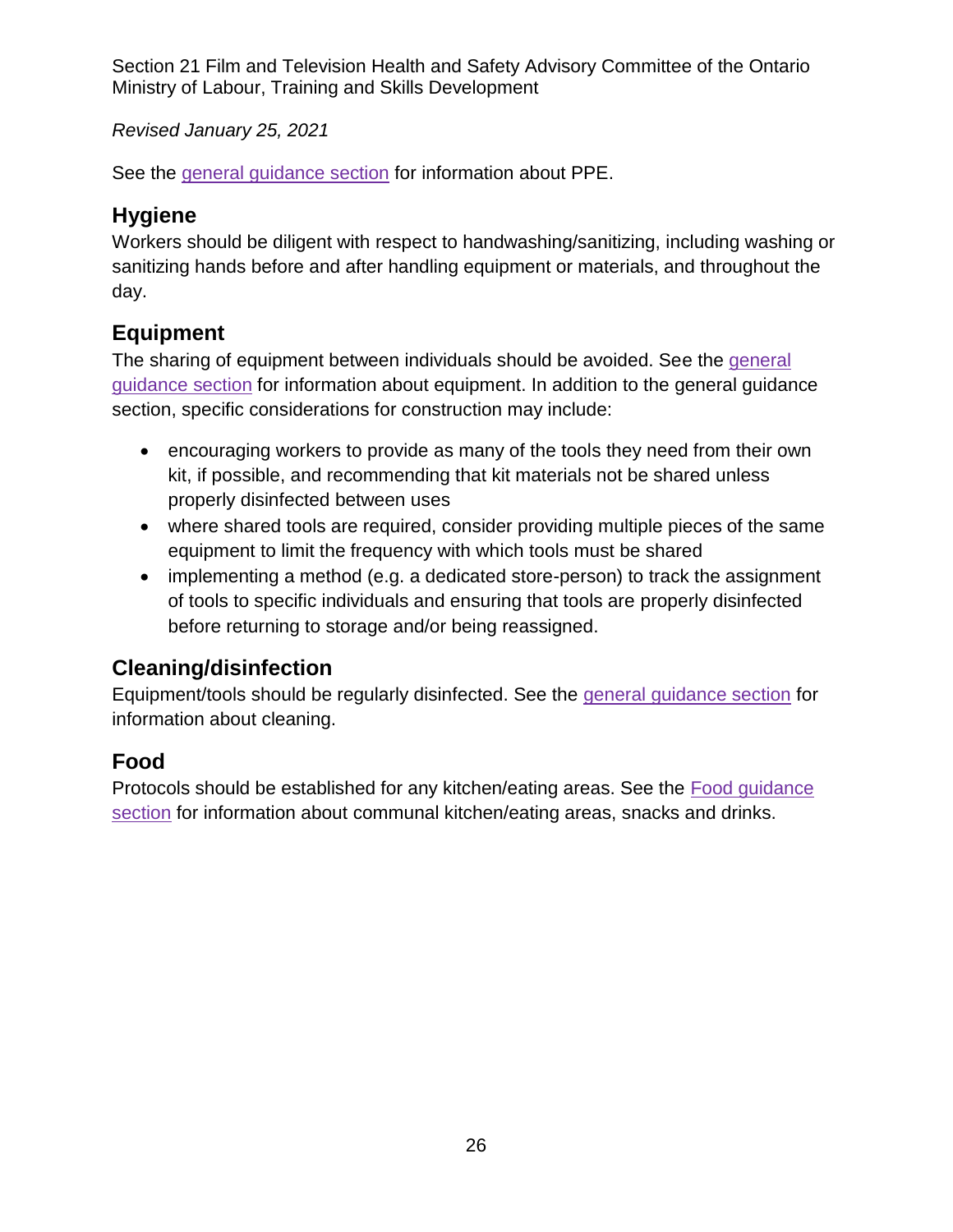*Revised January 25, 2021*

# <span id="page-26-0"></span>**Food**

- 
- 2. [Food preparation](#page-26-2) 5. [Food service](#page-27-1)
- 
- 1. [Hygiene](#page-26-1) 1. **Hygiene** 1. [Physical distancing](#page-27-0)
	-
- 3. [Communal kitchens](#page-26-3) 6. [Cleaning and disinfecting](#page-28-0)

Check the Ontario Government's [Guidance Note for restaurant and food services health](https://www.ontario.ca/page/restaurant-and-food-services-health-and-safety-during-covid-19)  [and safety during COVID-19,](https://www.ontario.ca/page/restaurant-and-food-services-health-and-safety-during-covid-19) as well as any applicable laws.

#### <span id="page-26-1"></span>**Hygiene**

Handwashing or sanitizing stations should be available in, or reasonably close to, food preparation and service areas. All individuals should wash their hands before and after entering food preparation and service areas. These handwashing/sanitizing stations should be contactless whenever possible.

## <span id="page-26-2"></span>**Food preparation**

Only required individuals should be present in food preparation areas.

Individuals preparing and serving food should take appropriate steps to limit the risks of transmission of the virus via food, material and equipment handling. This should include:

- washing or sanitizing hands before entering the food preparation area, and before and after serving food.
- wearing appropriate personal protective equipment if needed.
- regularly cleaning/disinfecting food preparation equipment and surfaces.

You should establish specific policies or protocols for the regular disinfection of all food preparation areas.

## <span id="page-26-3"></span>**Communal (shared) kitchens**

You should have specific policies or protocols in place with respect to any communal kitchen area(s) (e.g. office kitchens). Considerations for such policies or protocols may include: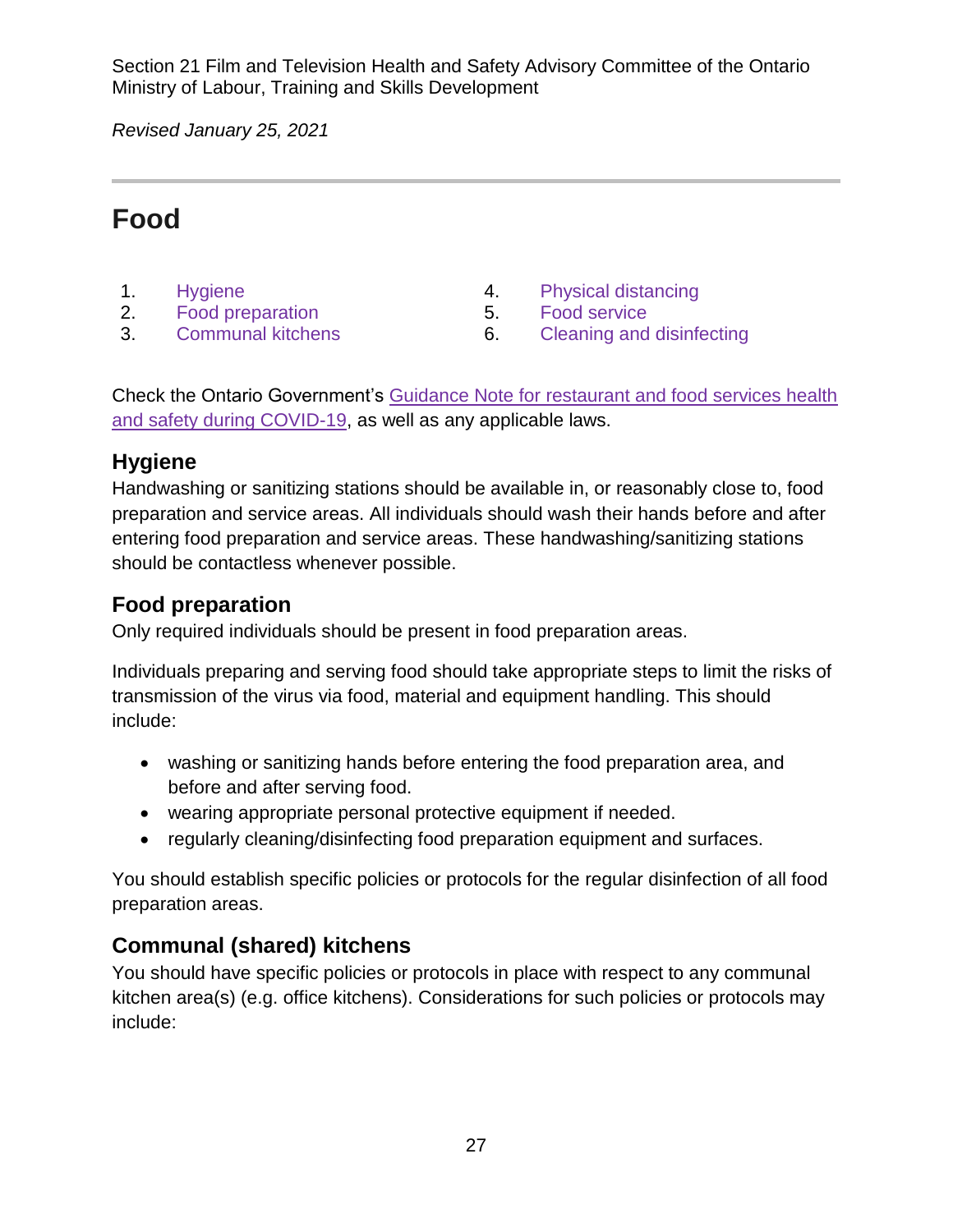*Revised January 25, 2021*

- limiting access to such areas to a specified individual(s) who can utilize any equipment (e.g. microwaves) on behalf of others. In such cases, the individual(s) should be familiar with the guidance regarding food preparation areas
- prohibiting congregating in these areas
- requiring individuals to wash or sanitize their hands upon entering and exiting such areas
- requiring individuals to disinfect all surfaces and objects immediately following touching or using them

## <span id="page-27-0"></span>**Physical distancing**

You should take steps to maintain physical distancing during breaks and meal times. Such steps may include:

- encouraging or directing workers to maintain a 2 metre distance when eating
- marking 2 metre intervals on the floor, if line-ups are required
- staggering lunches and meal breaks
- encouraging or directing workers not to eat in communal areas
- having multiple food stations or lines
- setting up outdoor eating areas
- allowing workers to eat in different areas to avoid congregating
- workers not sitting facing each other

## <span id="page-27-1"></span>**Food service**

You should consider food service practices to limit the risks of transmission of the virus. Self-service buffet-style meals and snack stations and the use of communal tongs, serving spoons and other implements should be avoided.

Additional practices that may be considered include:

- serving individually packaged (e.g. pre-packaged or individually wrapped) food and snacks
- having servers serve food directly to tables in advance of workers entering to eat
- using food guards/sneeze shields and/or means of creating additional physical distance between food servers and people being served
- providing for advance ordering of individual meals (e.g. by app or phone)
- providing individual take-away or delivery type service with meal orders placed earlier in the day
- disinfecting packaging, including cans and bottles
- using disposable plates, bowls, etc., and individually wrapped cutlery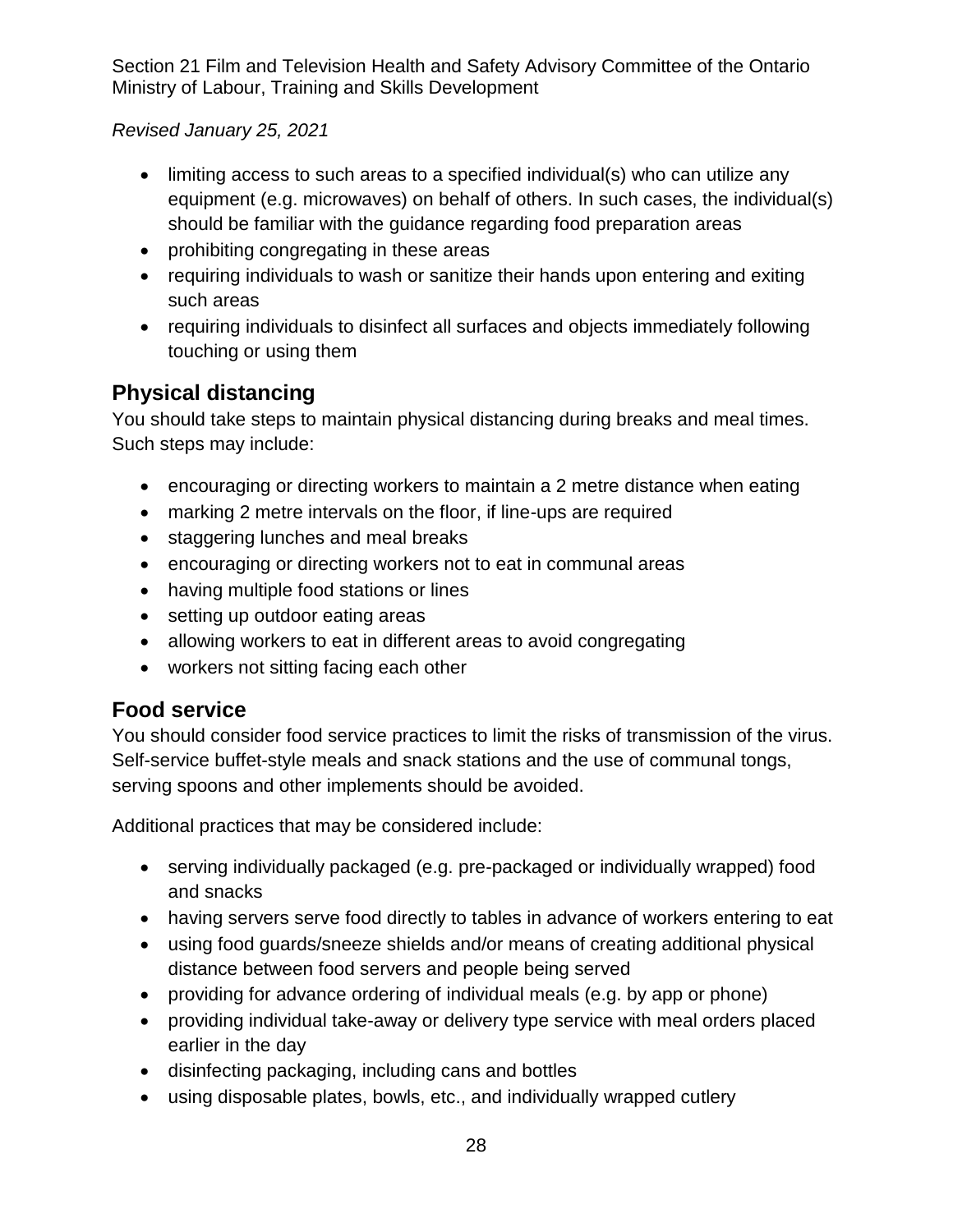*Revised January 25, 2021*

- providing pre-packaged water, or water coolers with foot pumps or other "nontouch" controls, provided they do not require contact between the bottle and dispenser and meet sanitization standards
- limiting access to, and use of, coffee machines. For example, having one person operate such machines
- utilizing single use creamers, sugars, etc.
- allowing or encouraging workers to bring their own food; food brought from home should not be shared with others.

## <span id="page-28-0"></span>**Cleaning and disinfecting**

All individuals should put their garbage, recycling and food waste directly into bins and not leave it for others to clean up.

Any communal surfaces should be appropriately disinfected using established disinfecting policies and protocols at the beginning, end of, and throughout the day and, in particular, after breaks and meal periods. Such surfaces may include:

- tables
- chairs or benches
- door handles
- vending and coffee machines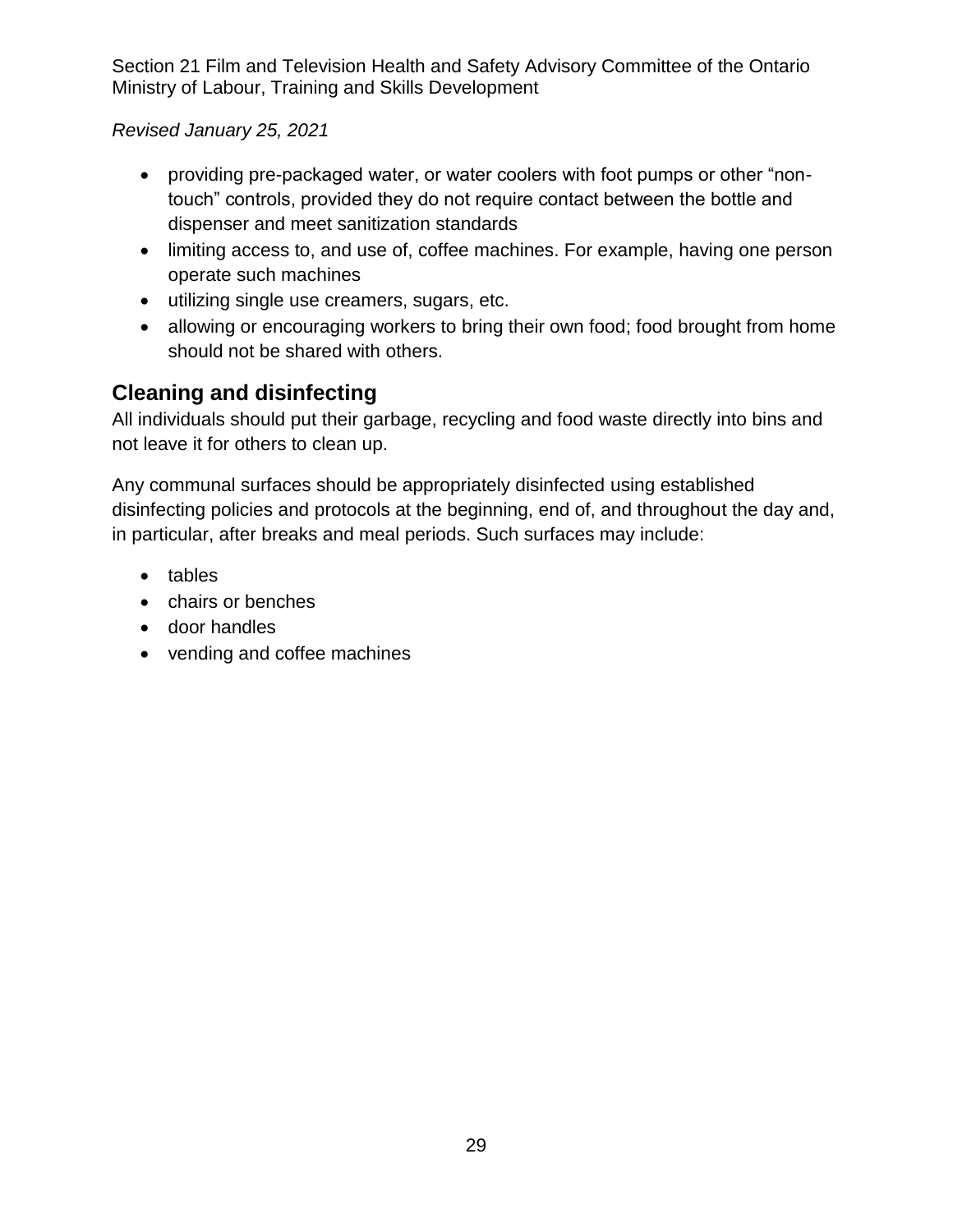*Revised January 25, 2021*

# <span id="page-29-0"></span>**Hair/makeup/wardrobe**

- 1. [General](#page-29-1) 3. [Wardrobe](#page-31-0)
- 

2. [Hair/makeup](#page-30-0)

#### <span id="page-29-1"></span>**General**

The following are tips regarding hair/makeup and wardrobe:

- You should have protocols in place regarding receiving materials. See the [general guidance section](#page-11-1) for information about receiving/handling/disinfecting materials received from external sources.
- You should have protocols in place to maintain a physical distance of at least 2 metres within hair, makeup and wardrobe facilities, whenever possible. Such protocols may include:
	- o establishing and posting a notice about the maximum number of individuals who may be present in an area (e.g. in a hair/makeup/wardrobe trailers)
	- $\circ$  limiting the number of performers that may be in a space receiving styling at a time
	- o placing workstations at least 2 metres apart
	- o scheduling makeup tests and fittings to avoid overlap/congestion
	- o installing screens or physical barriers (e.g. sneeze/cough barriers) between workstations
	- o limiting physical interactions between hair, makeup and wardrobe workers and performers
- You should assess hair/makeup/wardrobe areas (e.g. trailers) to determine whether they provide appropriate ventilation.
- You should establish measures to limit instances in which multiple individuals will be required to interact with the same equipment or materials. Such measures may include:
	- o having fitting or test photos taken by one person to avoid multiple individuals touching the camera
	- $\circ$  minimizing the kit items that are left out on a workstation at any time
- The use of contactless sanitizer stations in or nearby to hair/makeup/wardrobe areas should be considered.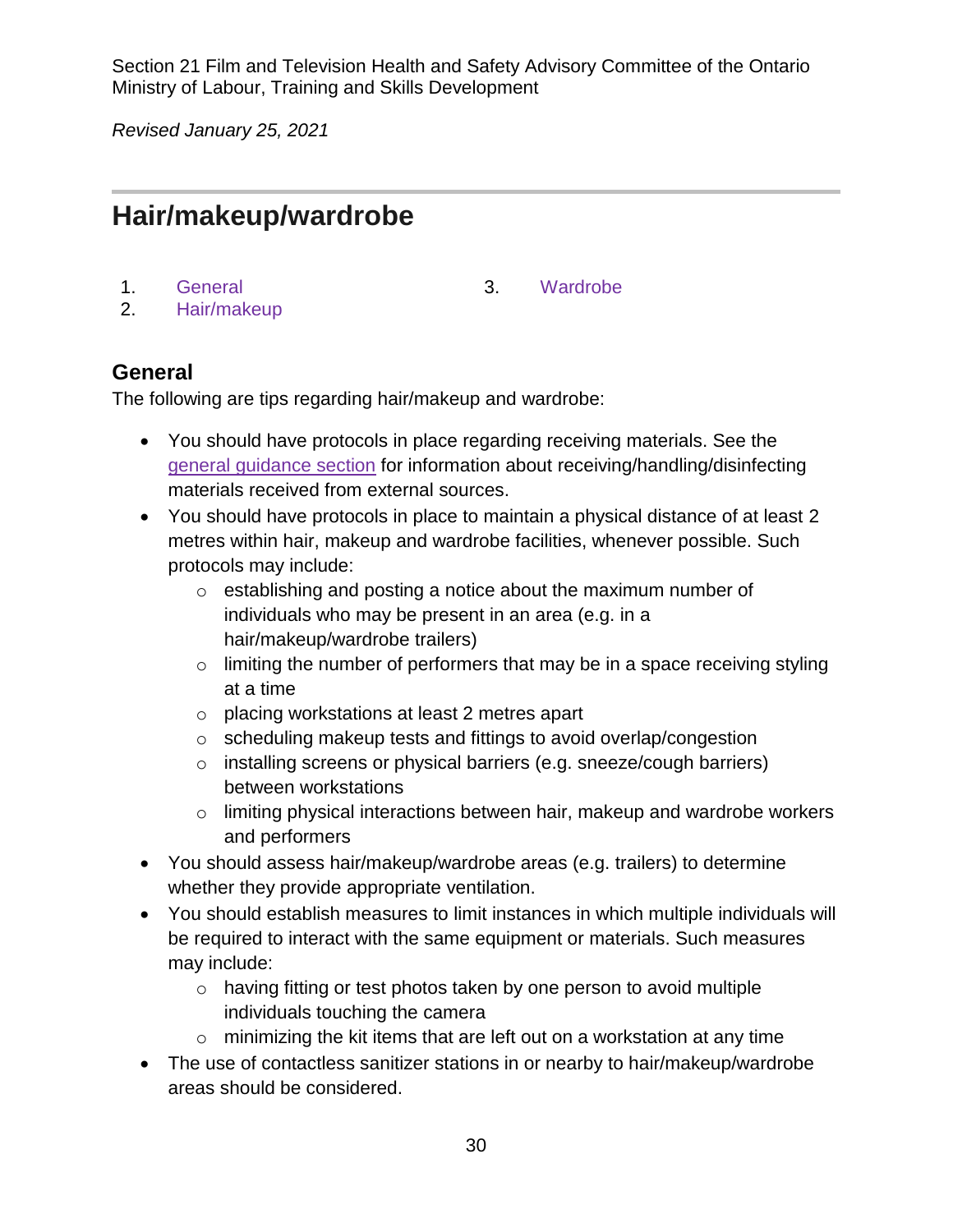#### *Revised January 25, 2021*

- Eating/drinking should not be permitted by anyone in hair/makeup/wardrobe areas at any time when work is being performed on performers.
- If possible, performers being styled should wear an appropriate face covering. Persons who provide hair and make-up services **must wear appropriate personal protective equipment** (e.g. surgical/procedure mask and face shield).
- Stylists/artists working directly on performers should wash or sanitize their hands before and after working on the performer and must wear appropriate personal protective equipment.
- Stylists/artists should consider that it may be appropriate to wash their arms up to the elbow based on the nature of the work performed and parts of their arms that may be in contact with the performer. Stylists/artists should avoid wearing clothing or jewelry that covers their wrists to allow for this.
- If gloves are utilized, gloves should be changed between performers if working on multiple performers.
- You should have protocols in place as part of the established disinfecting protocols to ensure the adequate disinfection of all surfaces, materials and equipment utilized in the hair, makeup and wardrobe processes. Such protocols may include:
	- o providing appropriate disinfectant sprays, wipes, etc. at each station
	- o disinfecting workstations, including all surfaces, handles, chairs, etc. in between each use
	- o disinfecting all items that will be in contact with performers between each use, for example hair extensions, wigs and prosthetics
	- o disinfecting all tools and products in between uses
	- o considering which disinfectant products or processes are appropriate for each particular piece of equipment, for example, whether certain equipment should be disinfected using a UV autoclave, or whether certain equipment requires soaking in barbicide, etc.

## <span id="page-30-0"></span>**Hair/makeup**

The following are tips regarding hair/makeup:

- Measures to maintain physical distance to the extent possible may include:
	- o providing assisted styling for key cast only
	- o having performers do their own hair or makeup, including being directed by a stylist/artist from a distance, where appropriate
	- o having performers remove their own makeup, where appropriate
	- $\circ$  encouraging performers to do what they can on their own before coming to the workplace (e.g. shaving) to shorten chair time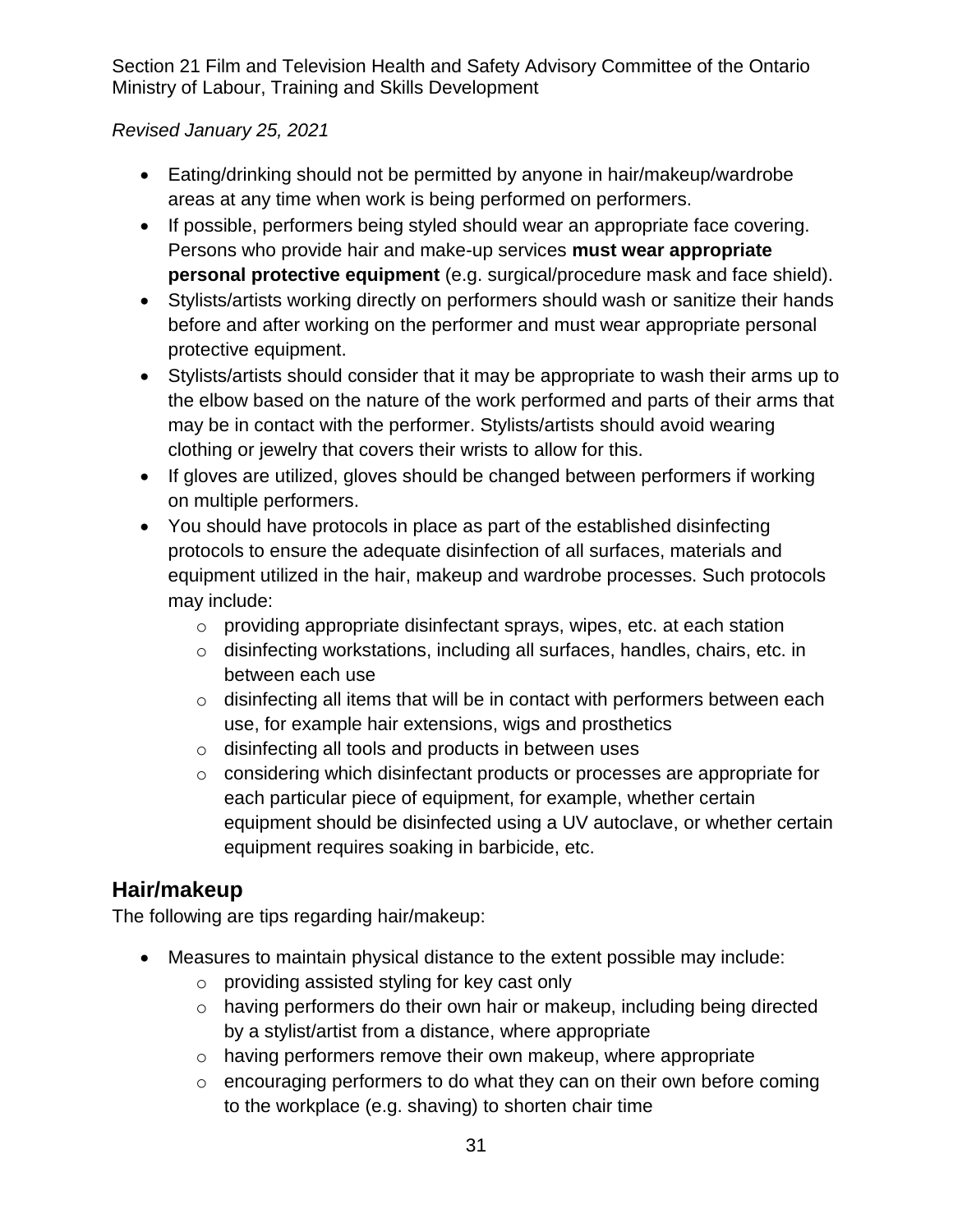*Revised January 25, 2021*

- o avoiding styling for child performers, whenever possible
- o avoiding or limiting hair and makeup on set
- o limiting the time spent on final checks
- If hair/makeup work will be performed on set, you should consider assigning separate stylists/artists to on-set and off-set work to limit crossover and interaction between off-set and on-set workers.
- Additional measures to limit instances in which multiple individuals will be required to interact with the same equipment or materials for hair/makeup, may include:
	- $\circ$  having separate supplies (e.g. makeup, applicators, brushes, hair pins, etc.) for each individual cast member and storing these supplies in separate marked bags
	- o avoiding sharing makeup between performers
	- o utilizing sinks that can be operated by elbow/foot/knee, if available
	- o using disposable applicators, brushes, etc., whenever possible
	- o mixing makeup on disposable palettes, whenever possible
	- o de-potting makeup, whenever possible
	- o providing disposable single-use chair covers for each performer
- You should make appropriate arrangements for the safe disposal of disposable applicators, etc.

## <span id="page-31-0"></span>**Wardrobe**

The following are tips regarding wardrobe:

- Specific considerations for receiving materials may include:
	- o disinfecting wardrobe items regularly, for example before/after each use and before/after being placed in storage
	- $\circ$  implementing a quarantine period or disinfection protocol, as appropriate, for wardrobe items received from an external source
- As a measure to maintain physical distance to the extent possible, and limit instances in which multiple individuals are required to interact with the same equipment or materials, you should consider providing wardrobe information as far in advance as possible and permitting performers, including background performers, to wear their own clothing.
- Additional measures to limit instances in which multiple individuals will be required to interact with the same equipment or materials for wardrobe may include:
	- o bagging costumes separately by performer
	- o having separate wardrobe pieces for stunt performers or doubles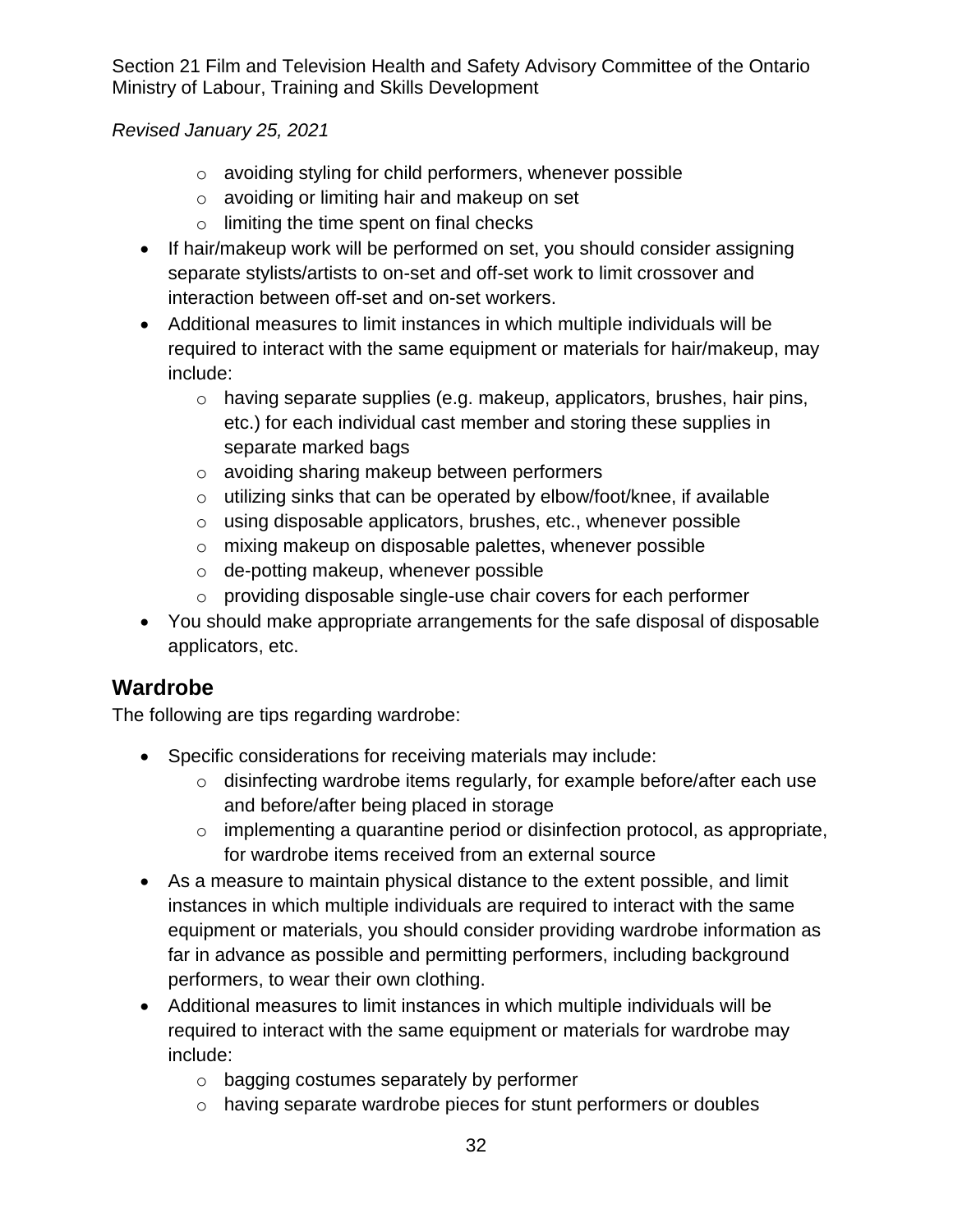*Revised January 25, 2021*

o utilizing underdressed second skin costumes to limit direct contact with wardrobe pieces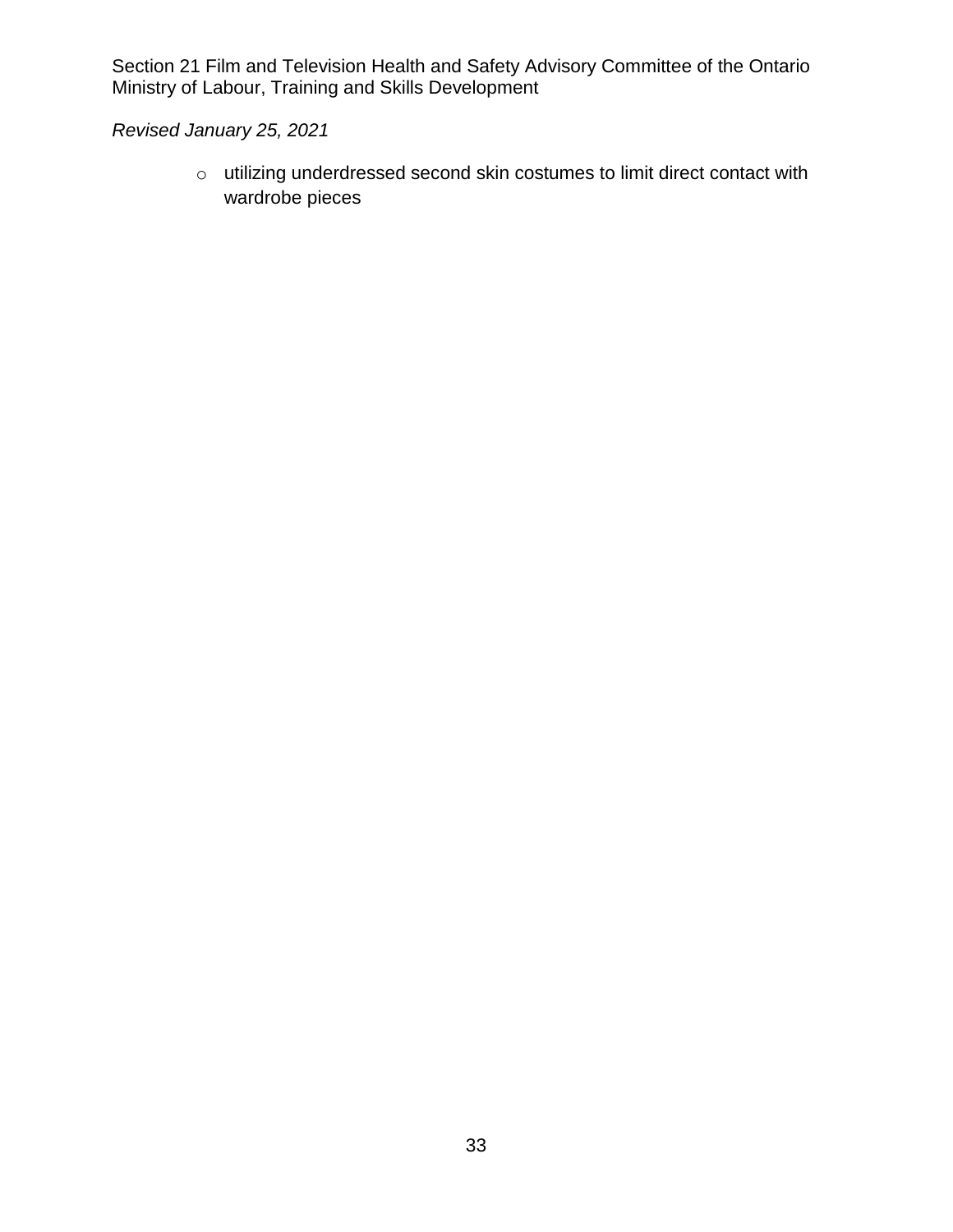*Revised January 25, 2021*

## <span id="page-33-0"></span>**Locations/studios**

- 
- 2. [Selecting locations](#page-33-2) 5. [Other considerations](#page-36-0)
- 3. [Arranging space/physical](#page-34-0)  [distancing](#page-34-0)
- 1. [Location scouting](#page-33-1) The Manuscript A. [Cleaning/disinfecting](#page-35-0)
	-

Only essential visitors should be allowed in the studio/location.

#### <span id="page-33-1"></span>**Location scouting**

The following are tips regarding location scouting:

- You should consider virtual scouting where available.
- Generally, you should consider protocols to limit the interaction between location scouts and other workers, production office personnel, etc.
- When in-person scouts are conducted, they should be limited to only those individuals who are necessary, and individuals should maintain physical distancing, including limiting individuals travelling in the same vehicle, when possible.
- Whenever possible, discussions/meetings should take place outdoors.
- In-person interactions with location contacts, owners, etc., should be limited, whenever possible.

#### <span id="page-33-2"></span>**Selecting locations**

Policies and protocols, as well as applicable current government regulations and guidance, related to COVID-19 should be considered when selecting locations. Such considerations may include:

- the layout of the location with respect to the ability to monitor entrances and exits to ensure proper screening protocols can be maintained
- the size of a location with respect to the ability to maintain physical distancing
- the ability to have sufficient washroom facilities, which may exceed the minimum legal requirements, handwashing/sanitizing stations, receptacles for disposable personal protective equipment, etc., for the number of workers, and work that will be performed, on the site. For example, where construction is required facilities must meet the minimum legal requirements in sections 29-30 of O. Reg. 213/91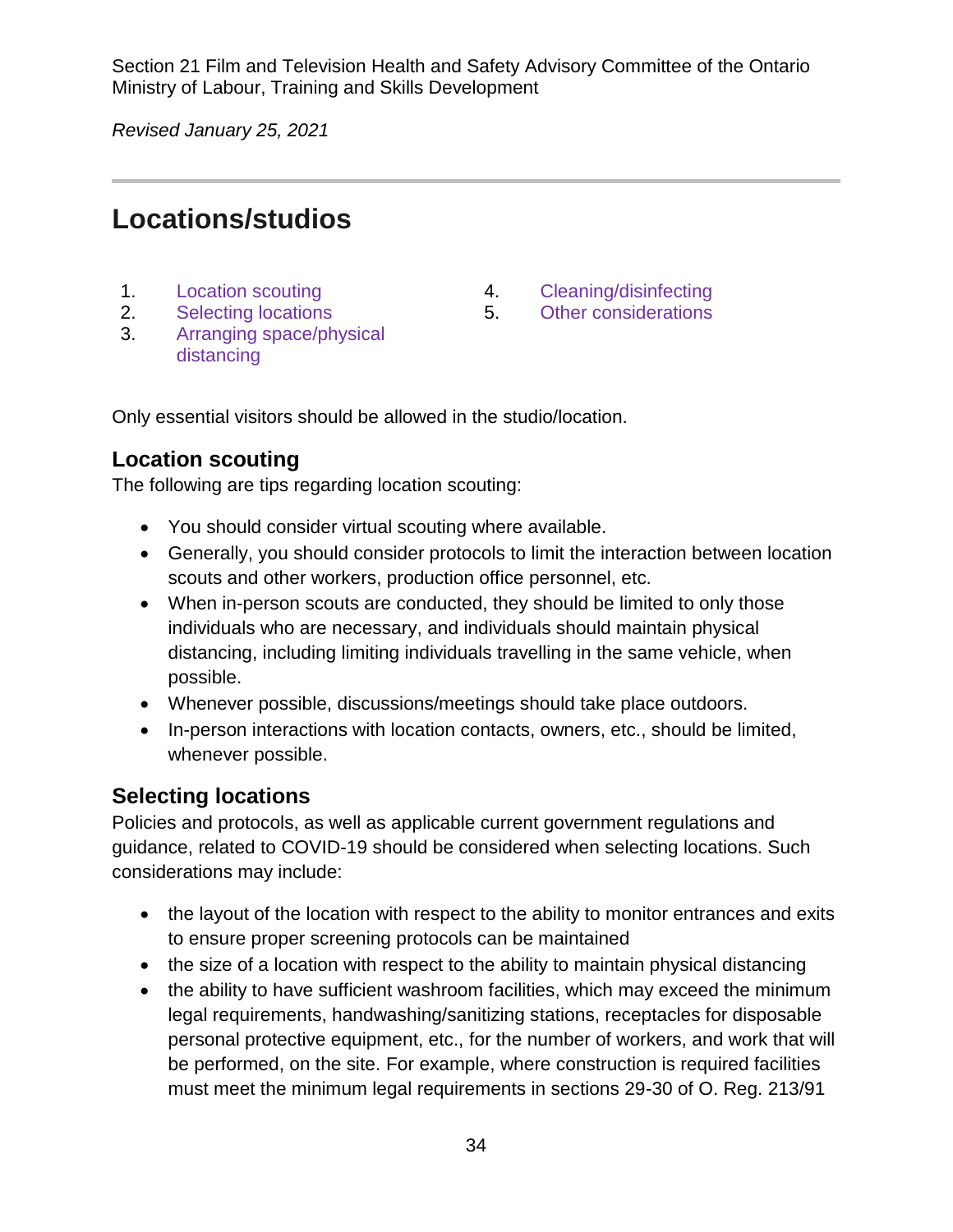#### *Revised January 25, 2021*

- whether the location provides for appropriate ventilation
- whether the location may require interaction with the general public. High-traffic public locations where production activities cannot be isolated from the public should be avoided whenever possible
- whether the location can be appropriately cleaned/disinfected before and after production work, as well as during the course of production at that location. Locations that cannot be appropriately cleaned/disinfected should be avoided
- in the case of private residences, whether they are currently occupied, and whether any occupants:
	- o have been recently symptomatic or diagnosed with COVID-19.
	- o have travelled outside of Canada within the last 14 days.
	- o have been in contact with someone who has travelled outside of Canada within the last 14 days or who is known to have, or suspected of having, COVID-19.
	- $\circ$  can vacate the residence at an appropriate time in advance of production work commencing in the residence.
	- o are within a high-risk category with respect to COVID-19.

You should use a locations risk assessment plan/checklist, which may include the considerations identified above, as appropriate, for the assessment of the risks associated with particular locations being considered.

You should consider limiting door-to-door canvassing of residential locations. If door-todoor canvassing is required, you should consider appropriate protocols to maintain physical distance and avoid the sharing of equipment (e.g. pens) with members of the public.

## <span id="page-34-0"></span>**Arranging space/physical distancing**

At each location being used for production a specific area should be identified where individuals may self-isolate, if required, if they begin experiencing symptoms of COVID-19. This area should be identified/communicated to all individuals present at the location.

If there are multiple productions or tenants in a facility, protocols should be established to facilitate the recommended physical distancing between productions/tenants.

Before the start of shooting, consider marking areas for specific departments on set for equipment that is not currently being used by that department.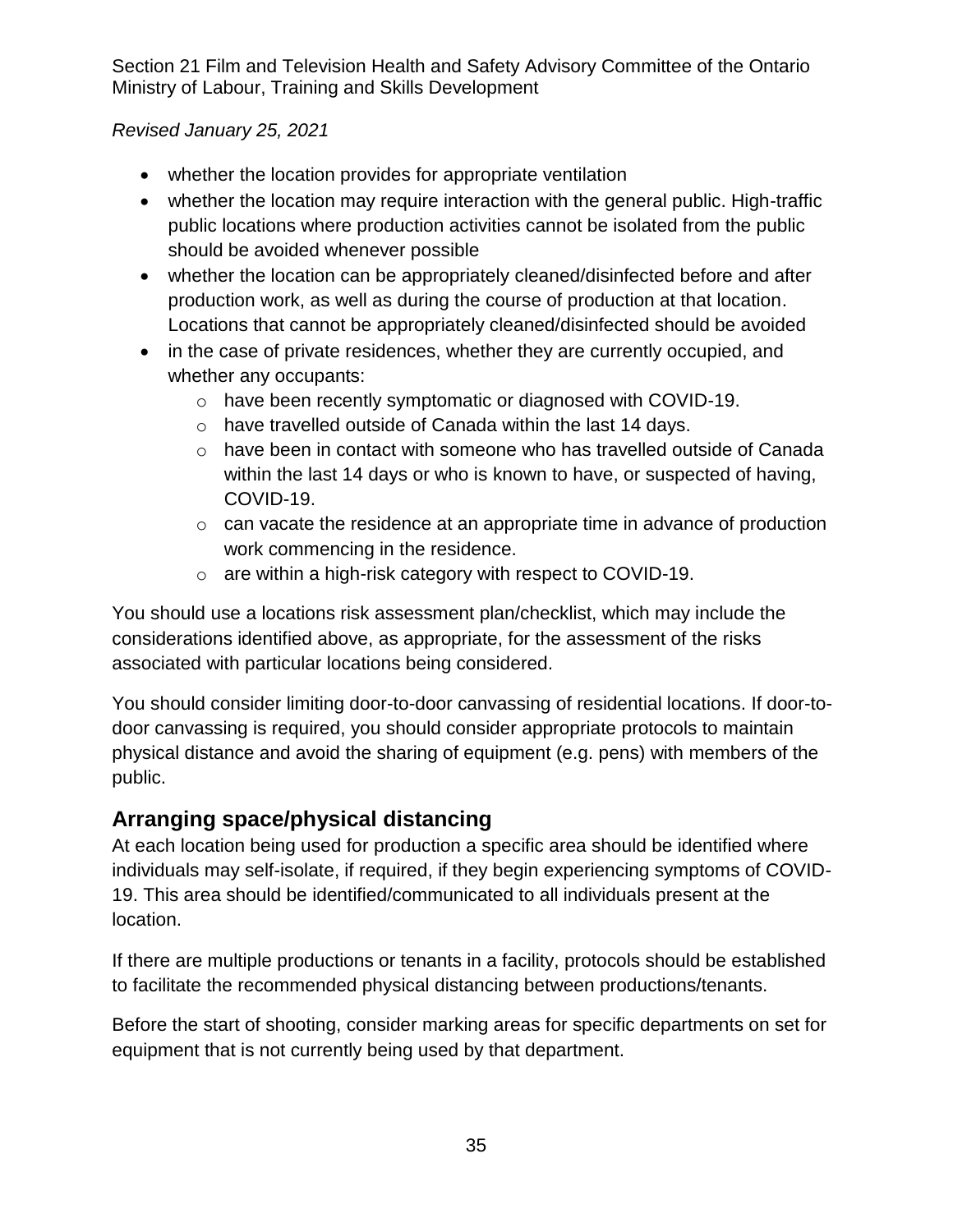#### *Revised January 25, 2021*

You should have protocols for the location/studio in place to maintain physical distancing. See the [general guidance](#page-11-0) section for information about physical distancing and interactions. Specific considerations for locations/studios may include:

- whether there is an area that can be made available for departments/workers on stand-by to wait in while maintaining physical distance from workers working on set
- marking one-way pathways through the location/studio to avoid individuals having to pass each other in narrow spaces
- determining appropriate set size based on the overall size of the location
- marking areas for social distancing (i.e. 2 metre spaces) where appropriate
- whether base camp can be established within walking distance of the set to limit the need for individuals to be transported by vehicle
- designating a specific space for deliveries/goods received from external sources
- ensuring locations are locked or monitored when production activities are not occurring to limit the risk of contamination

You should identify designated smoking/vaping areas with nearby hand sanitizer or handwashing facilities. Provide receptacles for the safe disposal of cigarette butts (and exercise appropriate safety precautions when removing butts), and require individuals to adhere to appropriate re-entry procedures.

## <span id="page-35-0"></span>**Cleaning/disinfecting**

You should take appropriate steps with respect to cleaning/disinfecting to limit the risk of exposure. Such steps may include:

- if arrangements have been made with a third-party (e.g. location owner) regarding the cleaning/disinfection of a location prior to production coming into the location, requiring that third party to provide detailed written confirmation regarding the cleaning/disinfection performed (e.g. when it was performed, what areas/items were cleaned/disinfected, how this was done, etc.) A designated production representative(s) should maintain this information, and it may be provided to individuals working at the location, if appropriate.
- cleaning/disinfecting the space in advance of the commencement of production work, at regular periods during production work and upon the completion of production work, in accordance with the established cleaning/disinfection policies and protocols
- choosing effective cleaning agents and disinfectants to minimize damage, as appropriate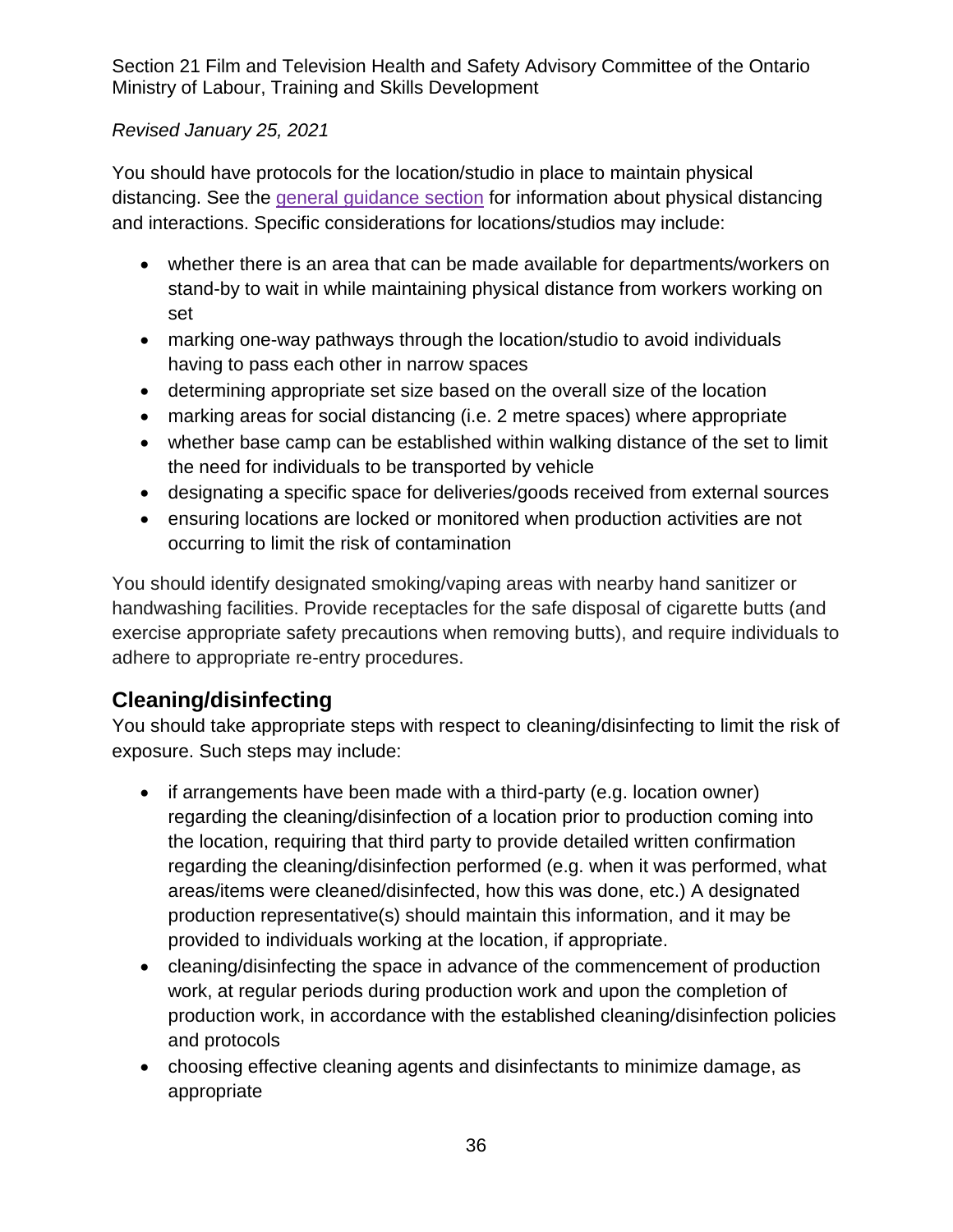*Revised January 25, 2021*

- asking location owners to remove/limit any personal items prior to production coming into the space
- limiting or restricting access to any areas that cannot/have not been adequately cleaned/disinfected

## <span id="page-36-0"></span>**Other considerations**

Studios and other locations should have ventilation/exhaust systems that are clean and fully functioning. Other methods of increasing fresh airflow into the workplace should be used when appropriate (e.g. opening studio doors during setups, at lunch, etc.) When possible, a specific individual(s) should be assigned the responsibility for putting up, handling, and taking down all location signage.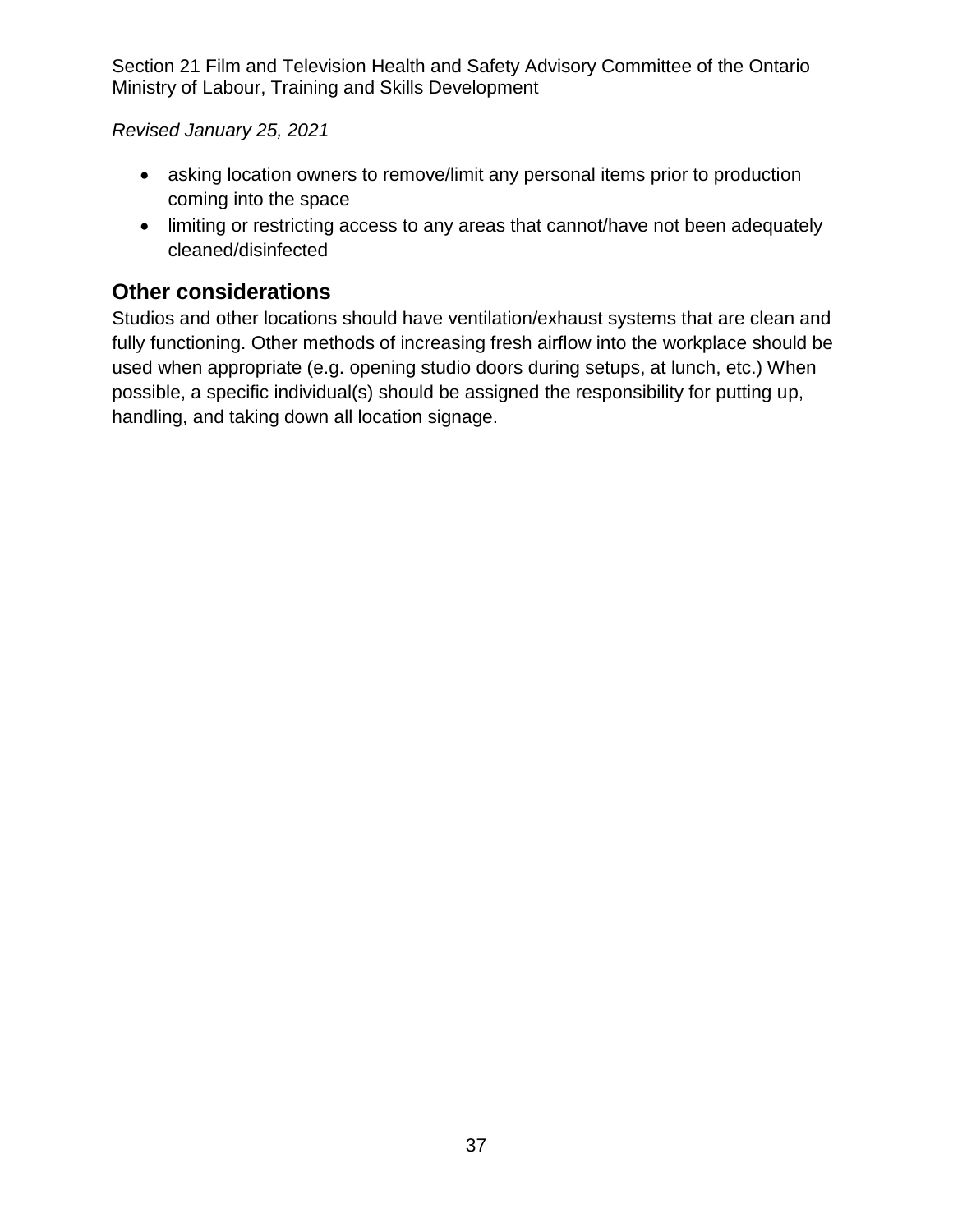*Revised January 25, 2021*

## <span id="page-37-0"></span>**Performers**

- 
- 2. [Voice performance and music](#page-38-0)  [recording](#page-38-0)
- 1. [Casting](#page-37-1) **1. Casting 2. Casting 2. Casting 2. Casting 2. Casting 2. Casting 2. Casting 2. Casting 4. Casting 4. Casting 2. Casting 2. Casting 2. Casting 2. Casting 2. Casting 2. Casting 2. Casting 2. Casting 2. Casting 2** 
	- 5. [Stunt performers](#page-40-1)
- 3. [Maintaining physical distance on](#page-39-0)  [set](#page-39-0) 6. [Child performers](#page-40-2)

This guidance applies to all performers including stunt performers, child performers, background performers, voice performers and musicians.

Guidance with respect to hair, makeup and wardrobe can be found in the Hair, Makeup and Wardrobe guidance.

## <span id="page-37-1"></span>**Casting**

The following are tips for casting:

- When available, individual production COVID-19 protocols should be made available prior to auditions.
- You should conduct remote casting (e.g. via videoconference or self-tapes), whenever possible. In-person auditions should be limited.
- When in-person auditions are required, you should avoid open calls and should take steps to maintain physical distancing. Such steps may include:
	- o scheduling auditions for longer time periods or in such other manner as to avoid congestion
	- $\circ$  limiting the number of casting/production representatives physically present at the audition
	- $\circ$  advising performers to wait outside of the building, for example, in their vehicles, until receiving notification to come inside
	- o arranging waiting areas to allow for physical distancing
- You should put appropriate measures in place in circumstances when 2 metres of physical distance cannot be maintained. Such measures should include having performers, and any other individuals unable to maintain this physical distance, wear personal protective equipment (e.g. face masks and shields).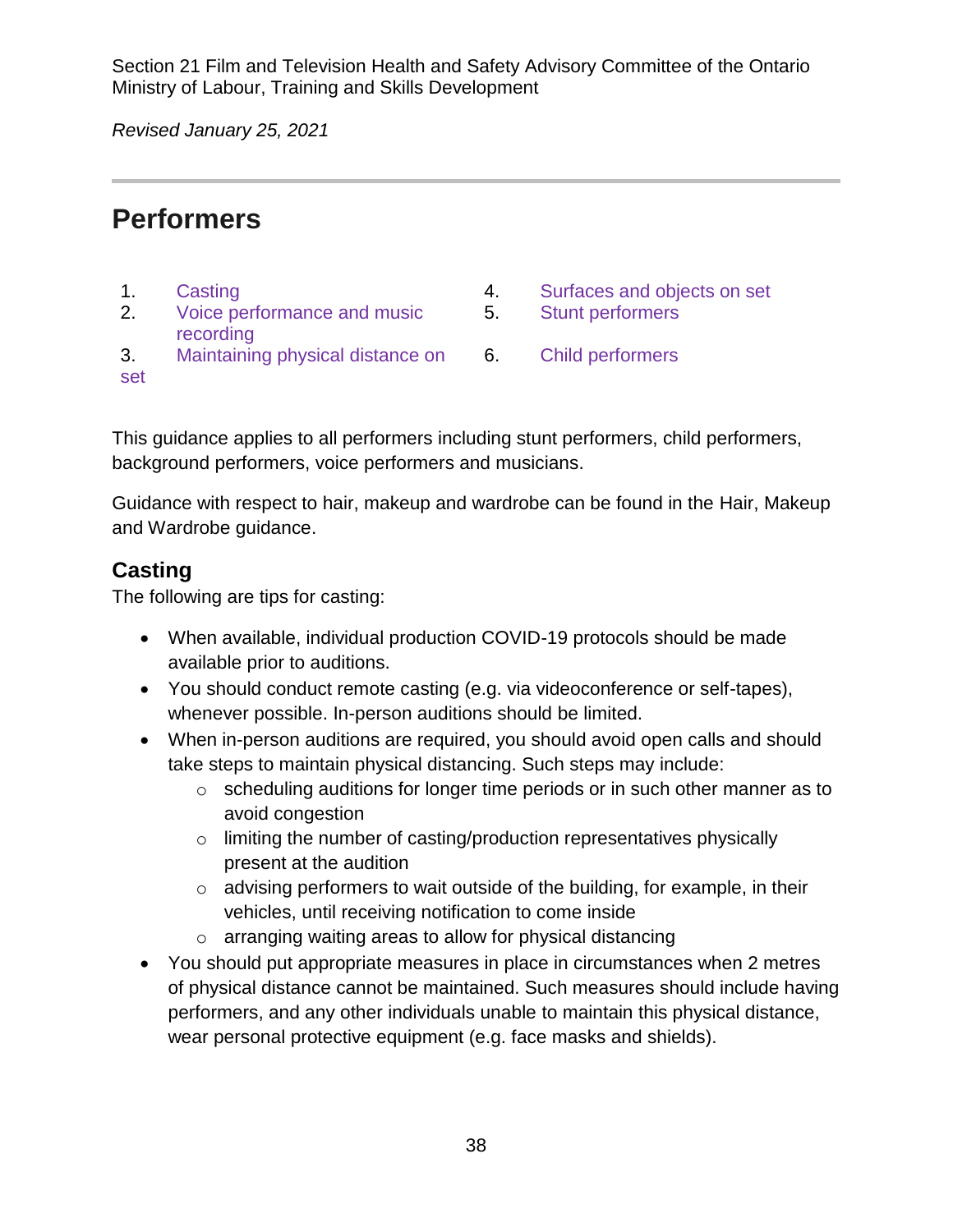#### *Revised January 25, 2021*

- When in-person auditions are required, you should put appropriate measures in place to avoid transmission of the virus through the touching of persons, objects or surfaces. Such measures may include:
	- o avoiding performers physically signing-in for their auditions, for example by utilizing an app that performers can access from their personal device, assigning an individual with the responsibility for signing in all performers or compiling the performer list when they come into the audition room
	- o avoiding the use of props or permitting performers to use a personal item such as their smartphone as a prop
	- $\circ$  if providing paper copies of sides, not sharing them between performers and providing a recycle bin for performers to dispose of them
	- o disinfecting any surfaces touched by a performer and any props that will be re-used in between each audition

#### <span id="page-38-0"></span>**Voice performance and music recording**

The following are tips for addressing voice performance and music recording:

- You should consider whether recording sessions can be conducted remotely, for example via self-records, using conferencing technology or by having disinfected recording kits delivered to performers.
- If in-person sessions are required, you should have appropriate measures in place to limit the risk of transmission of the virus, including the risk of airborne transmission. Such measures may include:
	- o avoiding group recording sessions that require more than one person to be in the recording booth at a time to mitigate the spread of aerosols
	- o ensuring appropriate ventilation
	- o sanitizing all surfaces and equipment that the performer may come into contact with before and after each session, including the microphone, POP filters and script stand
	- o using disposable covers for microphones
	- $\circ$  limiting the sharing of equipment as much as possible
	- o allowing performers to use their own headphones or providing disposable earphone covers
	- o limiting the number of people present at the session by having staff observe the session remotely
	- o having performers wait outside of the building, for example, in their vehicles, until notified to come inside
	- o arranging waiting areas to allow for physical distancing
	- o arranging equipment to permit performers to be at least 2 metres apart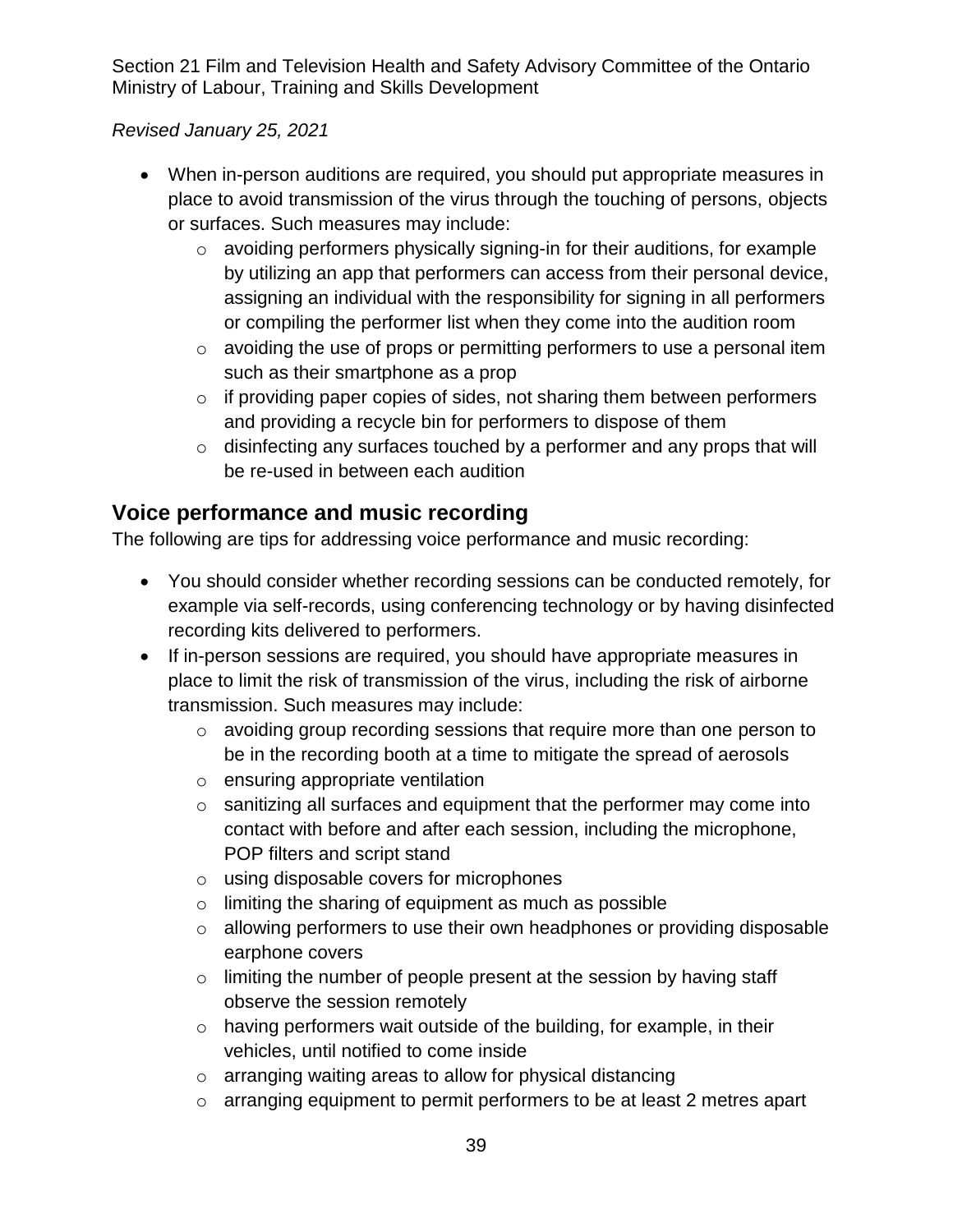*Revised January 25, 2021*

• You should schedule in-person sessions to avoid congestion and to allow the studio to air out and appropriate disinfection to occur in between sessions.

## <span id="page-39-0"></span>**Maintaining physical distance on set**

You should consider whether script rehearsals or table reads can be conducted remotely.

Workers should direct performer movement while maintaining physical distance and should avoid physically touching performers to move them.

You should have protocols in place to permit performers to maintain physical distance from other performers, and from other workers, whenever possible. Considerations for such protocols may include:

- avoiding or limiting large crowd scenes
- utilizing the same individual background performers for different scenes
- setting the camera at least 2 metres from performers
- whenever possible, having performers perform tasks that would usually require a worker to be closer than 2 metres from the performer, for example, instructing performers how to wire themselves for sound or put on their own LAV microphones
- using boom microphones instead of LAV microphones
- providing single-occupancy dressing rooms
- providing background holding and change areas that allow for physical distancing, including arranging for background holding to be outdoors, if possible and weather permitting

You should have appropriate measures in place in circumstances when 2 metres of physical distance cannot be maintained. Such measures may include:

- performers, including stand-ins, wearing personal protective equipment (e.g. face masks and shields) whenever possible
- putting a clear barrier between performers and regular sterilizing of such barriers
- requiring any individuals who interact with a performer at a distance of less than two metres to wear a mask and face shield and to wash/sanitize hands
- where performers will have to work in close proximity and cannot wear PPE, other measures (e.g. measures other than physical distancing and the use of PPE) that are appropriate to the risk in the circumstances must be in place to mitigate the risk of exposure or transmission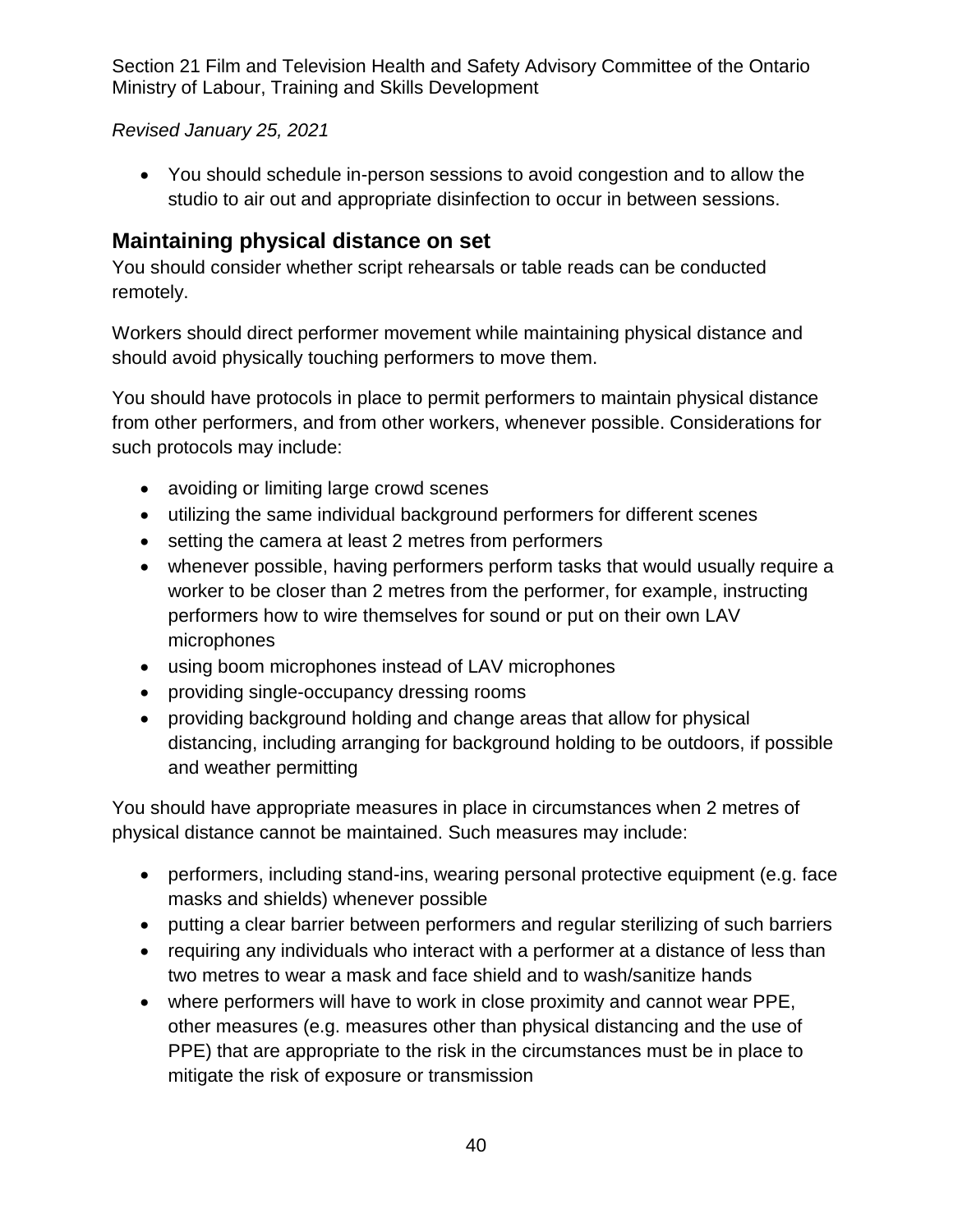*Revised January 25, 2021*

- where performers will touch one another during a scene, requiring the performers to wash or sanitize their hands immediately before and after each take
- <span id="page-40-0"></span>• limiting the repetition of physical touching and close contact as much as possible
- avoiding lip to lip contact (e.g. kissing) where possible and using an oral rinse, as recommended by a medical professional, before and after each take
- providing nude and partially nude performers with modesty garments and barriers
- where performers are required to engage in physical contact (e.g. kissing, hugging or close-range fighting), or shouting or singing in close proximity, regular testing for applicable individuals

## **Surfaces and objects on set**

You should have protocols in place to limit the risk of transmission of the virus due to multiple individuals touching the same surface(s) or object(s). Such protocols may include:

- permitting the performer handling a prop to reset the prop between takes
- disinfecting props between takes, whenever possible
- covering and cleaning surfaces that may be touched by multiple cast and crew, including stand-ins and stunt performers
- requiring that animals and their trainer only enter set with when immediately needed and that only the performer(s) who interact with the animal in the scene and the trainer interact with the animal
- establishing protocols for the disinfection and maintenance of LAV microphones, which should include disinfecting the microphones before/after each use, replacing any mounting components that cannot be disinfected, and labelling microphones with performer assignments

## <span id="page-40-1"></span>**Stunt performers**

Policies and protocols for productions involving stunt performers should consider the unique aspects of stunt performance and the specialized equipment and personal gear that is used. Allocating time to adequately clean and disinfect stunt equipment should also be considered.

## <span id="page-40-2"></span>**Child performers**

The following are tips for addressing the presence of child performers:

• When establishing policies and protocols to address COVID-19 for productions involving child performers, producers should consider the unique and specific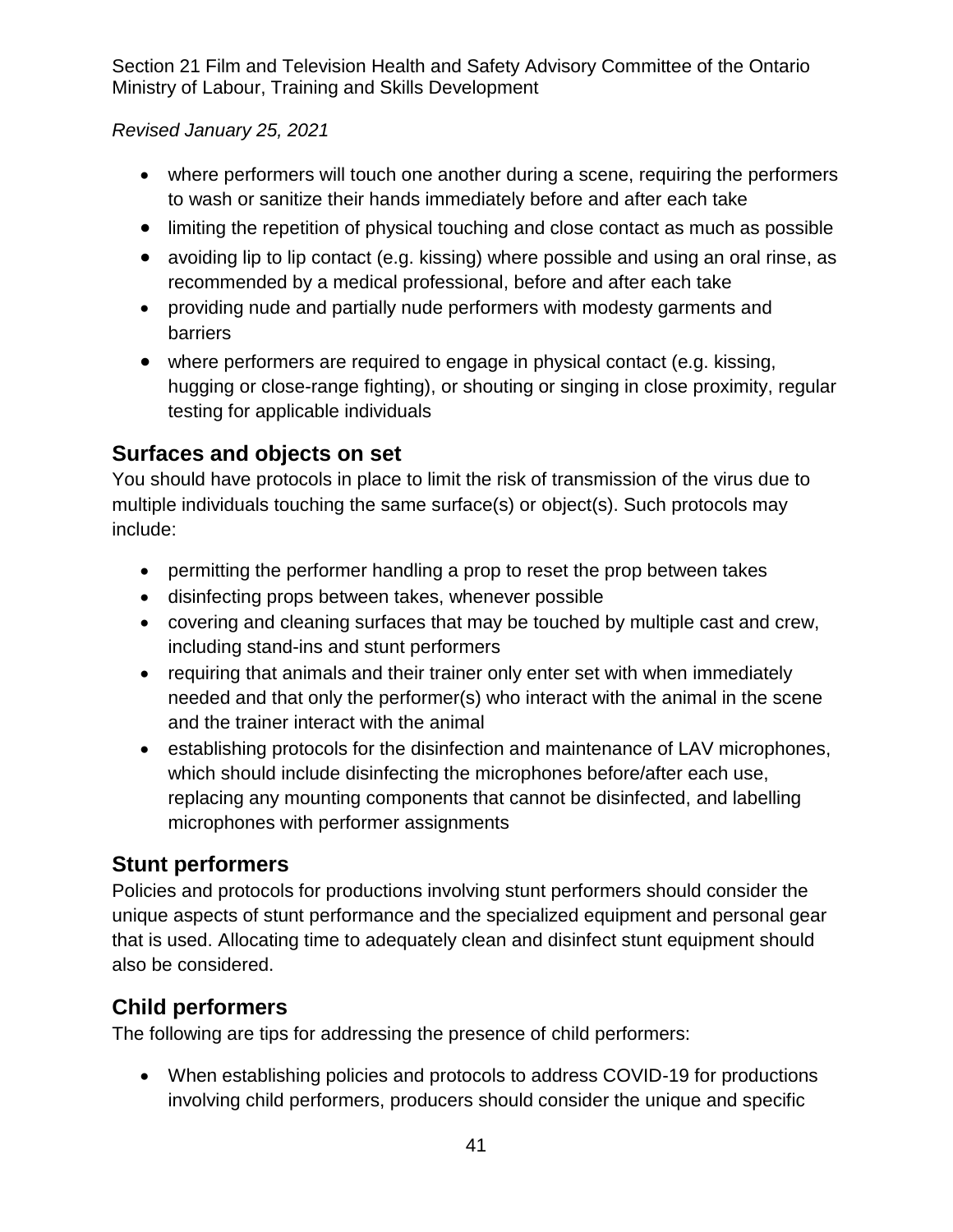#### *Revised January 25, 2021*

obligations with respect to child performers, and parents/guardians, where applicable, for example under the *[Protecting Child Performers Act, 2015](https://www.ontario.ca/laws/statute/s15002)*.

- Consideration should be given to extra diligence that may be required when child performers will be on set.
- Interaction between child performers and others on set should be limited as much as possible.
- When possible, a separate holding area should be provided for child performers.
- Virtual/remote tutoring should be considered.
- When possible, tutoring locations should not be used for other purposes. Tutoring locations should be appropriately disinfected in between each use.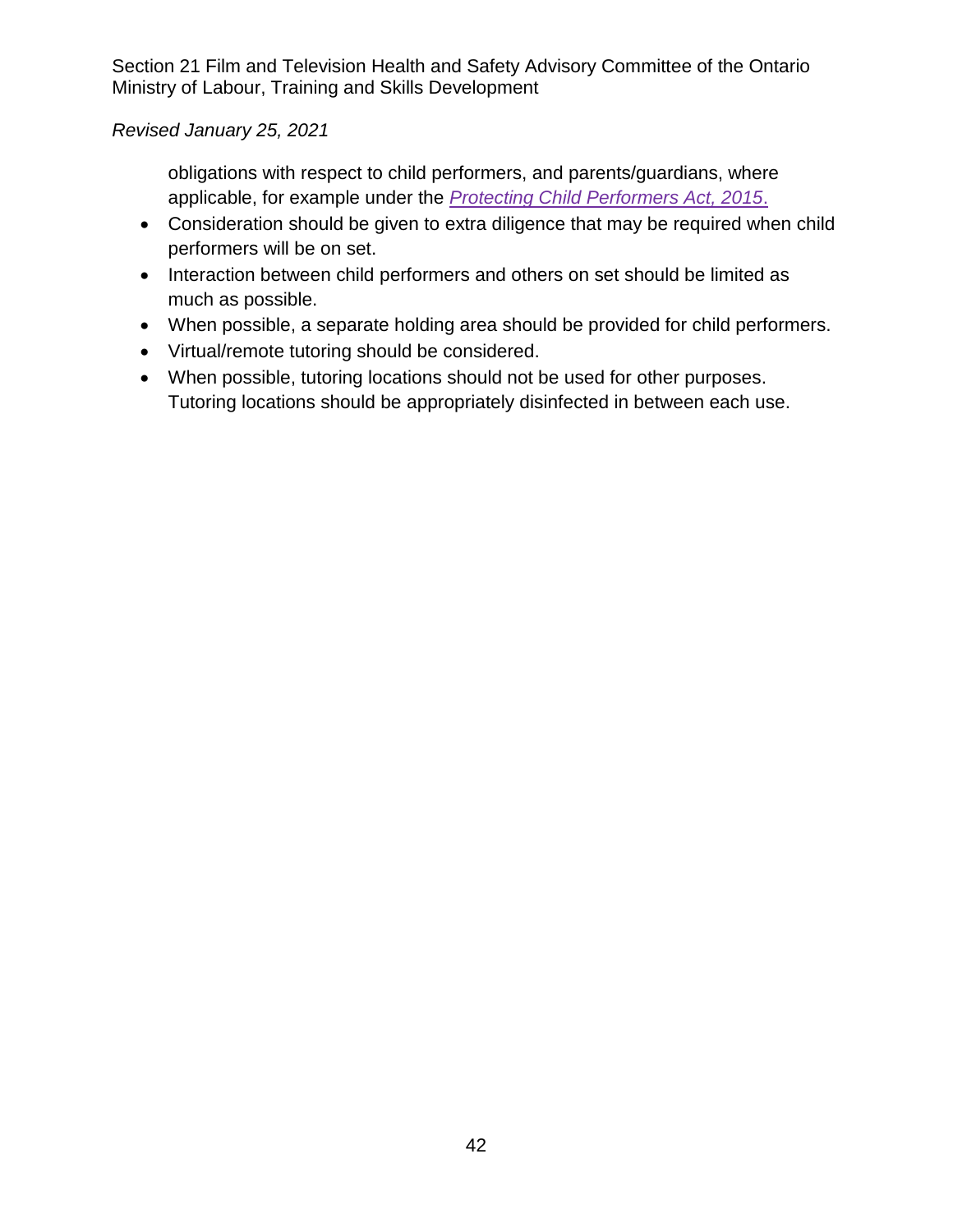*Revised January 25, 2021*

## <span id="page-42-0"></span>**Post-production, animation and post-production VFX**

- 
- 1. [Physical distancing](#page-42-1) 3. [Cleaning/disinfecting](#page-43-0)
- 2. [Equipment and materials](#page-42-2)

As some productions may operate in Ontario solely for post-production, applicable government travel regulations should be considered. See the [general guidance section](#page-5-0) for information about screening applicable to all productions.

#### <span id="page-42-1"></span>**Physical distancing**

You should consider work from home arrangements, when possible and appropriate. See the [general guidance section](#page-11-0) for information about physical distancing and interactions. Where physical distancing cannot be maintained, you should consider alternative measures such as installing physical barriers or the use of personal protective equipment (e.g. masks/gloves).

You should arrange offices, post production suites, studios and other such spaces to maintain physical distancing, as much as possible. See the [Production Offices guidance](#page-44-0) for general guidance regarding office arrangements.

Any mixing, screening or viewing should be conducted with as few individuals as possible to maximize ability to maintain appropriate physical distancing.

#### <span id="page-42-2"></span>**Equipment and materials**

You should consider the assignment of, and access to, equipment and supplies to minimize communal use. See the [general guidance section](#page-15-0) for information about equipment and supplies.

Specific considerations for post-production, animation and VFX may include:

- assigning workers to their own station and avoiding the sharing of screens or other equipment
- where the sharing of equipment is necessary, limiting such sharing and disinfecting between users
- arranging for personnel to view materials on their own computer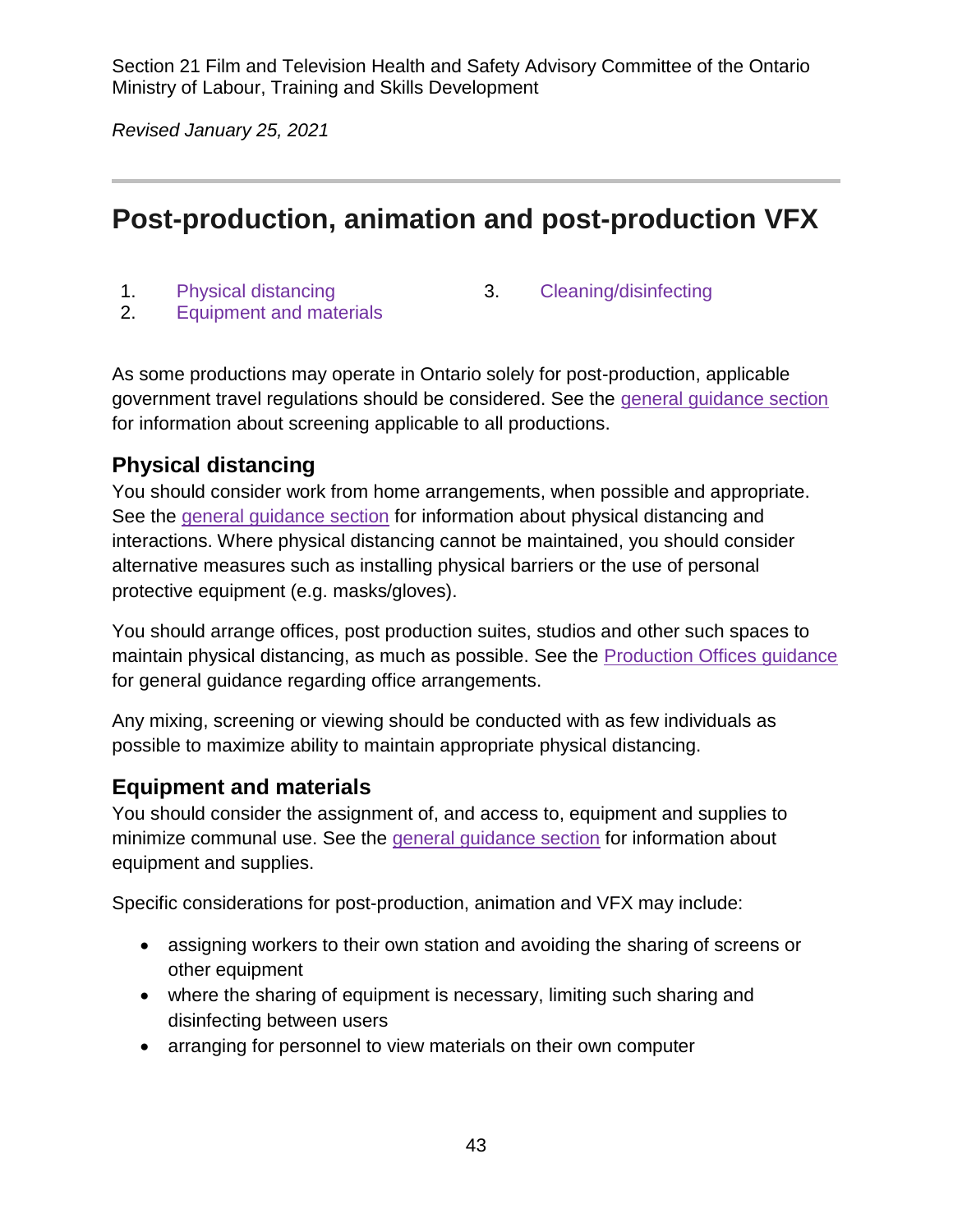#### *Revised January 25, 2021*

You should establish protocols regarding the safe delivery of materials, including dailies, shuttle drives, etc. Virtual delivery should be considered, whenever possible. Where virtual delivery is not possible, drives, etc. should be appropriately disinfected.

#### <span id="page-43-0"></span>**Cleaning/disinfecting**

Workspaces and equipment should be regularly cleaned and disinfected, as appropriate. See the [general guidance section](#page-14-0) for information about cleaning practices. In particular, consideration should be given to ensuring appropriate disinfection of any shared equipment or workspaces before and after use.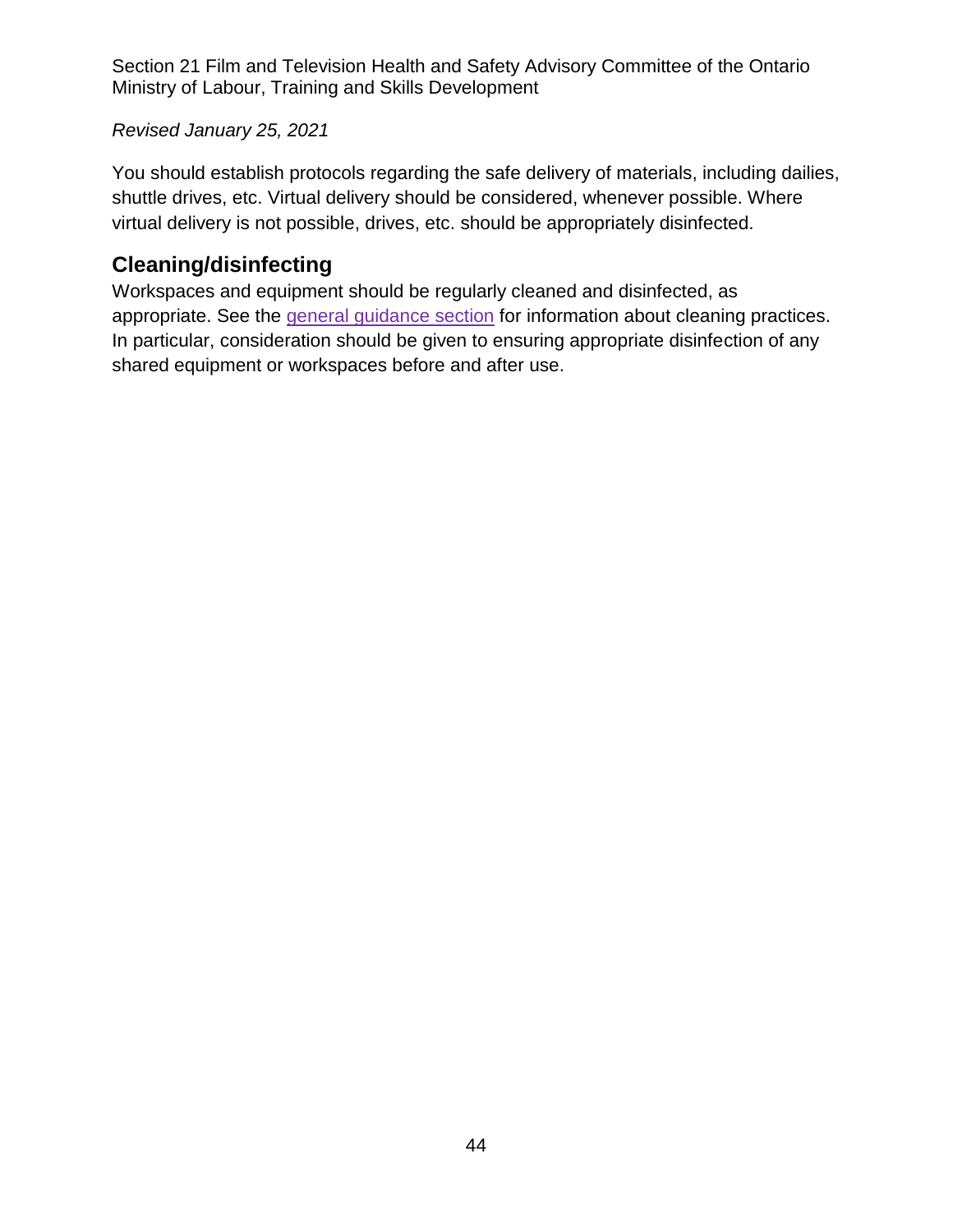*Revised January 25, 2021*

# <span id="page-44-0"></span>**Production offices**

- 
- 1. [Physical distancing](#page-44-1) 3. [Cleaning/disinfecting](#page-45-0)
- 2. [Equipment and materials](#page-45-1)

Only essential visitors should be allowed into the production office.

Additional consideration should be given to production offices located within shared spaces. See the [general guidance](#page-5-0) section for information about screening, physical distancing and visitors and interactions with external individuals.

You should identify designated smoking/vaping areas with nearby hand sanitizer or handwashing facilities. Provide receptacles for the safe disposal of cigarette butts (and exercise appropriate safety precautions when removing butts), and require individuals to follow appropriate re-entry procedures.

#### <span id="page-44-1"></span>**Physical distancing**

You should arrange production offices to maintain physical distancing, as much as possible. Steps that may be taken to maintain physical distancing include:

- separating individual work areas/stations, including in writers' rooms, by at least 2 metres
- arranging offices by departments or "pods" and minimizing instances where workers would be required to interact across departments/pods
- having departments/pods set up their own work areas
- making use of available technology to allow individuals to work remotely
- providing departments working away from the main production office with equipment and supplies to reduce visits to the production office
- having individuals who have to be physically present in the office work from separate offices
- installing physical barriers
- considering methods to promote greater airflow in offices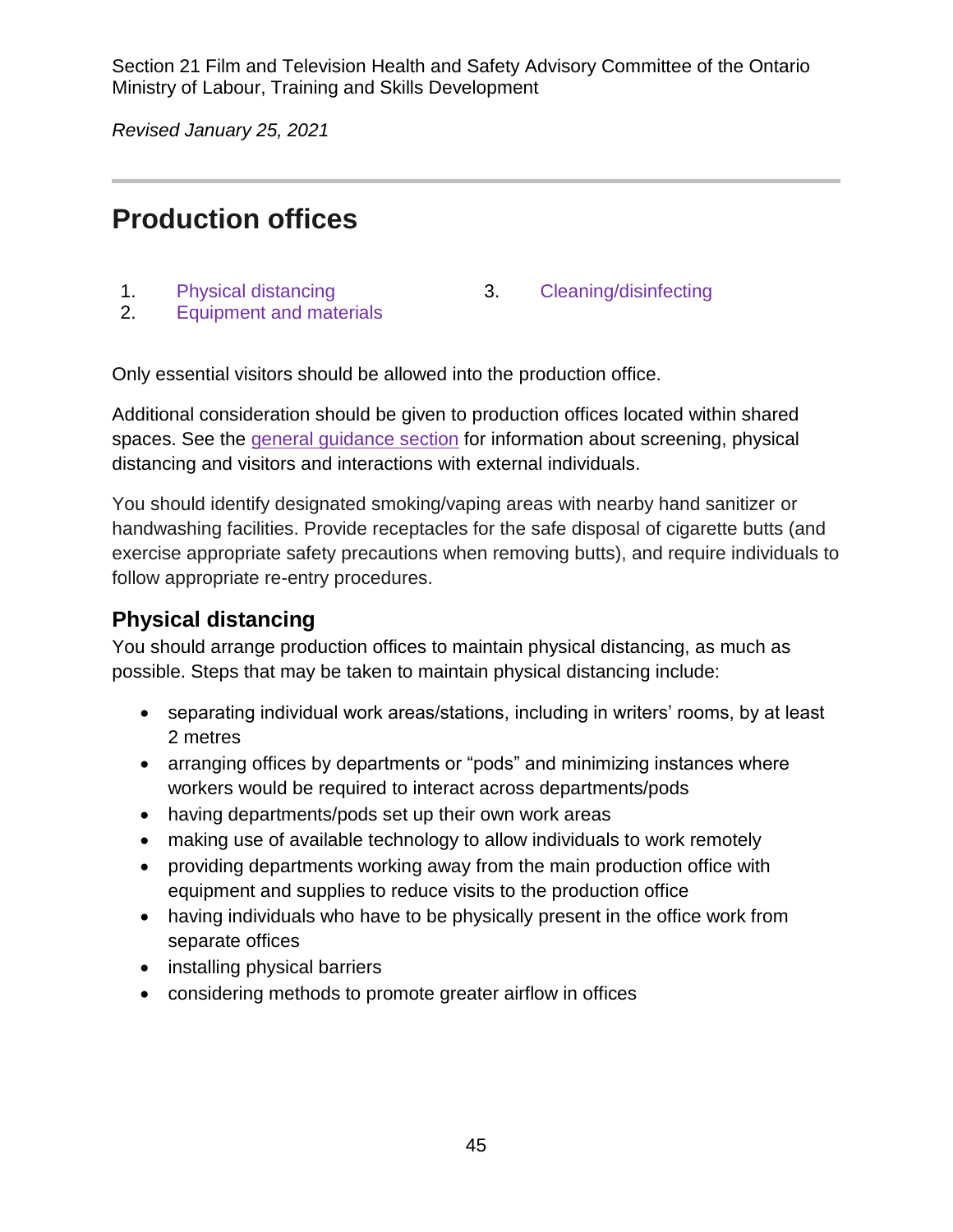*Revised January 25, 2021*

#### <span id="page-45-1"></span>**Equipment and materials**

The following are tips about equipment and materials:

- You should consider the assignment of, and access to, stationery and office equipment to minimize communal use. See the [general guidance](#page-15-0) for information about equipment and supplies. In addition to the general guidance, specific considerations for production offices may include:
	- o assigning office supplies (e.g. pens, pencils, staplers, paper clips, etc.) to each individual
	- o assigning specific individuals to be exclusively permitted to access stationery and equipment storage and distribute stationery and equipment as requested
	- o avoiding individuals sharing computers, head sets, cash boxes, or other equipment
	- $\circ$  limiting access to photocopier(s) to designated individuals (e.g. one individual per department)
- You should establish a protocol for mail and other deliveries to the office. See the [general guidance](#page-11-1) for information about visitors and interactions with external individuals.
- You should consider designating an individual(s) who will be responsible for receiving all mail/deliveries to the office.

## <span id="page-45-0"></span>**Cleaning/disinfecting**

When equipment will be used by multiple individuals, disinfectant wipes should be placed nearby and individuals should be directed to wipe down the equipment before and after each use.

Office spaces should be cleaned and disinfected daily, as appropriate. See the [general](#page-14-0)  [guidance](#page-14-0) for information about cleaning practices. In addition to the general guidance section, office specific considerations may include arranging for nightly cleaning of all common areas.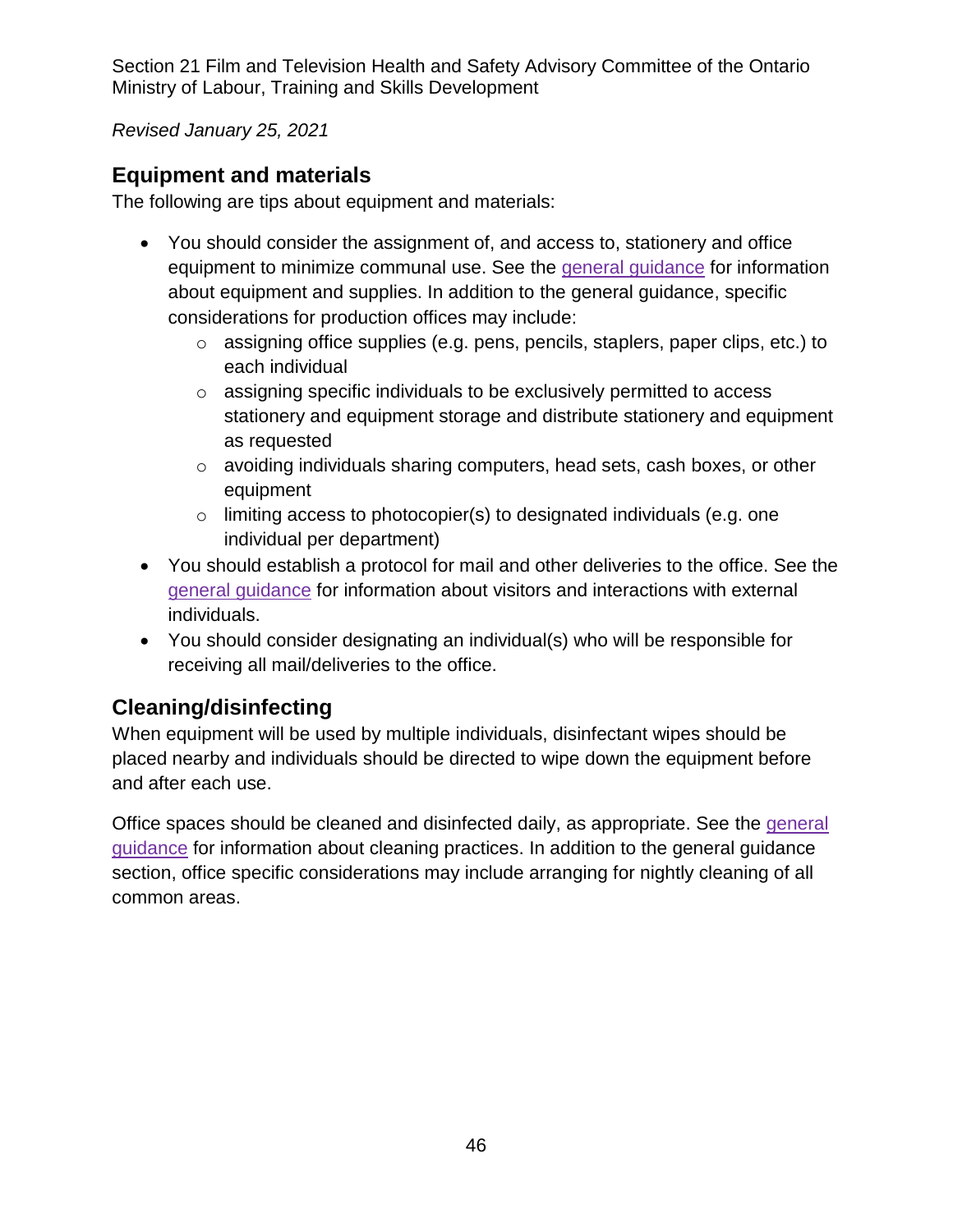*Revised January 25, 2021*

# <span id="page-46-0"></span>**Technicians (General)**

- 
- 
- 3. [Personal protective equipment](#page-46-4) 6. [Food as a prop](#page-47-1)
- 1. [Physical distancing](#page-46-1) The Materials A. [Equipment and materials](#page-46-2)
- 2. [Hygiene](#page-46-3) 5. [Cleaning/disinfecting](#page-47-0)
	-

#### <span id="page-46-1"></span>**Physical distancing**

You should implement practices and procedures to allow for physical distancing of at least 2 metres whenever possible. See the [general guidance section](#page-11-0) for information about physical distancing and interactions. In addition to the general guidance section, specific considerations for technicians may include:

- limiting the use of daily technicians in the workplace
- having performers physically wire themselves for sound, while the technician provides instruction/direction, rather than requiring physical contact between technician and performer
- use of a boom to record sound, when possible
- requiring technicians to avoid "hand-offs" as much as possible by putting down items to be picked up by others

## <span id="page-46-3"></span>**Hygiene**

Workers should be diligent with respect to handwashing/sanitizing, including washing or sanitizing hands before and after handling equipment, and throughout the day.

## <span id="page-46-4"></span>**Personal protective equipment (PPE)**

All feasible controls must be implemented to maintain distance and to minimize the number of interactions within two metres.

Where the work requires close contact between technicians or between technicians and cast, additional/enhanced PPE should be available for all workers in these interactions. Where needed, such PPE will likely consist of a surgical or procedure mask and eye protection (face shield or goggles). Consideration should be given to addressing issues of face shields or goggles "fogging up".

<span id="page-46-2"></span>See the [general guidance](#page-13-0) for information about personal protective equipment.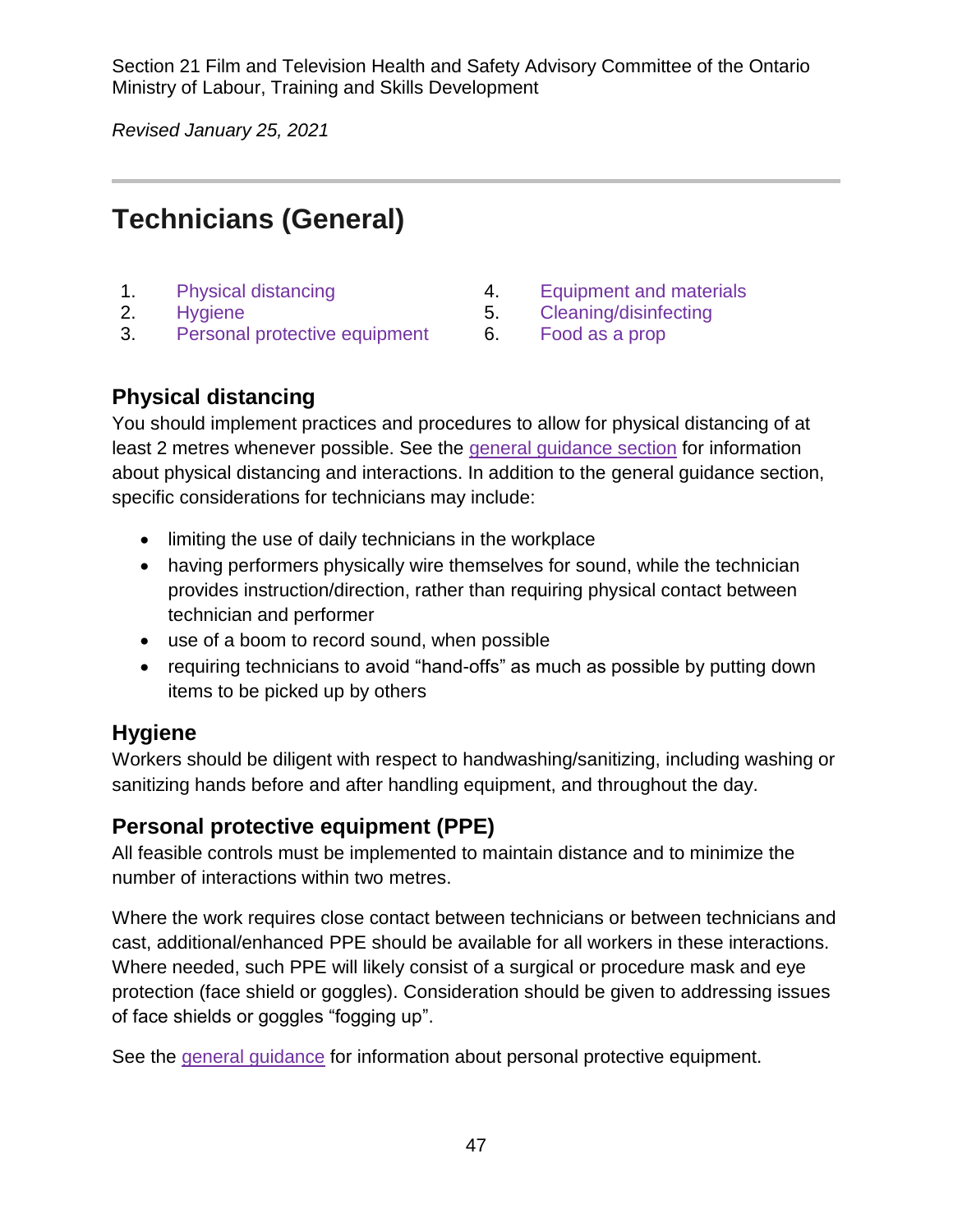*Revised January 25, 2021*

## **Equipment and materials**

The sharing of equipment between individuals should be avoided. See the [general](#page-15-0)  [guidance](#page-15-0) section for guidance regarding equipment. In addition to the general guidance section, specific considerations for technicians may include:

- approving and inspecting props from a distance or via photos
- recommending that technicians avoid sharing kit pieces that have not been properly disinfected
- setting up protocols to ensure consistency with respect to which technician(s) uses each specific piece of equipment
- setting up a protocol that designated departments may only handle specific pieces of equipment
- avoiding the use of runners, unless assigned to a specific department
- instructing individuals not to touch, move, lean against, pick up or otherwise disturb any piece of equipment/object that they are not required to handle

## <span id="page-47-0"></span>**Cleaning/disinfecting**

Equipment should be regularly disinfected. See the [general guidance section](#page-14-0) for information about cleaning. In addition to the general guidance section, specific considerations for technicians may include:

- disinfecting LAV microphones before and after use
- wiping down/disinfecting props and other items that are being handled before and after use
- reviewing technical specifications of equipment and whether certain disinfectants could cause damage to the equipment (for example, whether certain equipment should be disinfected using UV equipment rather than via wipes or liquid disinfectants)
- instructing technicians to wipe down/disinfect gear during breaks in activity

## <span id="page-47-1"></span>**Food as a prop**

If food is to be used as a prop, you should have protocols in place to ensure that appropriate steps are taken to:

- disinfect utensils, plates, cups, etc. prior to use and in-between uses, where appropriate
- ensure that food is prepared/transported in a manner to limit the risk of contamination
- ensure that it is preserved in an appropriate manner between takes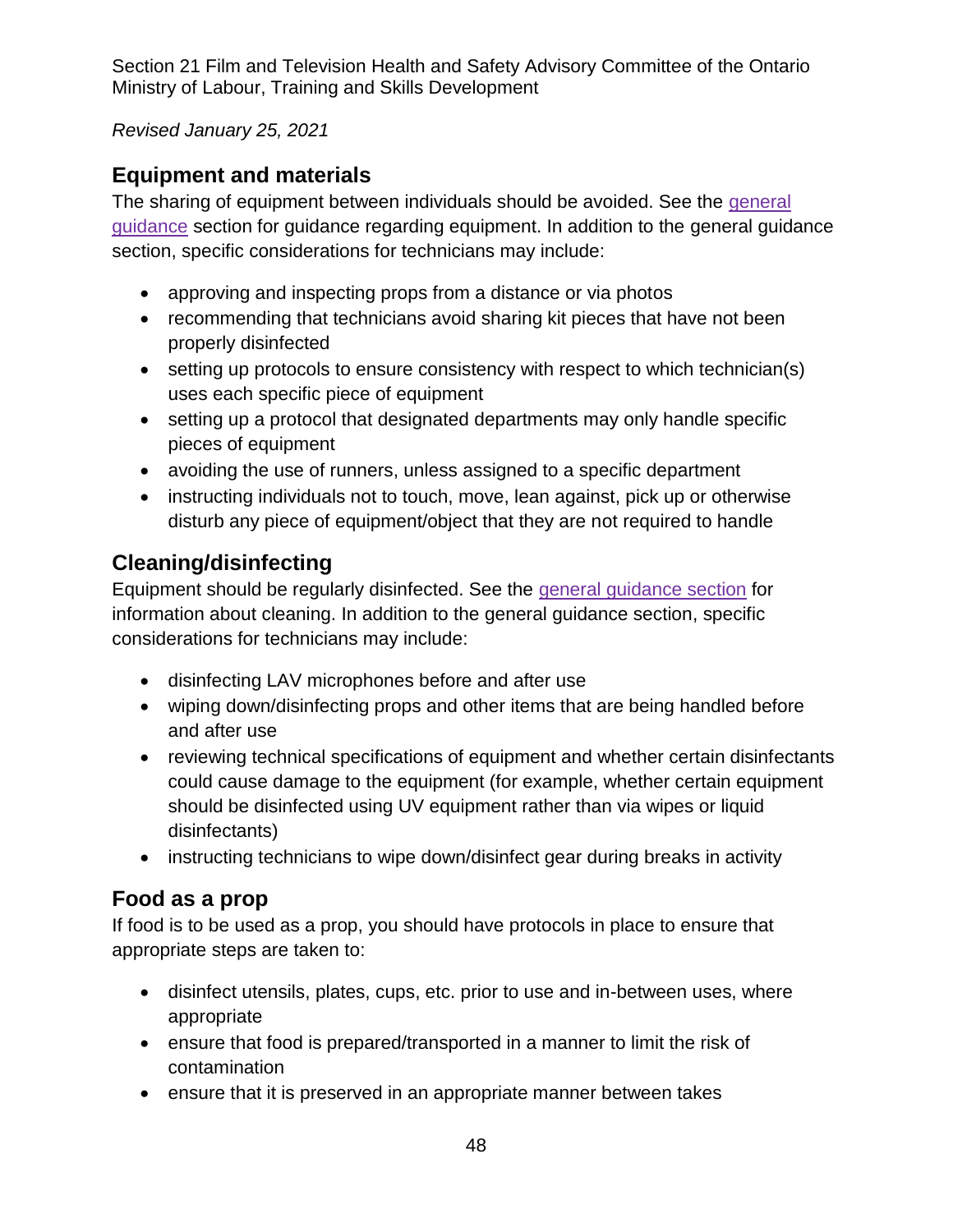# <span id="page-48-0"></span>**Transportation**

- 1. [Multiple individuals in a vehicle](#page-48-1) 3. [Cleaning/disinfecting](#page-49-0)
	-
- 
- 2. [Equipment](#page-49-1) 4. [Other considerations](#page-49-2)

## <span id="page-48-1"></span>**Multiple individuals in a vehicle**

Masks should be worn in vehicles when multiple individuals are present, even if physical distancing can be maintained. You should have protocols in place to ensure individuals being picked up from outside of the workplace have a mask available to them.

You should develop protocols to limit the risk of potential exposure in situations where there are multiple individuals in a vehicle. These protocols may include:

- exercising diligence when in vehicles with multiple individuals, such as maximizing physical distance to the extent possible, wearing personal protective equipment (e.g. masks and gloves), avoiding touching your face, and washing/sanitizing hands before and after entering the vehicle
- providing hand sanitizer in all passenger vehicles where individuals will be seated
- keeping the windows down in the vehicle, whenever possible, to improve air circulation (see, for example, [Worker's Health and Safety Centre Airflow](https://www.whsc.on.ca/What-s-new/News-Archive/Optimal-airflow-in-vehicles-may-help-reduce-COVID-19-transmission-study)  [Ventilation\)](https://www.whsc.on.ca/What-s-new/News-Archive/Optimal-airflow-in-vehicles-may-help-reduce-COVID-19-transmission-study)
- establishing and communicating a limit on the number of passengers for each vehicle or vehicle type, which considers the particular circumstances in which the vehicle will be operated (e.g. whether the windows can be down, whether barriers are installed and the duration of travel)
- directing passengers not to sit in the front passenger seat next to the driver, unless an appropriate physical barrier is in place, and to refrain from touching vehicle surfaces as much as possible
- limiting eating/drinking in passenger vehicles any time that a passenger is present
- having the same individuals ride in the same vehicle each day, whenever possible
- requiring that only members of the same department, or workers who otherwise regularly interact with one another in the course of their duties, be transported in the same vehicle at the same time, whenever possible